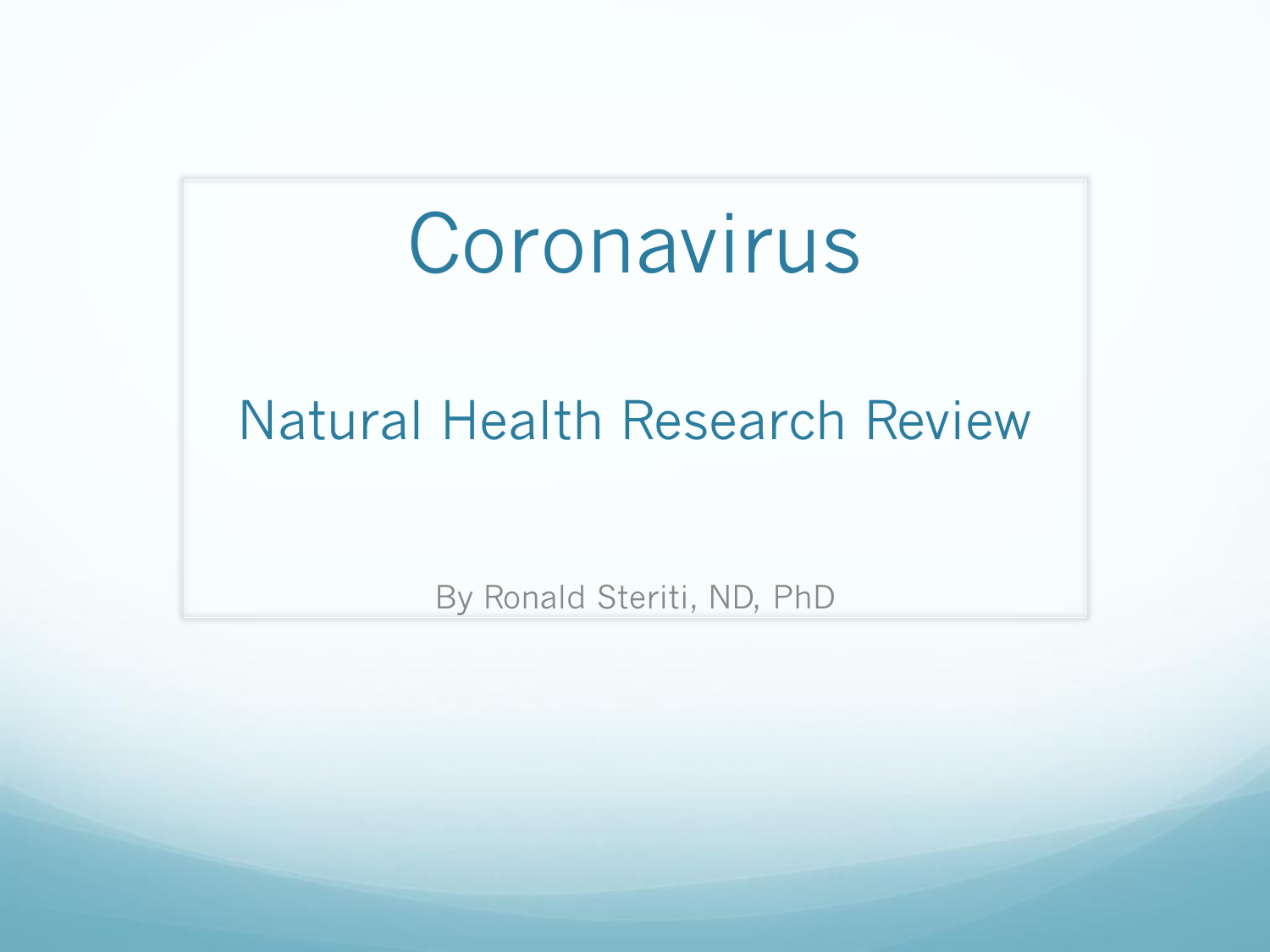### Covid-19

- This course describes Coronavirus 2019 and natural therapies based on published research.
- It is brief and written for the primary care physician in a private practice setting, which is often where people seek answers and preventive therapies.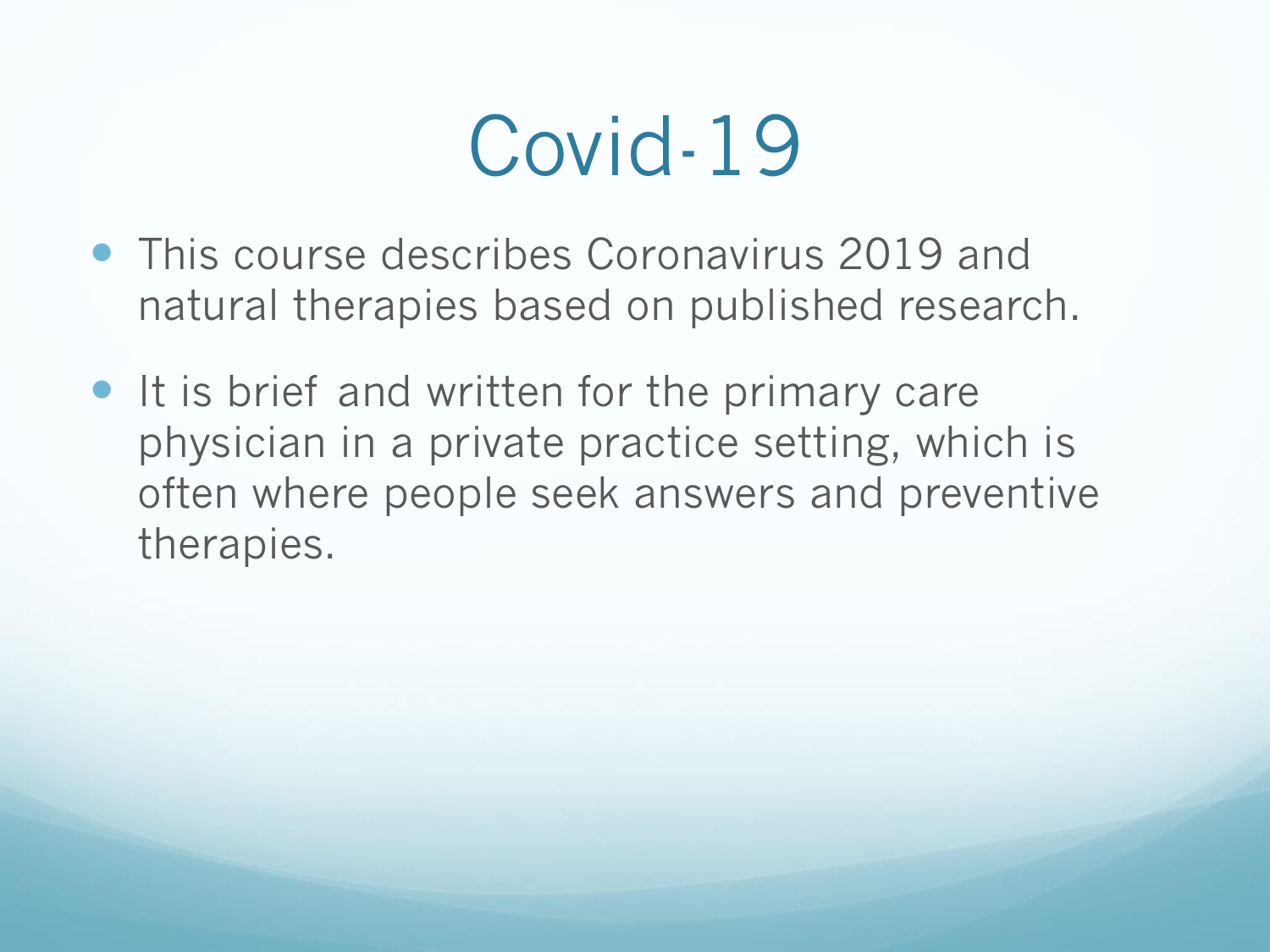### Coronaviruses

- Coronaviruses are enveloped positive-stranded RNA viruses.
- People are frequently infected with four human coronaviruses: 229E, NL63, OC43, and HKU1
- They typically cause an upper respiratory tract infection with of symptoms the common cold.
- Habibzadeh, P and EK Stoneman (2020), 'The Novel Coronavirus: A Bird's Eye View.', *Int J Occup Environ Med*, 11 (2), 65-71. PubMed: 32020915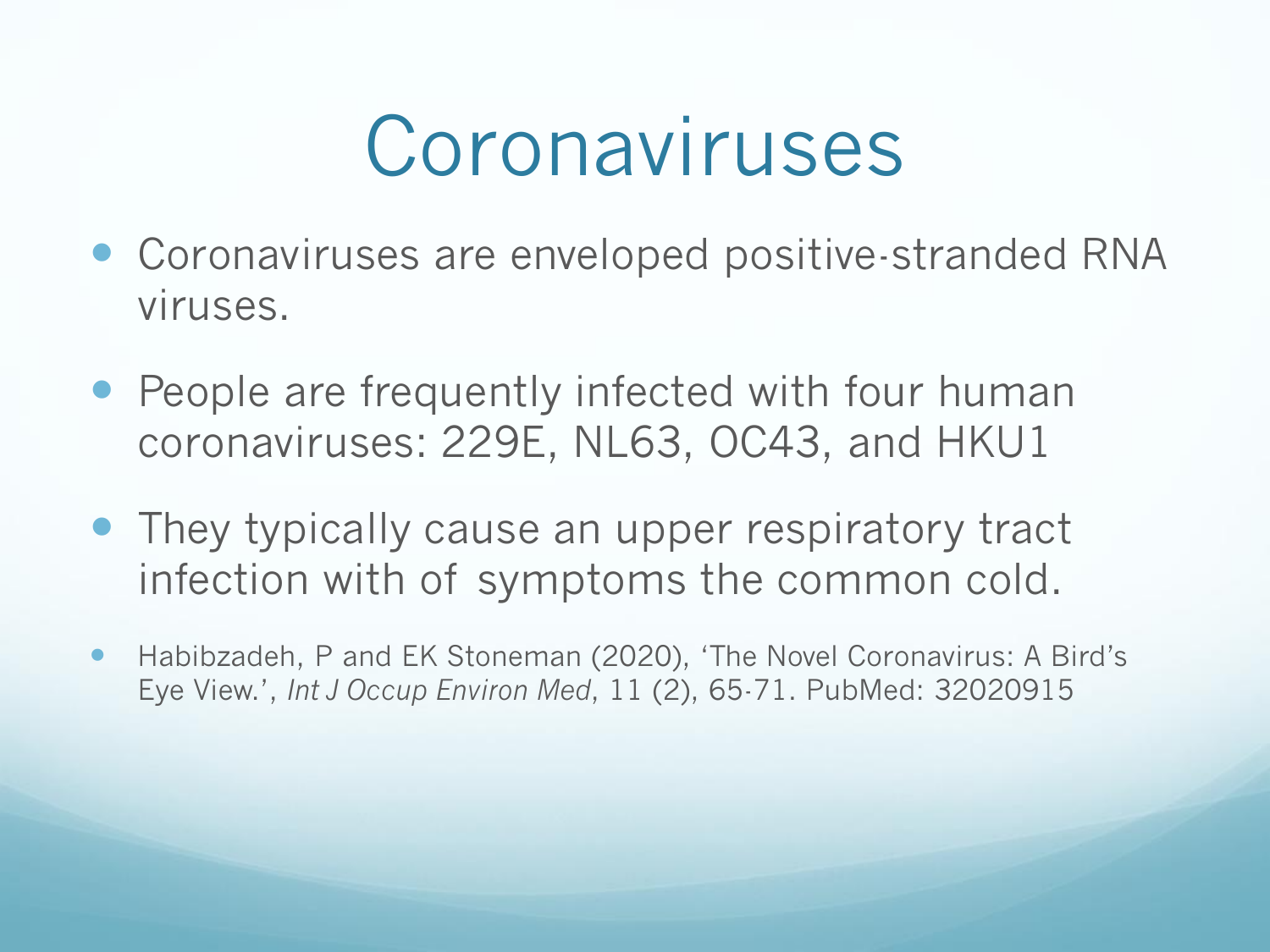### Appearance

- At the time this article was written, COVID-19 had just appeared in the United States.
- Many are scared and some are wondering if it is really that bad.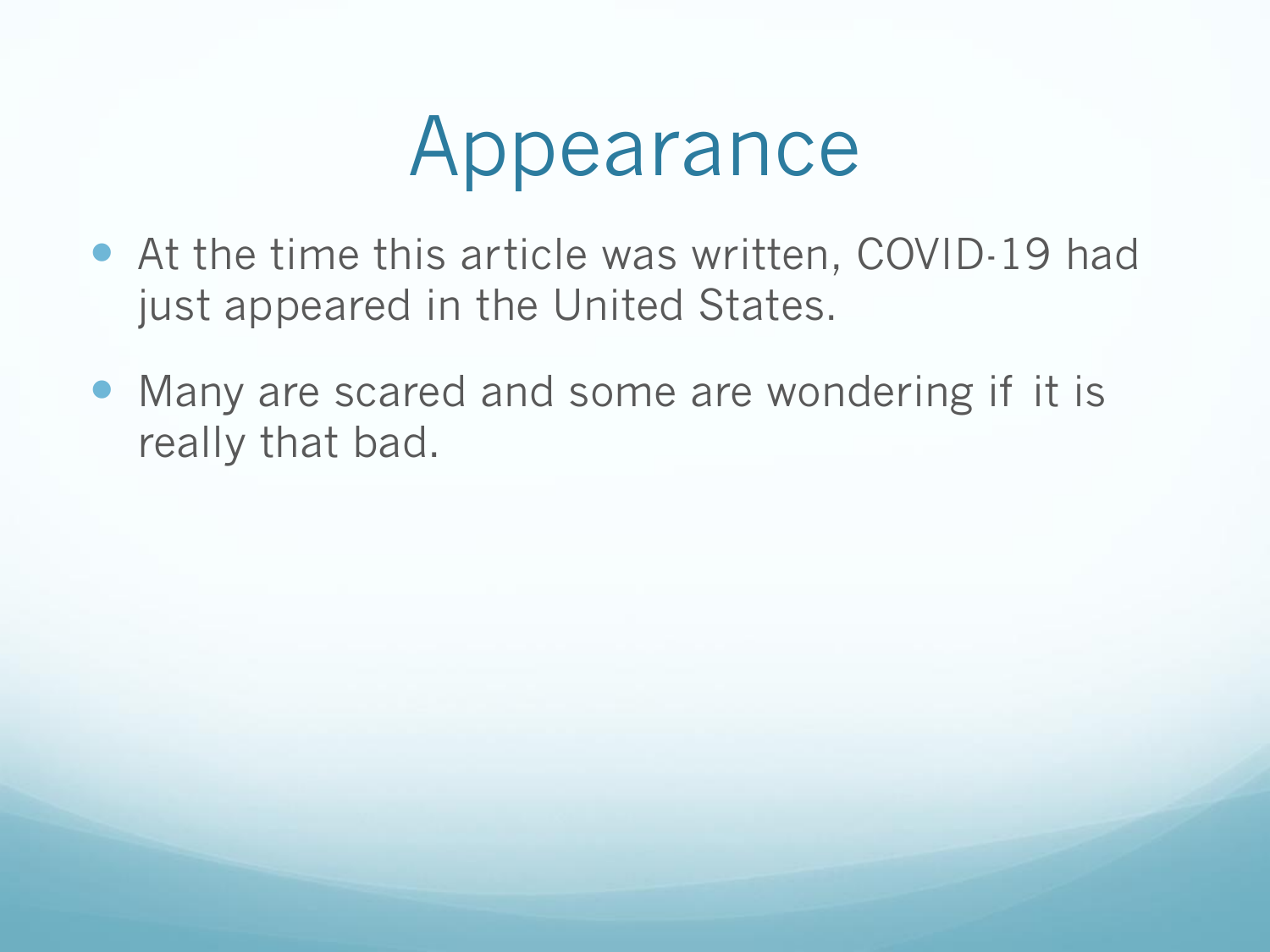# **Severity**

- According to Bill Gates recent article in *The New England Journal of Medicine*, we face an immediate crisis.
- Coronavirus disease 2019 (COVID-19-19) can kill healthy adults in addition to elderly people with existing health problems.

 Gates, B (2020), 'Responding to Covid-19 - A Once-in-a-Century Pandemic', *N Engl J Med*, PubMed: 32109012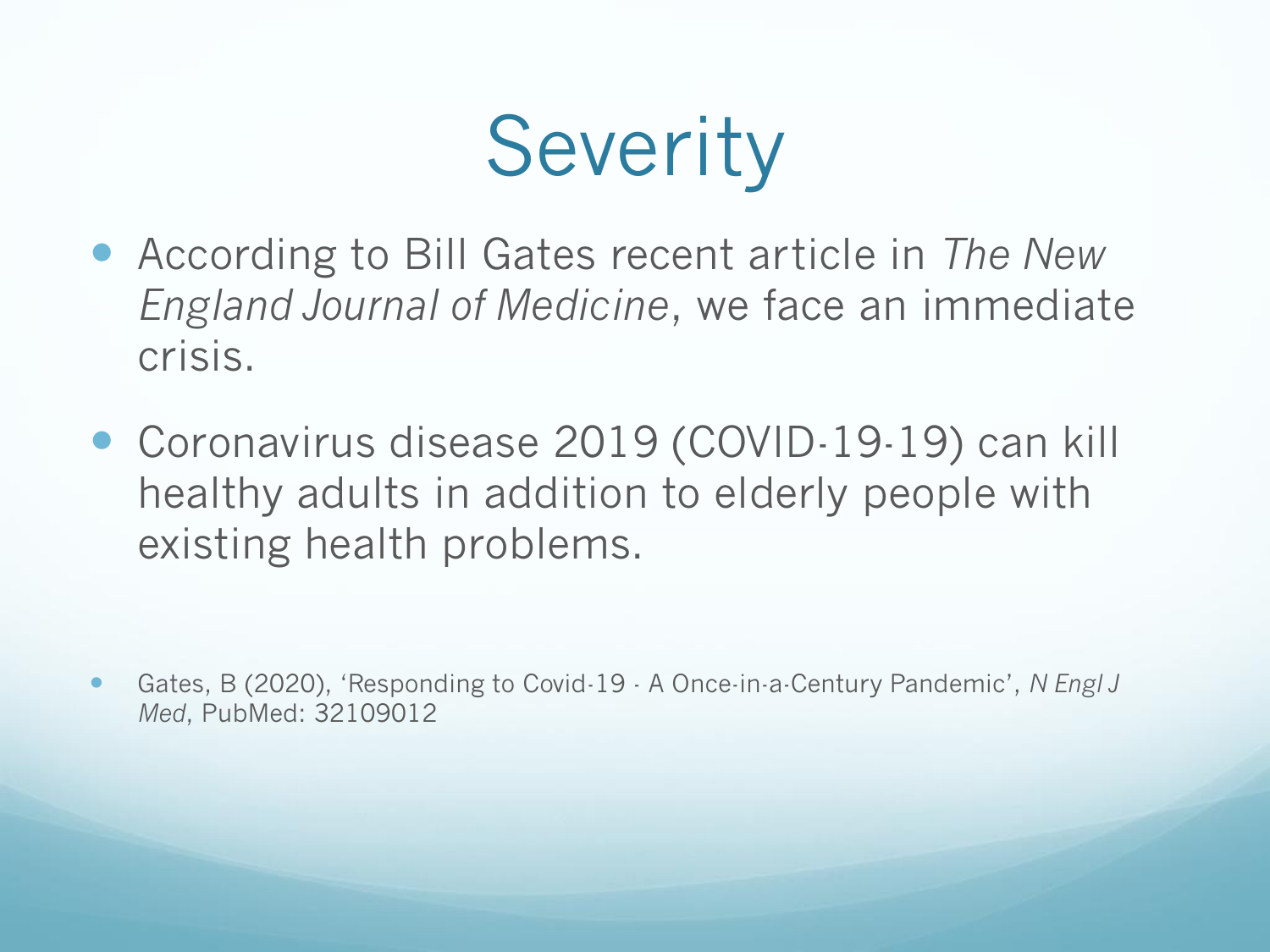# Fatality Rate

- Its fatality rate (about  $1\%$ ) is between the 1957 influenza pandemic and the 1918 influenza pandemic.
- Covid-19 has already caused 10 times as many cases as SARS in a quarter of the time.
- Covid-19 spreads very quickly.

 Gates, B (2020), 'Responding to Covid-19 - A Once-in-a-Century Pandemic', *N Engl J Med*, PubMed: 32109012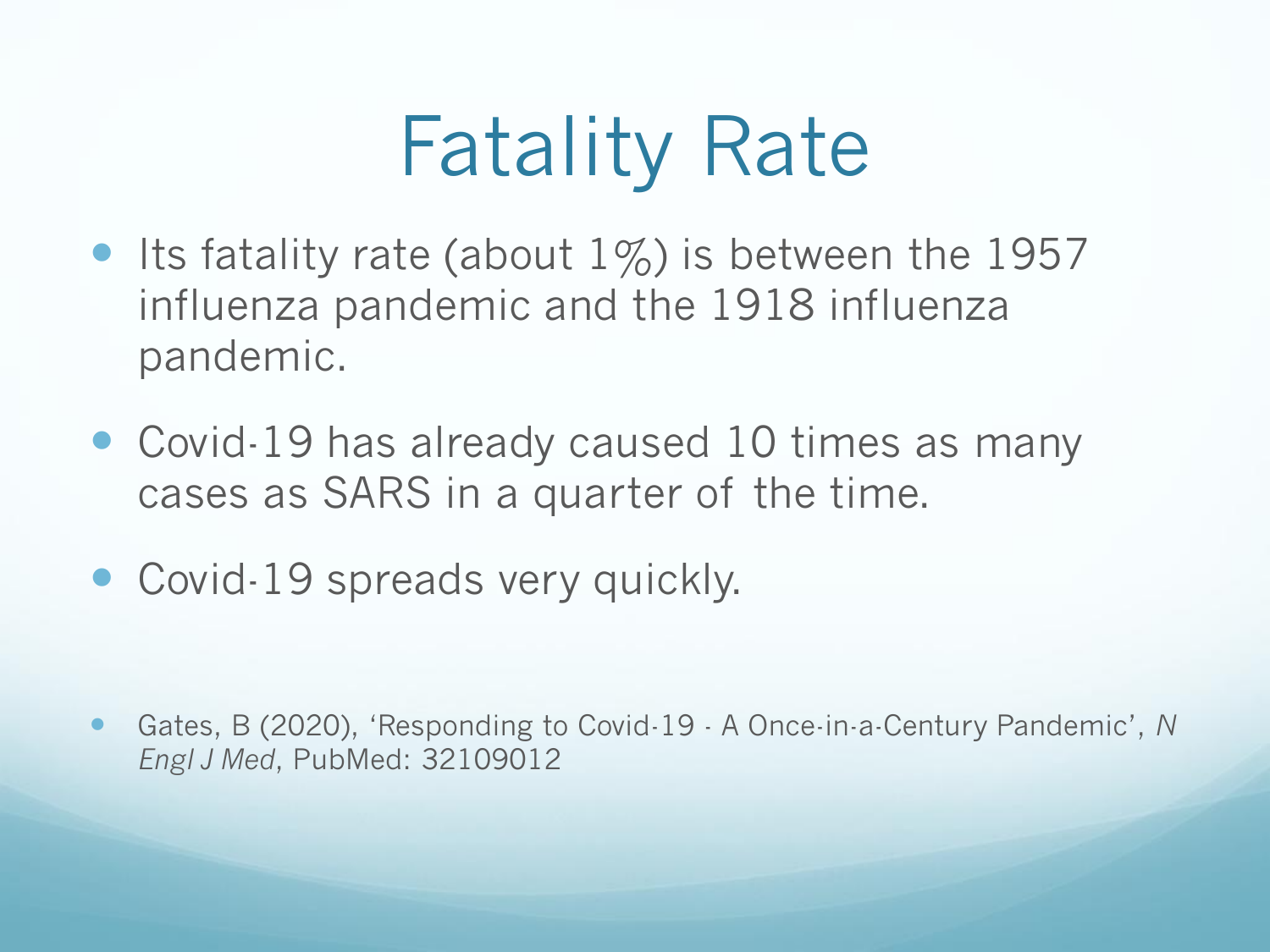# A Global Emergency

• The World Health Organization declared it a global emergency. (Sohrabi et al., 2020)

• Sohrabi, C, et al. (2020), 'World Health Organization declares Global Emergency: A review of the 2019 Novel Coronavirus (COVID-19).', *Int J Surg*, PubMed: 32112977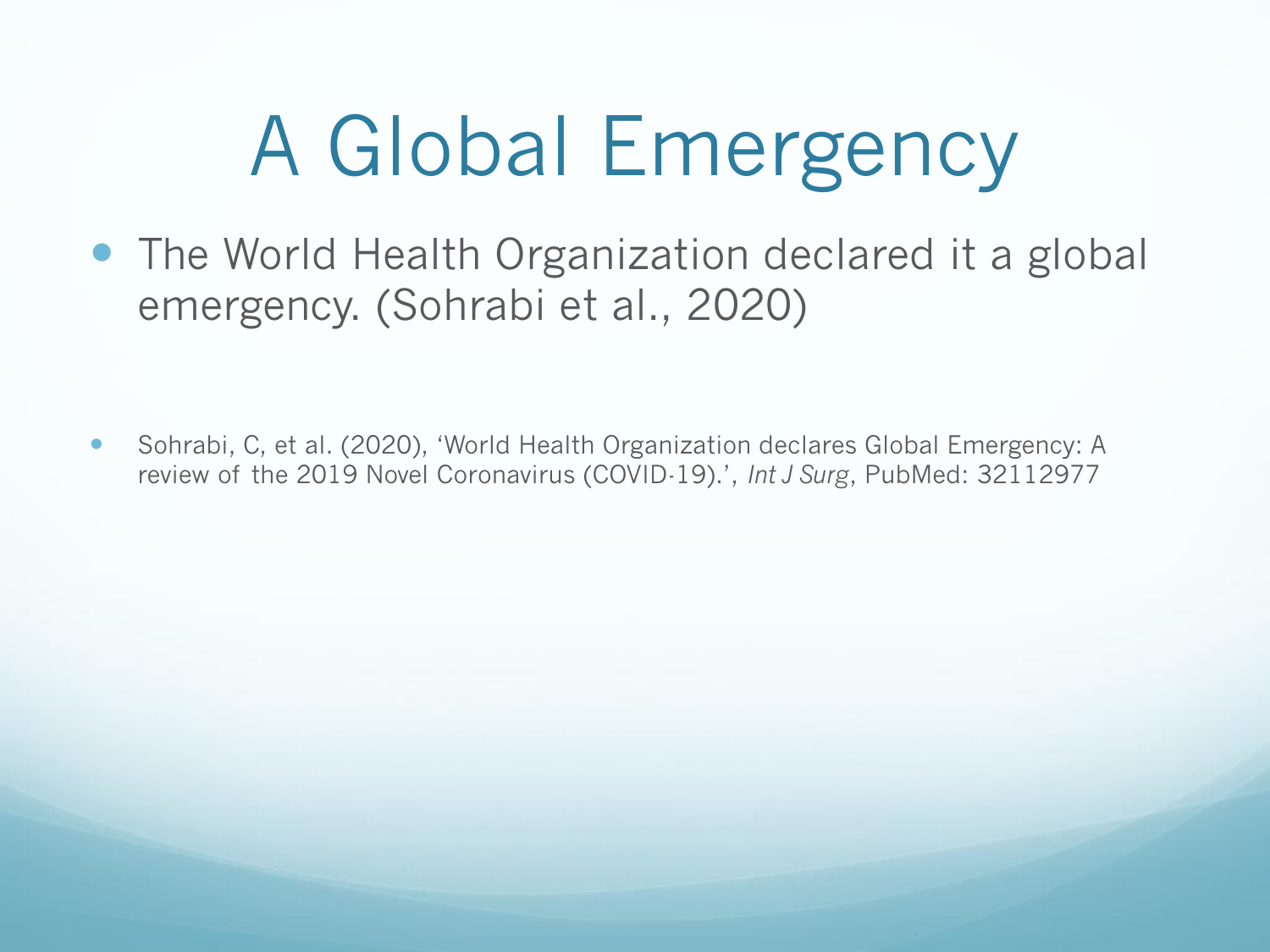# Symptoms

- The symptoms of COVID-19 are mild and include:
	- **•** fever,
	- dry cough and
	- shortness of breath.
- People may be sick for 1 to 14 days before developing symptoms.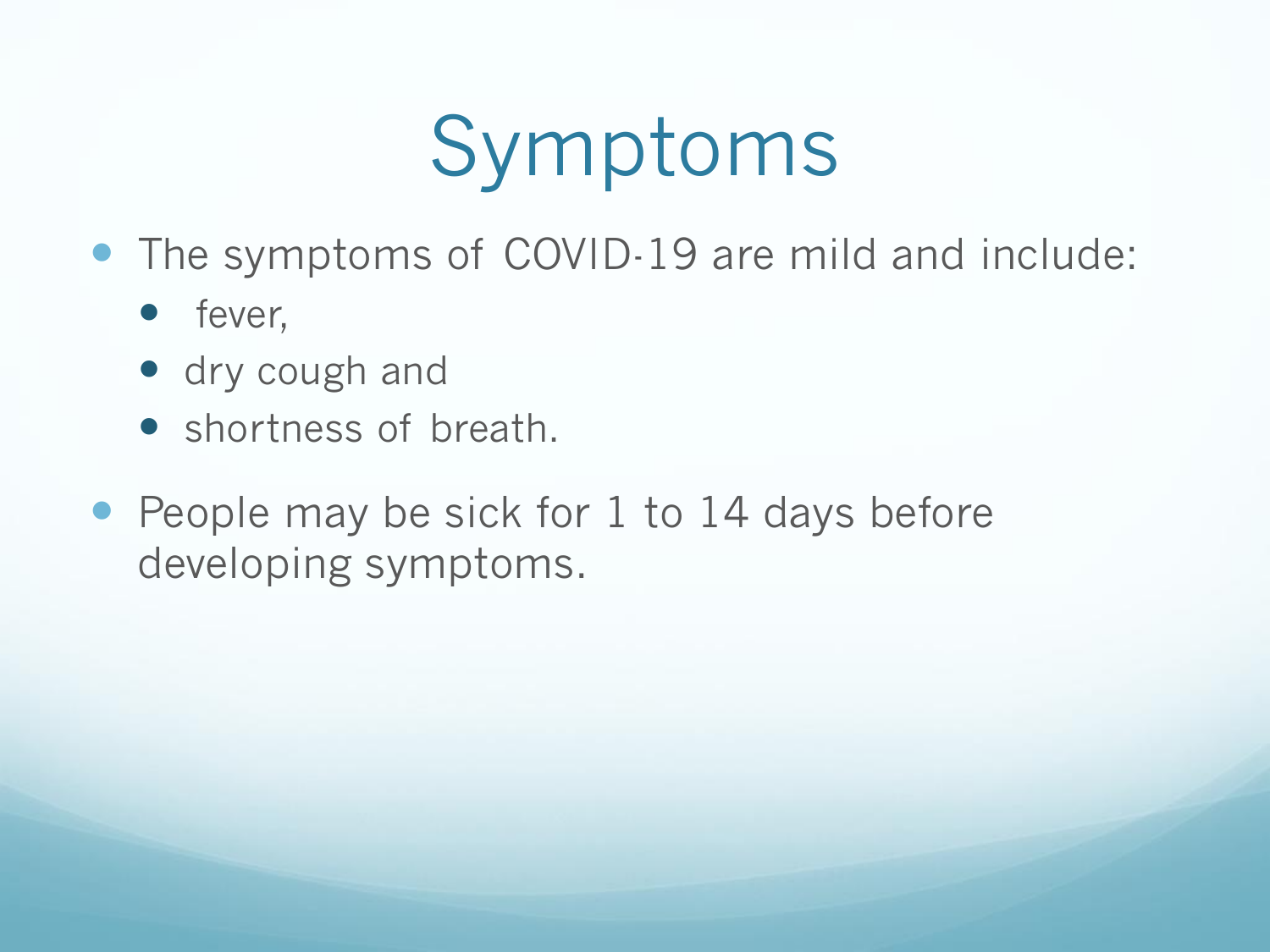### Transmission

- The novel virus is spread through respiratory droplets when patients cough, talk loudly or sneeze.
- Close contact is a source of transmission
	- contact with the mouth, nose or eye conjunctiva through contaminated hand

 Chen, ZM, et al. (2020), 'Diagnosis and treatment recommendations for pediatric respiratory infection caused by the 2019 novel coronavirus.', *World J Pediatr*, PubMed: 32026148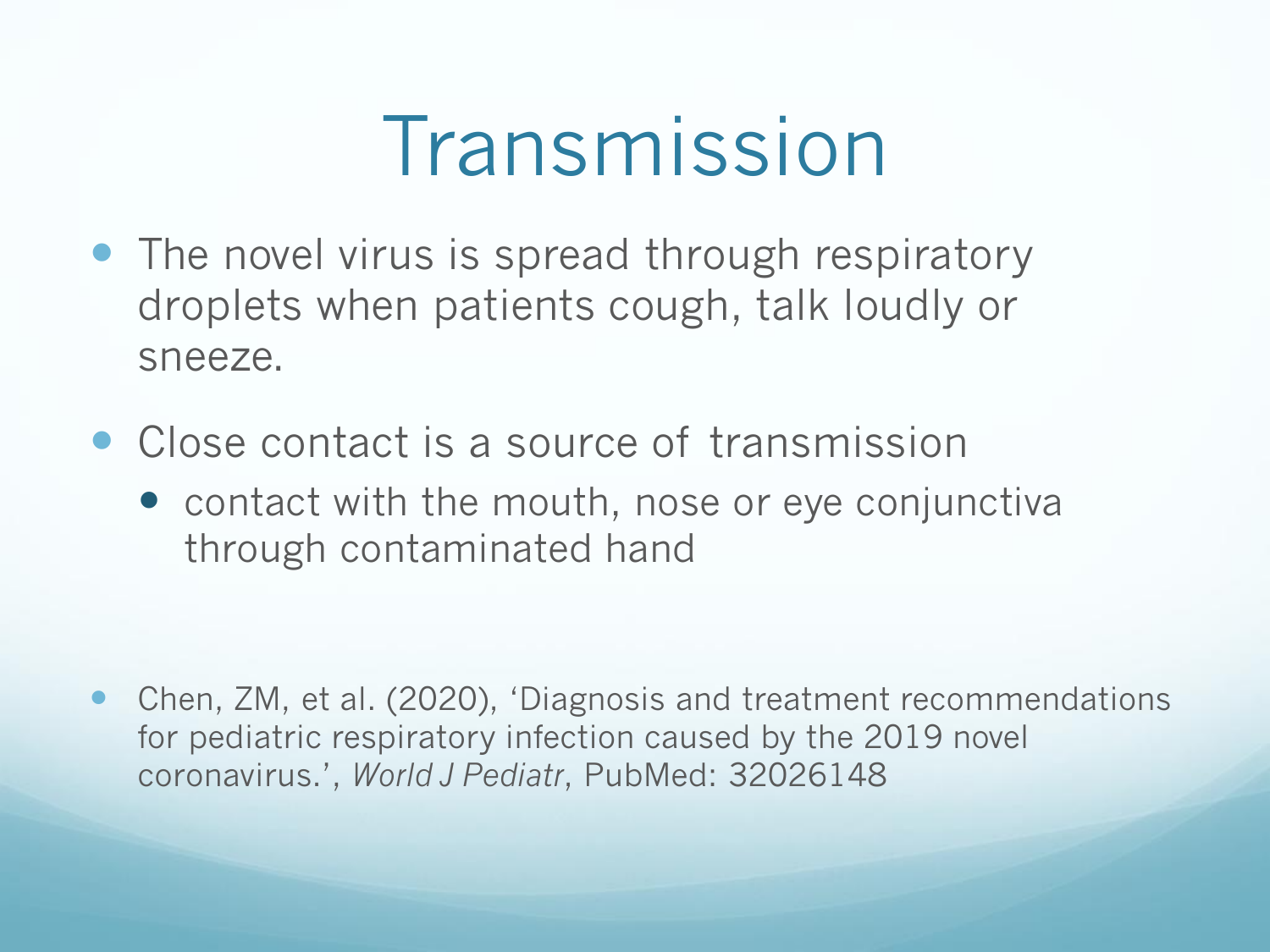# Prior Outbreaks

- Several coronavirus outbreaks have occurred.
	- 2003 SARS Severe Acute Respiratory Syndrome
	- 2012 MERS Middle East Respiratory Syndrome
	- 2015 MERS in South Korea
	- 2018 MERS
	- 2019 Covid-19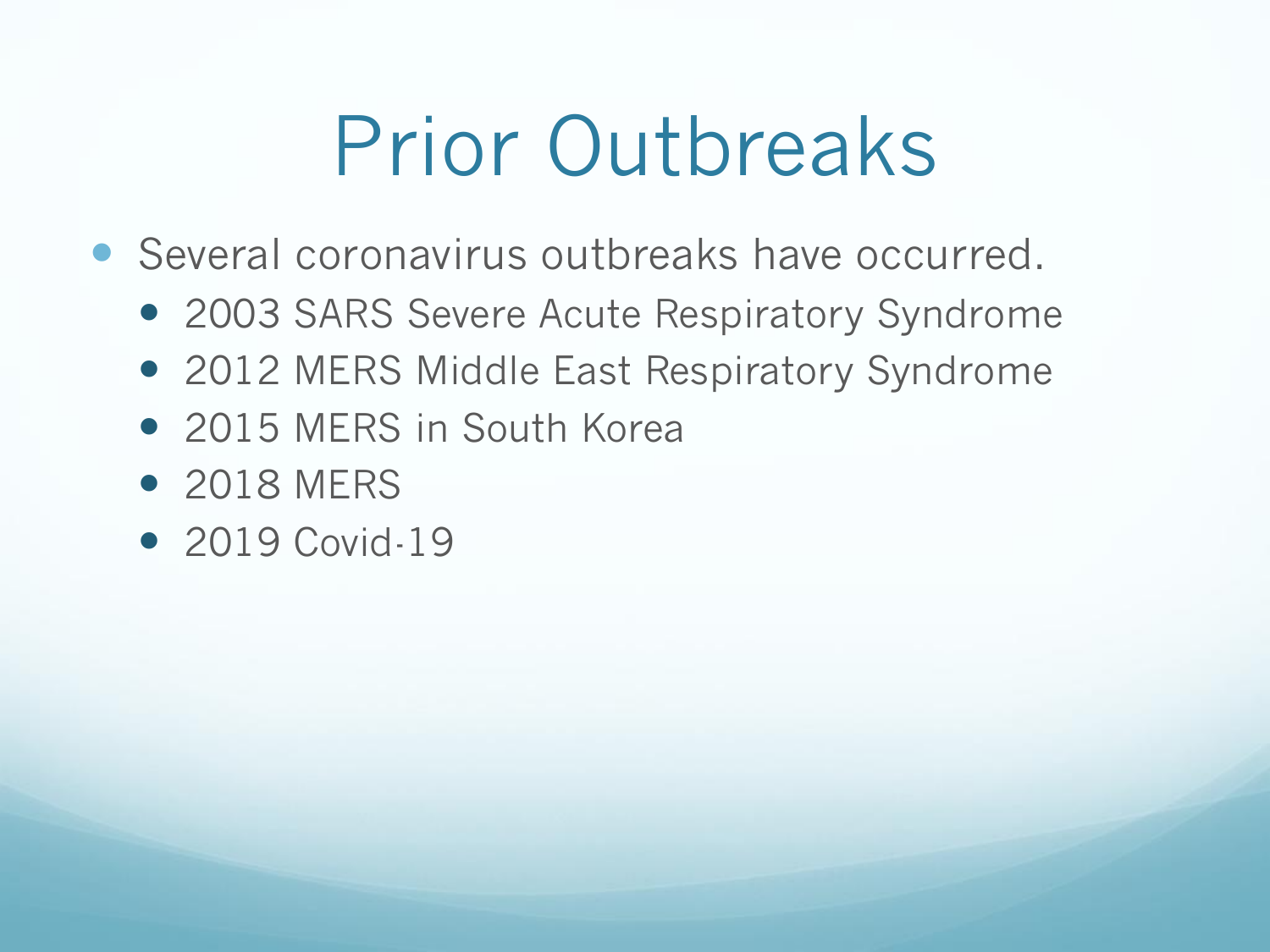# In-Home Isolation

- In-home isolation with health care monitoring is appropriate for those with mild symptoms.
- Schedule regular phone calls to assess symptoms (every day is optimal) and, if necessary, order specific diagnostic tests.

- Jin, YH, et al. (2020), 'A rapid advice guideline for the diagnosis and treatment of 2019 novel coronavirus (2019-nCoV) infected pneumonia (standard version).', *Mil Med Res*, 7 (1), 4. PubMed: 32029004
- Habibzadeh, P and EK Stoneman (2020), 'The Novel Coronavirus: A Bird's Eye View.', *Int J Occup Environ Med*, 11 (2), 65-71. PubMed: 32020915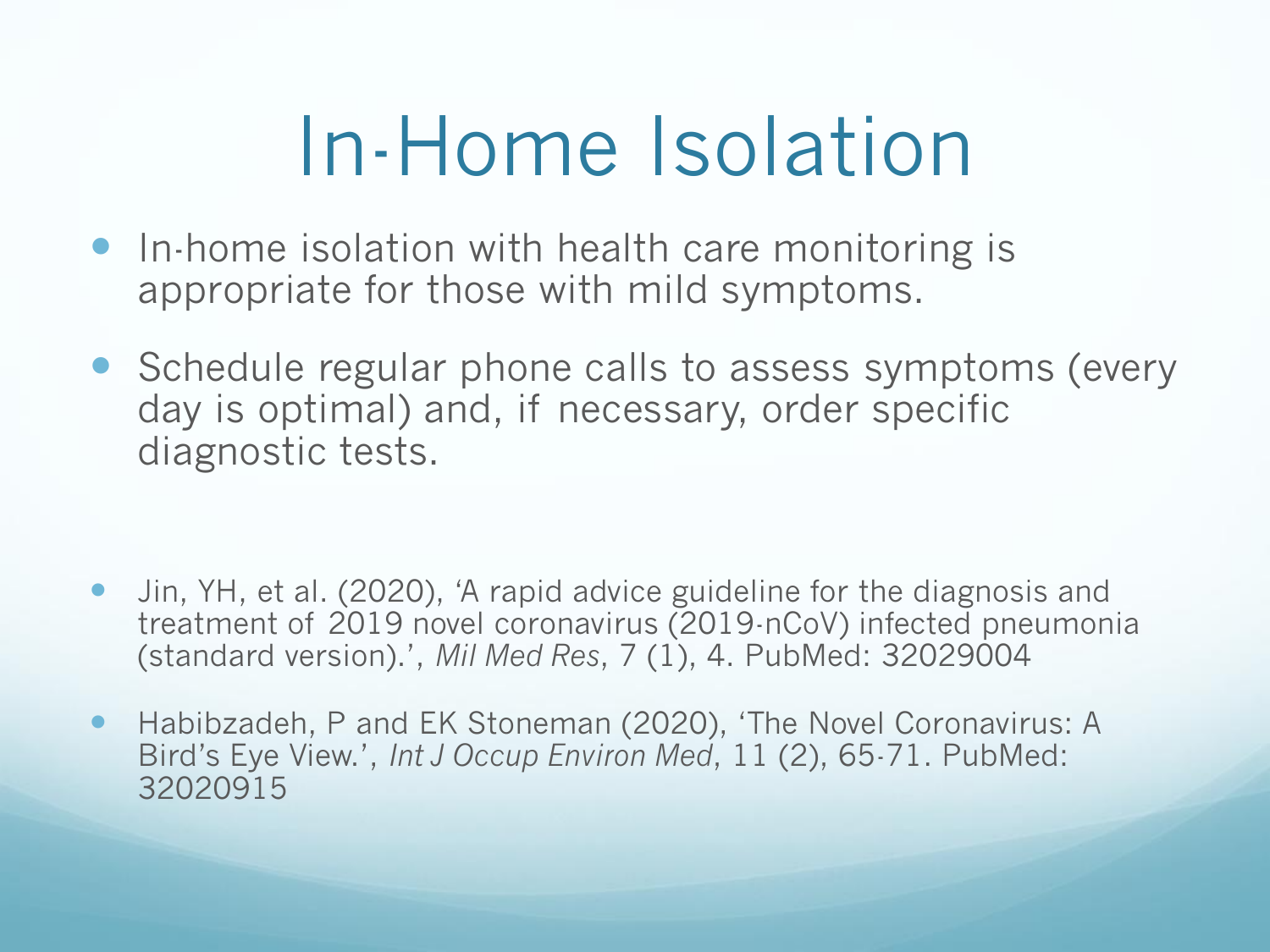# Key Signs

- Two key signs of severe illness are:
	- Continued fever (higher than 38°C, 100.4°F)
	- Difficulty breathing.
- Increased respiration rates above 70/minute (children ≤ 1 year) or 50/minute (> 1 year) indicate severe illness.
- Those are about double normal: 12-20 for adults, and 30-60 for children  $\leq$  1 year.
- Liu, W, et al. (2020), 'Analysis of factors associated with disease outcomes in hospitalized patients with 2019 novel coronavirus disease.', *Chin Med J (Engl)*, PubMed: 32118640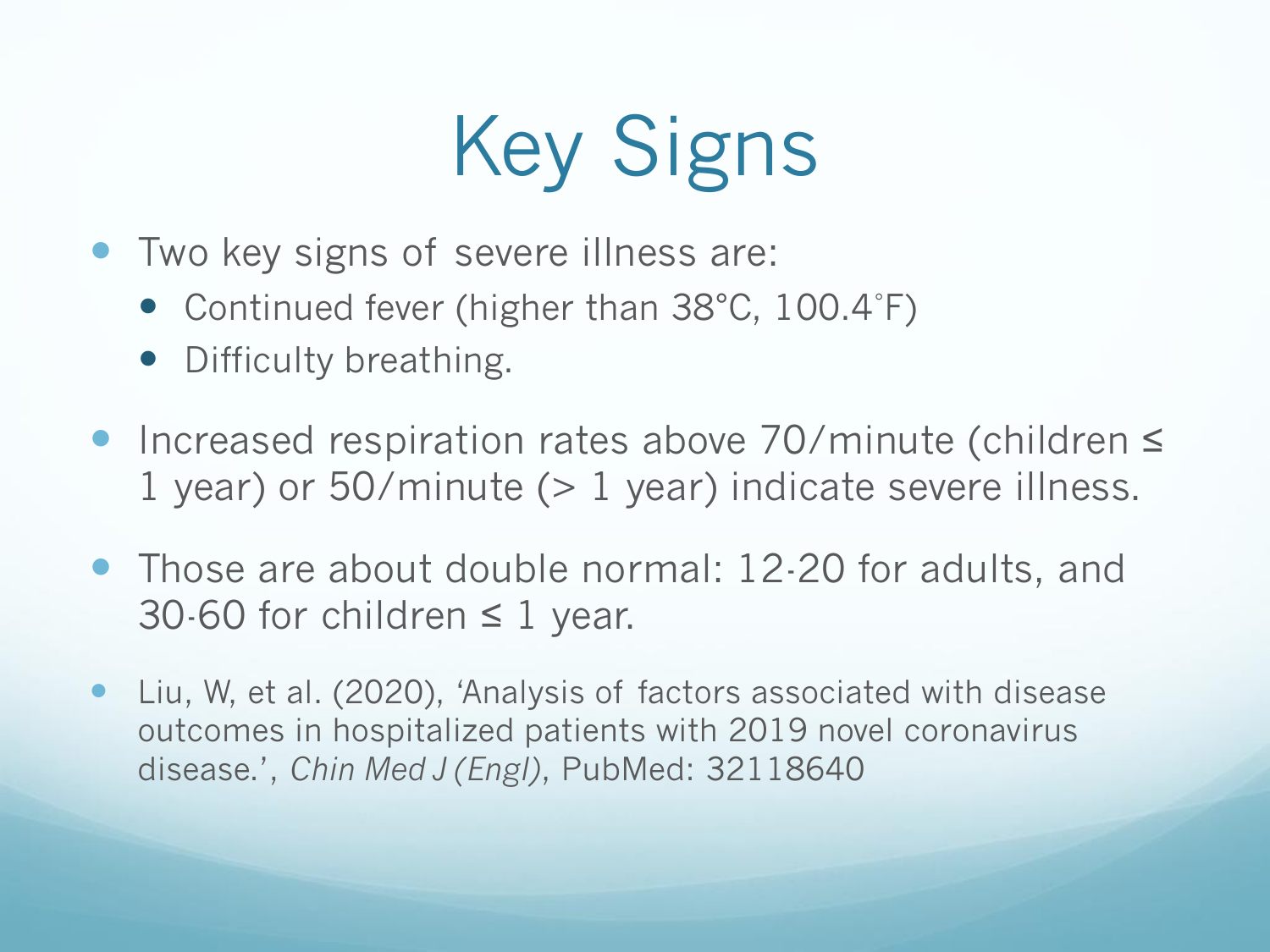# Lung Signs

- Patients in severe condition may have:
	- shortness of breath,
	- moist rales in lungs,
	- weakened breath sounds,
	- dullness in percussion, and
	- increased or decreased tactile speech tremor, etc.

 Jin, YH, et al. (2020), 'A rapid advice guideline for the diagnosis and treatment of 2019 novel coronavirus (2019-nCoV) infected pneumonia (standard version).', *Mil Med Res*, 7 (1), 4. PubMed: 32029004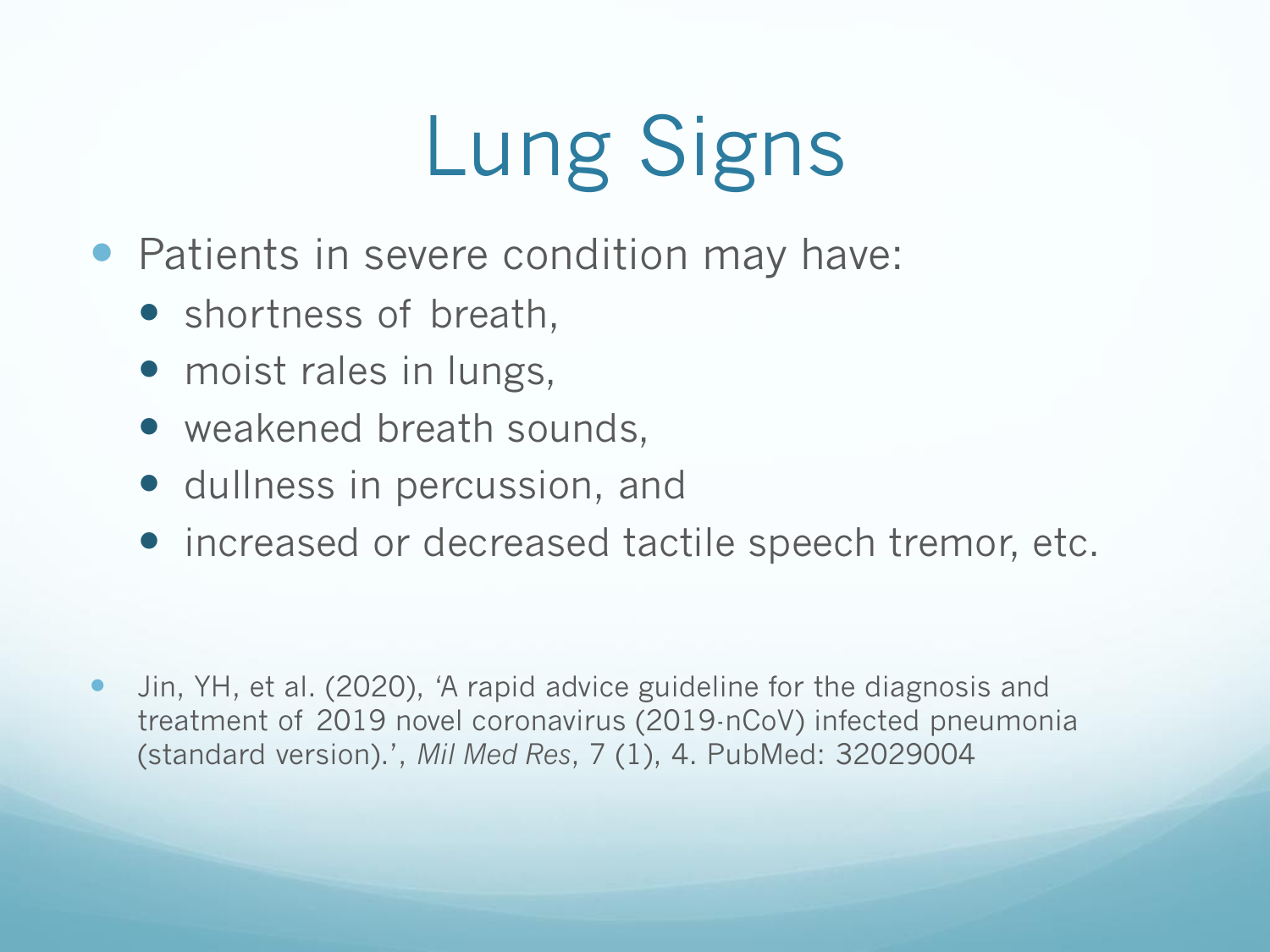# Progression

- Most COVID-19 cases spontaneously resolve.
- However, some progress to fatal complications.
- These include organ failure, septic shock, pulmonary edema, severe pneumonia, and acute respiratory distress syndrome (ARDS).

 Sohrabi, C, et al. (2020), 'World Health Organization declares Global Emergency: A review of the 2019 Novel Coronavirus (COVID-19).', *Int J Surg*, PubMed: 32112977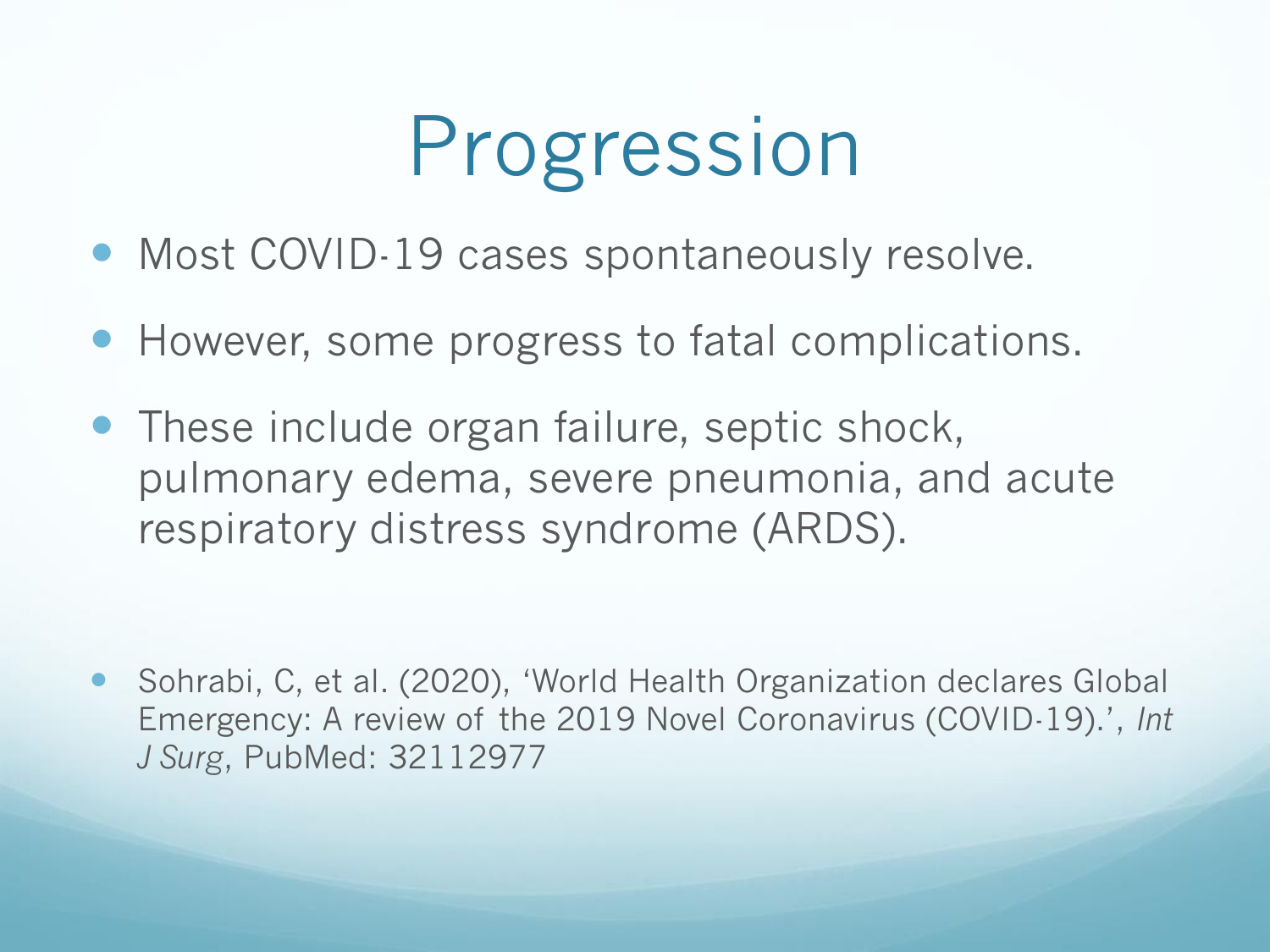### Comorbidities

- The most prevalent comorbidities are
	- Hypertension  $(17 \pm 7, 95\%$  CI 14-22%)
	- Diabetes ( $8 \pm 6$ , 95% CI 6-11%)
	- Cardiovascular diseases ( $5 \pm 4$ , 95% CI 4-7%)
	- Respiratory system disease ( $2 \pm 0$ ,  $95\%$  CI 1-3%).

 Yang, J, et al. (2020), 'Prevalence of comorbidities in the novel Wuhan coronavirus (COVID-19) infection: a systematic review and meta-analysis.', *Int J Infect Dis*, PubMed: 32173574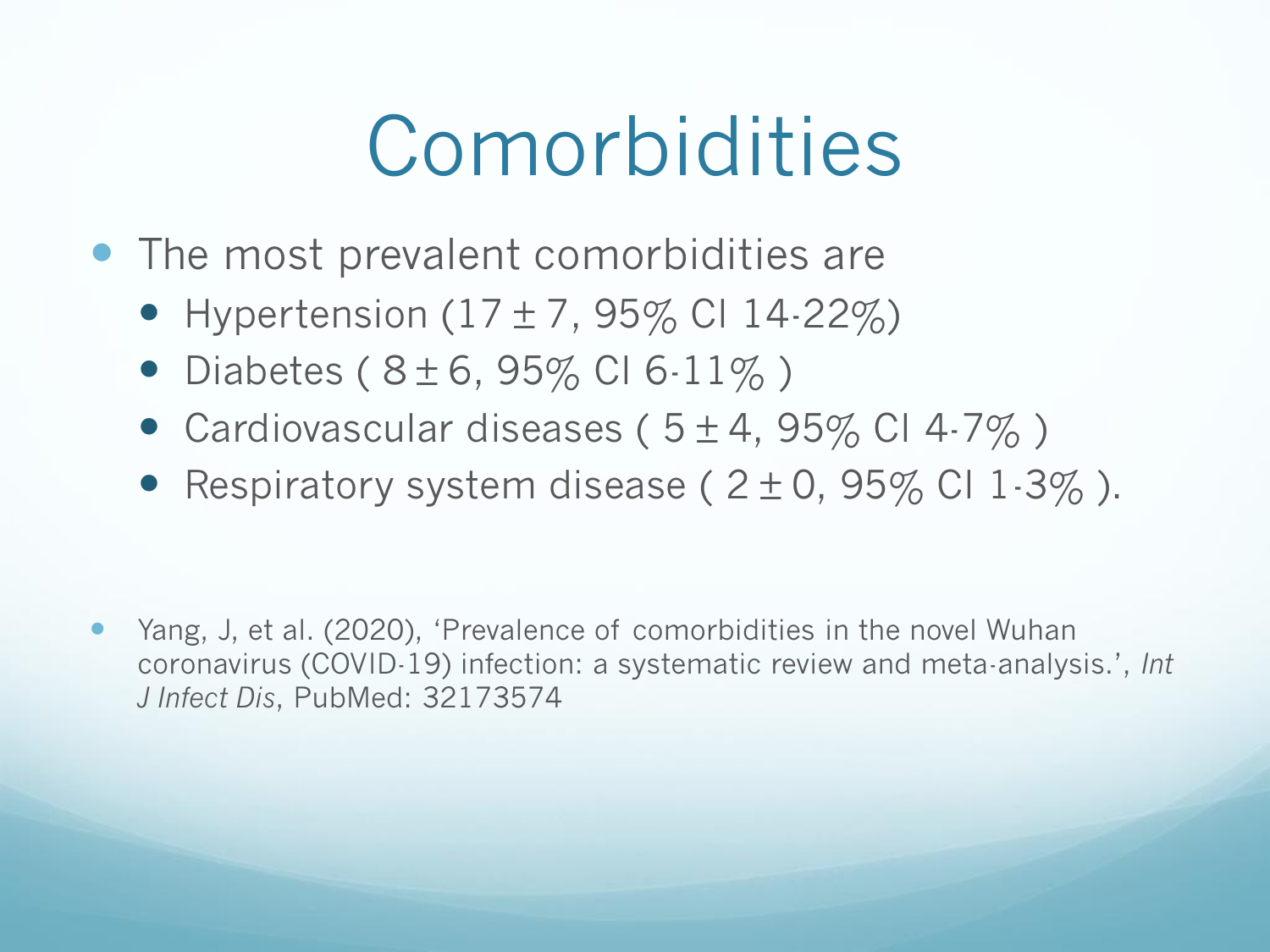# Cytokine Storm

- Severe illness from coronavirus is associated with
	- rapid virus replication,
	- massive inflammatory cell infiltration and
	- **elevated pro-inflammatory cytokine/chemokine** responses
- This results in acute lung injury and acute respiratory distress syndrome (ARDS).
- Channappanavar, R and S Perlman (2017), 'Pathogenic human coronavirus infections: causes and consequences of cytokine storm and immunopathology.', *Semin Immunopathol*, 39 (5), 529-39. PubMed: 28466096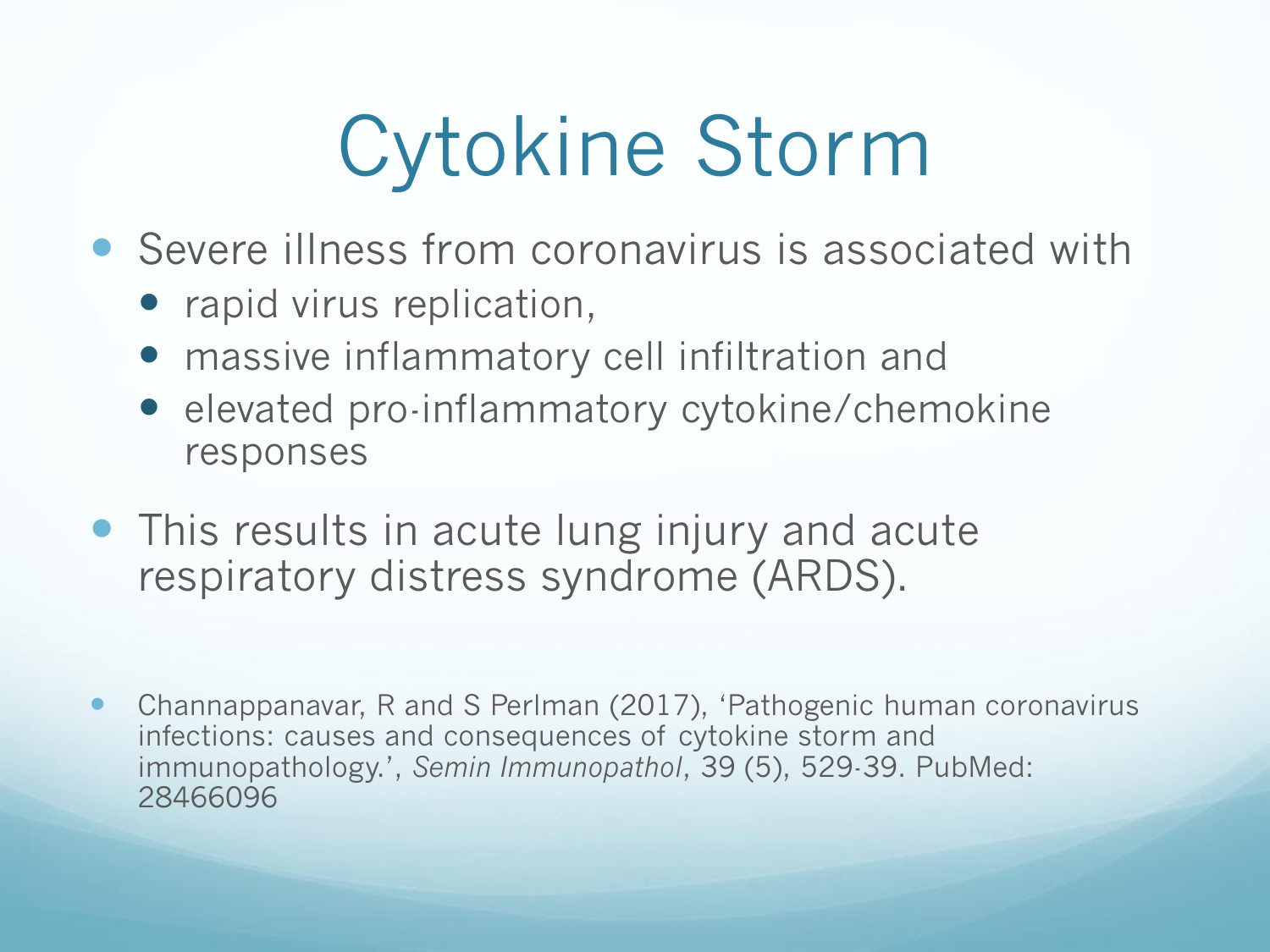### Conventional Labs

- Conventional lab tests are for the common cold and influenza, and include a swab test of the nose or throat, nasal or tracheal aspirate.
- The general idea is to rule out common infections, such as influenza or pneumonia

https://www.cdc.gov/coronavirus/2019-nCoV/hcp/clinical-criteria.html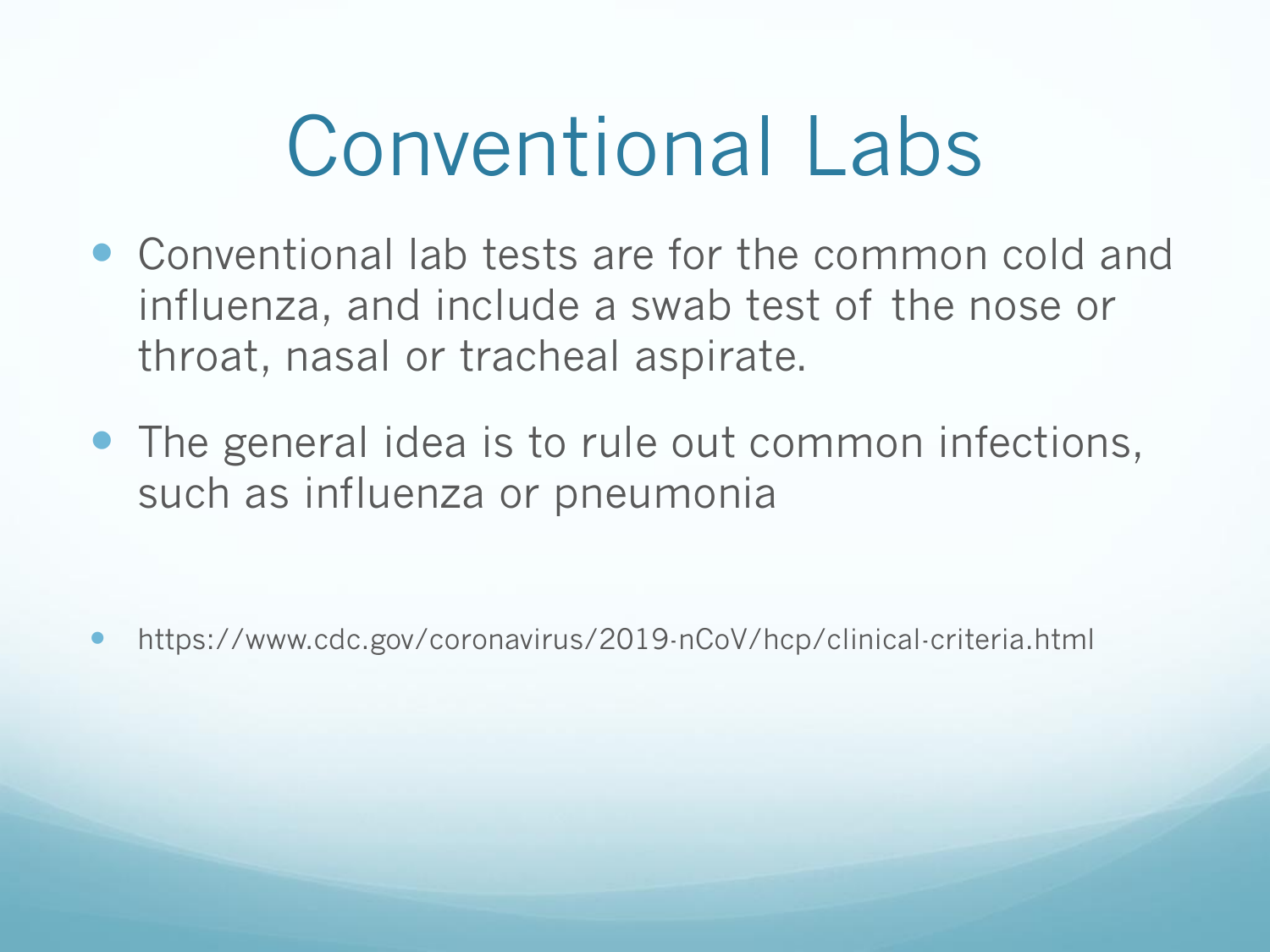# Diagnostic Panel

- According to the CDC, key clinical features indicating the 2019-nCoV diagnostic panel include:
	- fever with severe acute lower respiratory illness (e.g., pneumonia or acute respiratory distress syndrome) requiring hospitalization
	- without alternative explanatory diagnosis (such as influenza).
- This changes quickly as tests became available.
- https://www.cdc.gov/coronavirus/2019-nCoV/hcp/clinical-criteria.html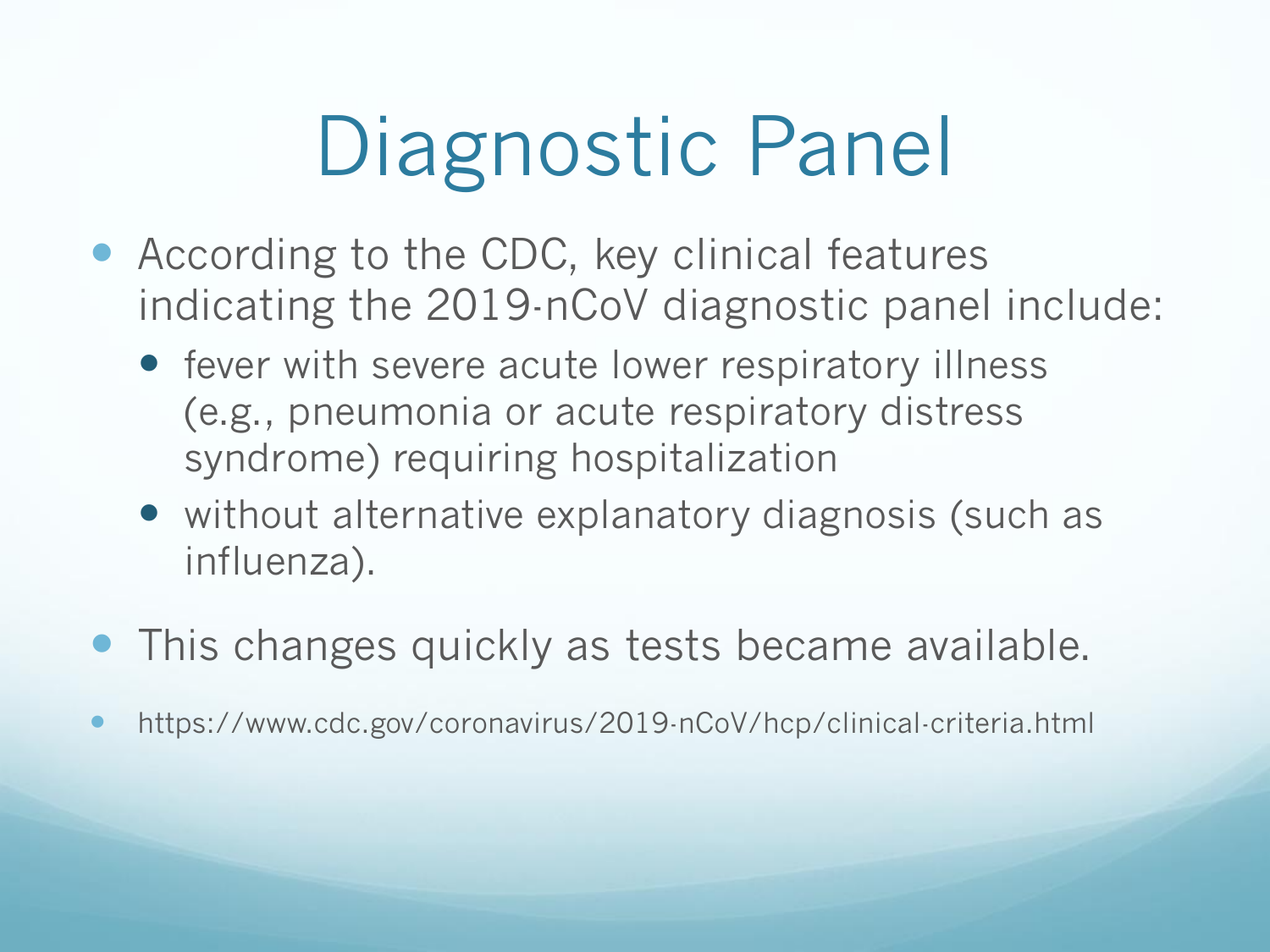

- In early stages, leukocytes are decreased or normal, with decreased lymphocyte count or increased or normal monocytes.
- High attention should be paid on the situation where the absolute value of lymphocyte is less than  $0.8 \times 10^9$ /L, or the numbers of CD4 and CD8 T cells are significantly decreased, which generally recommend rechecking the blood routine changes after 3 days.

 Jin, YH, et al. (2020), 'A rapid advice guideline for the diagnosis and treatment of 2019 novel coronavirus (2019-nCoV) infected pneumonia (standard version).', *Mil Med Res*, 7 (1), 4. PubMed: 32029004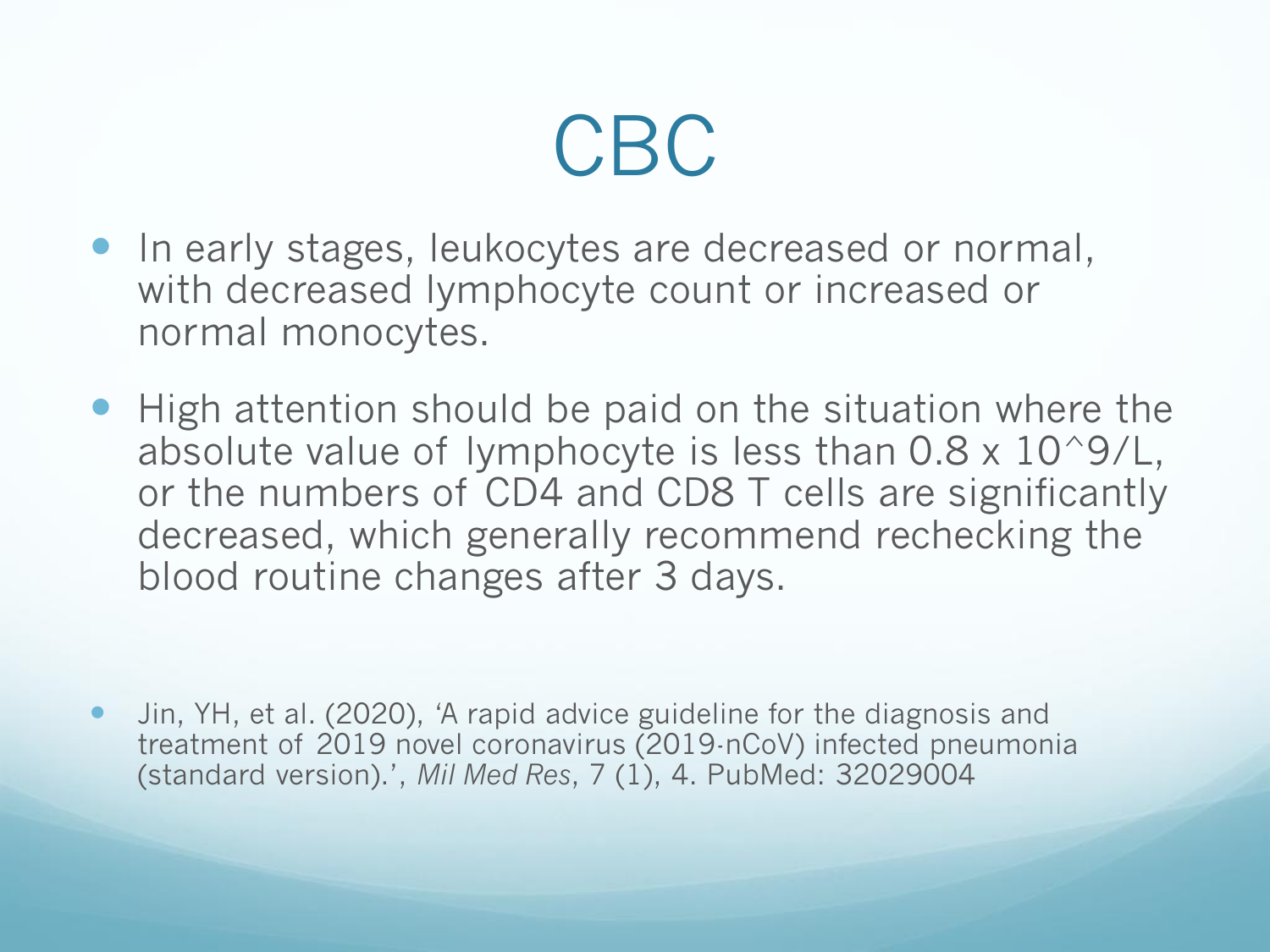#### CBC

- White blood cell count is usually normal or reduced, with decreased lymphocyte count; progressive lymphocytopenia in severe cases.
- CRP is normal or increased.
- Procalcitonin (PCT) is normal in most cases. PCT > 0.5 ng/mL indicates the co-infection with bacteria.
- Elevated liver enzymes, muscle enzymes and myoglobin, and increased D-dimer may be seen in severe cases.
- Chen, ZM, et al. (2020), 'Diagnosis and treatment recommendations for pediatric respiratory infection caused by the 2019 novel coronavirus.', *World J Pediatr*, PubMed: 32026148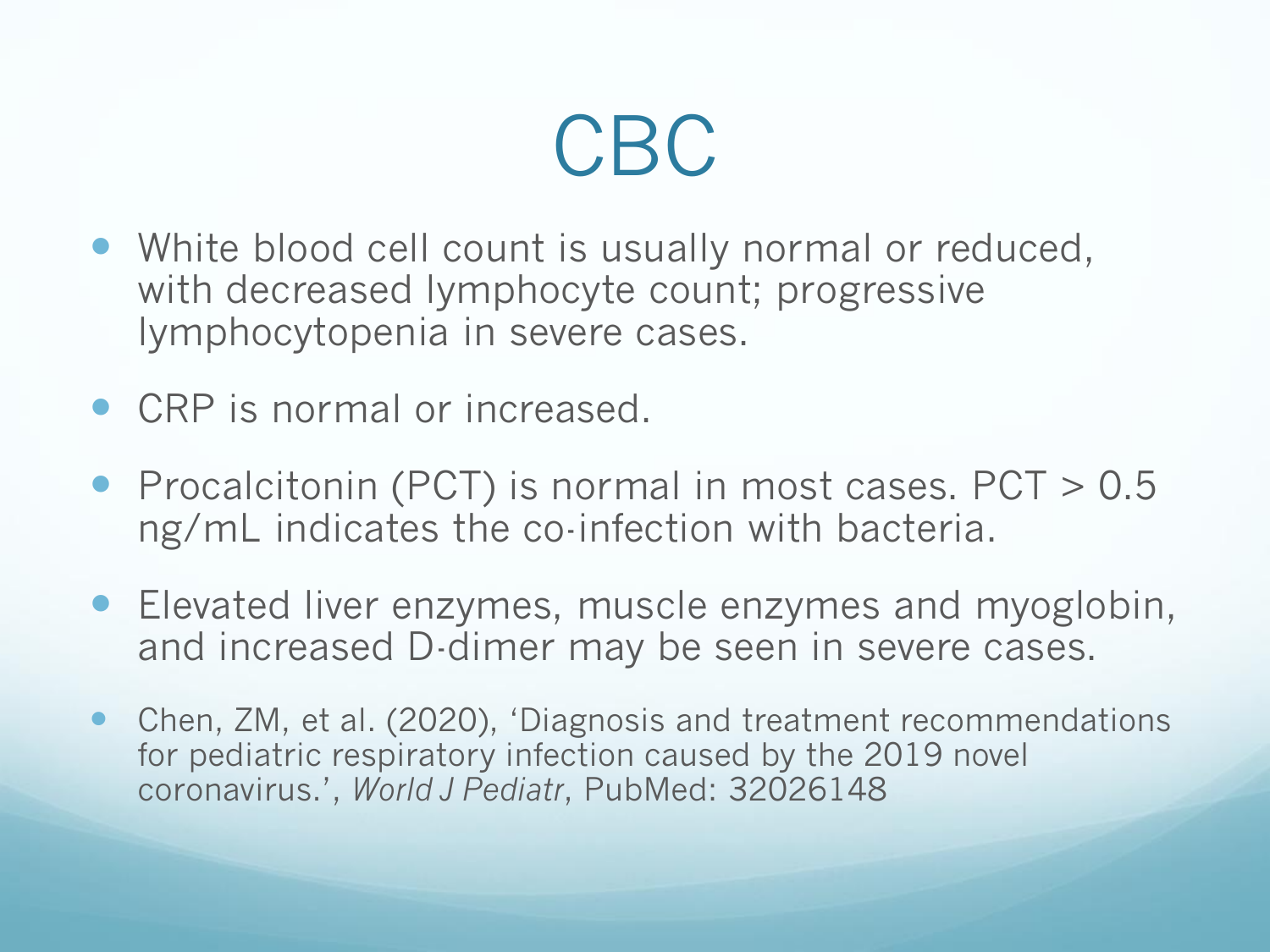# Monitoring

- Routine monitoring includes:
	- CRP for inflammation
	- Procalcitonin (PCT) for bacterial sepsis
	- Organ function: liver enzymes, bilirubin, myocardial enzymes, creatinine, urea nitrogen, urine volume, etc.
	- Coagulation function
	- Arterial blood gas analysis
	- Chest imaging

Jin, YH, et al. (2020), 'A rapid advice guideline for the diagnosis and treatment of 2019 novel coronavirus (2019-nCoV) infected pneumonia (standard version).', *Mil Med Res*, 7 (1), 4. PubMed: 32029004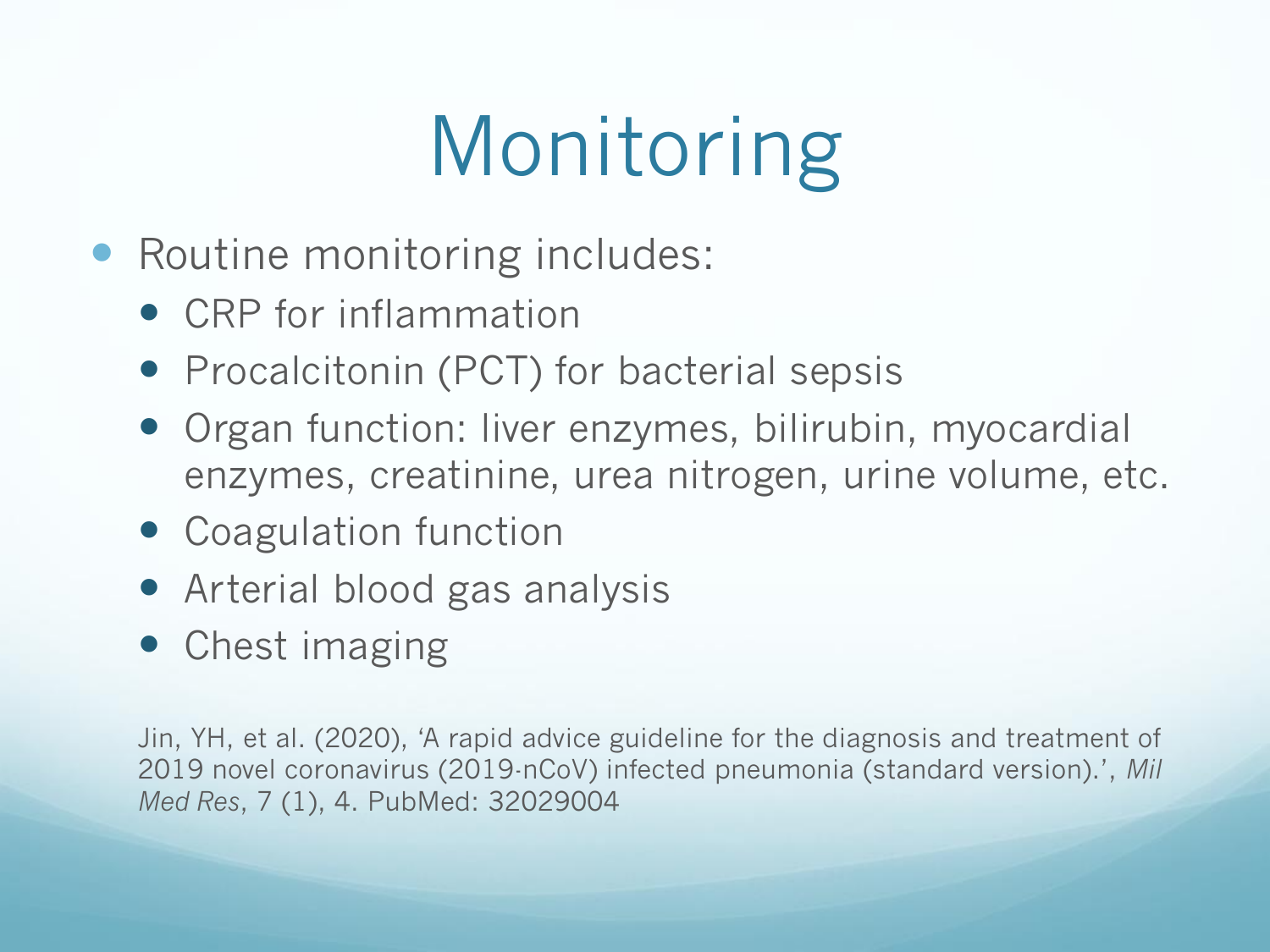# Chest Imaging

- The imaging features of Coronavirus are highly nonspecific and are typically bilateral with sub-pleural and peripheral distribution.
- Findings range from ground-glass opacities in milder forms to consolidations in more severe forms.

 Kooraki, S, et al. (2020), 'Coronavirus (COVID-19) Outbreak: What the Department of Radiology Should Know.', *J Am Coll Radiol*, PubMed: 32092296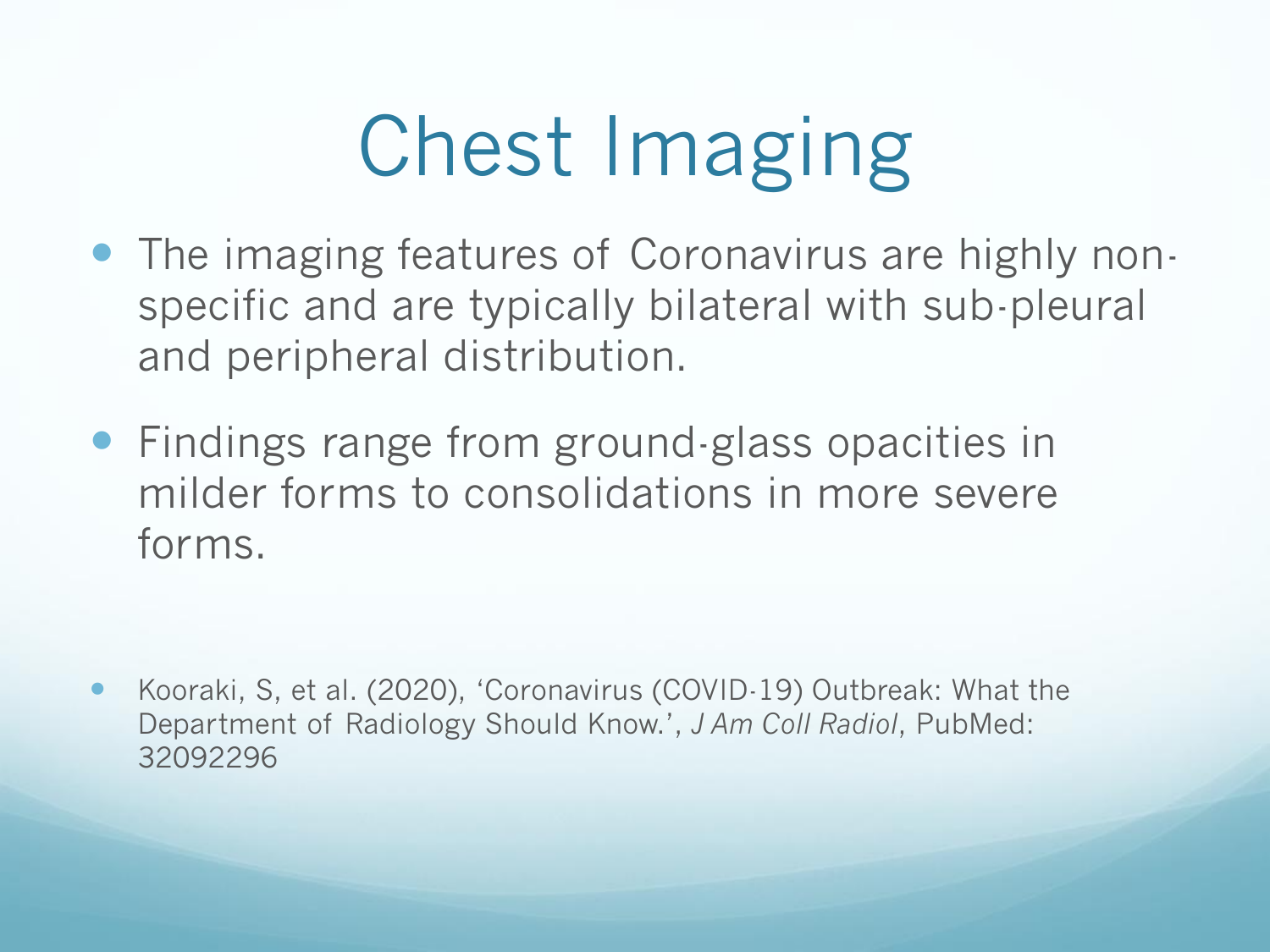# Chest Xray or CT

- A portable X-ray may be recommended to limit patient transport and transmission.
- CT scans may monitor disease progression.

 Yoon, SH, et al. (2020), 'Chest Radiographic and CT Findings of the 2019 Novel Coronavirus Disease (COVID-19): Analysis of Nine Patients Treated in Korea.', *Korean J Radiol*, PubMed: 32100485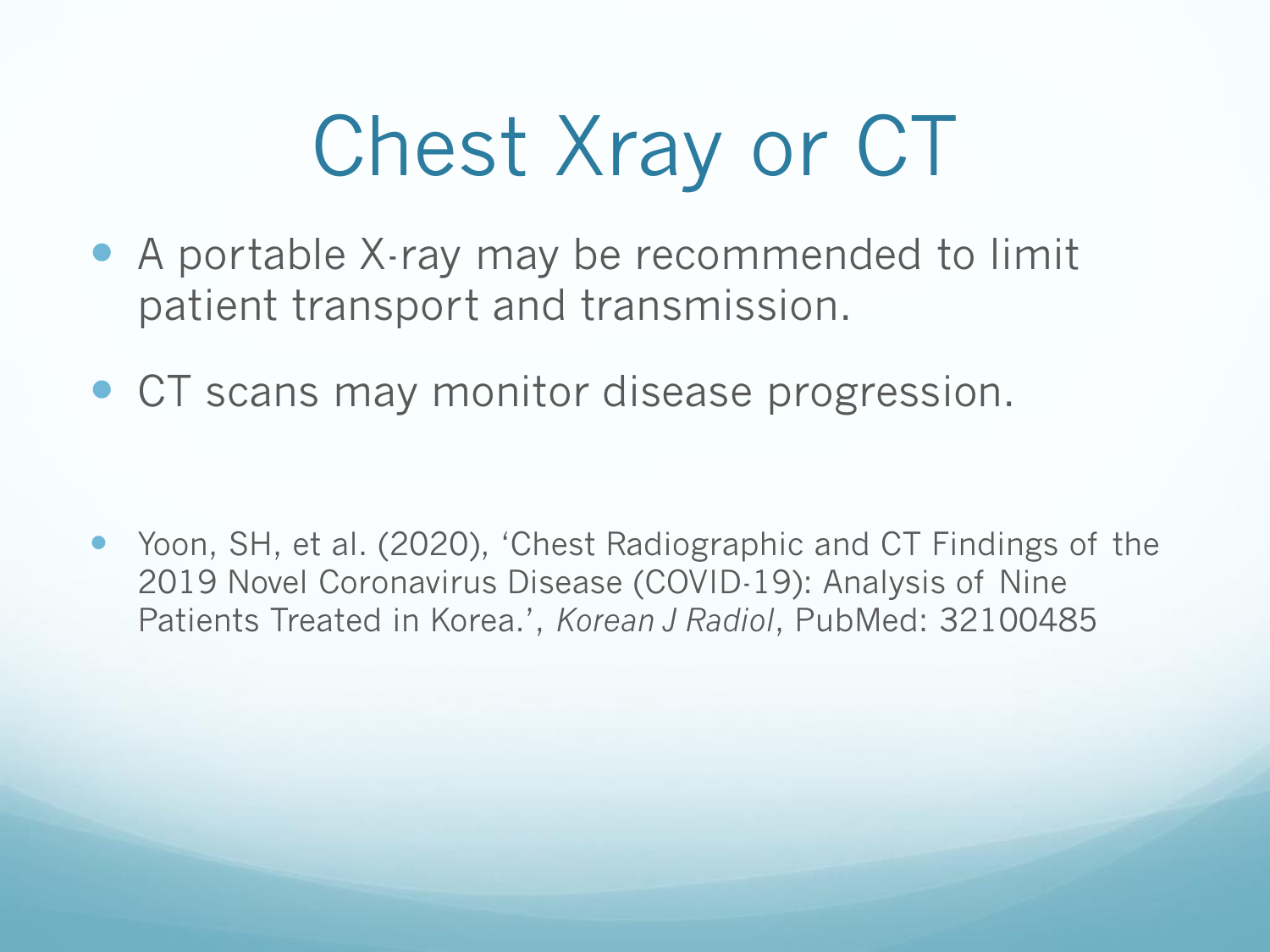### Conventional Treatment

- According to the CDC, no vaccine or specific treatment for COVID-19 is available.
- Care is supportive.

https://www.cdc.gov/coronavirus/2019-nCoV/hcp/clinical-criteria.html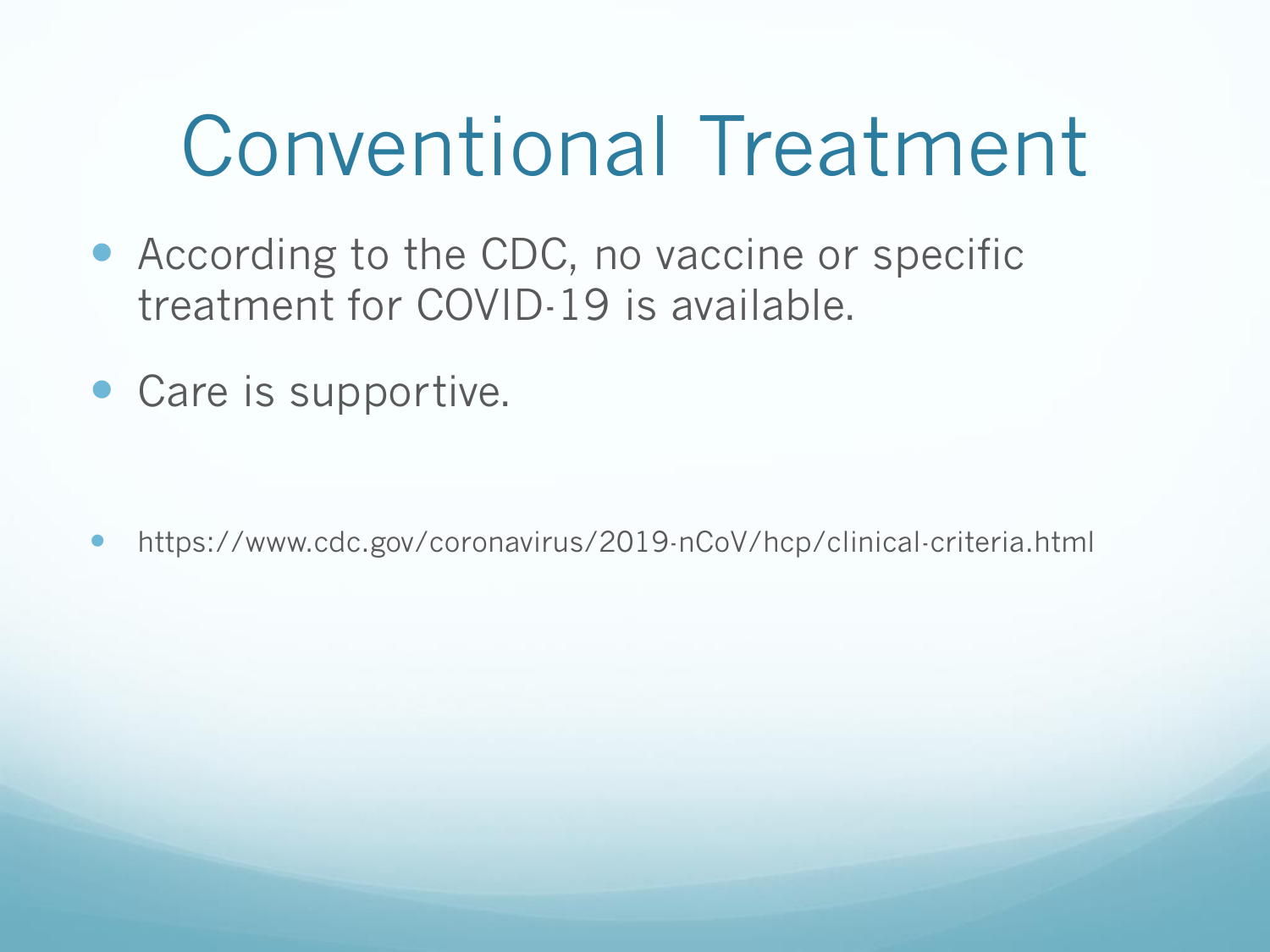### Treatment of Fever

- Ibuprofen may be recommended when the temperature is higher than 38.5°C (101.3˚F).
- A temperature below 38 °C (100.4 ˚F) is acceptable.
- Much lower body temperatures may not conducive to antiviral treatment. (Jin et al., 2020) (Foxman et al., 2015)

 Foxman, EF, et al. (2015), 'Temperature-dependent innate defense against the common cold virus limits viral replication at warm temperature in mouse airway cells.', *Proc Natl Acad Sci U S A*, 112 (3), 827-32. PubMed: 25561542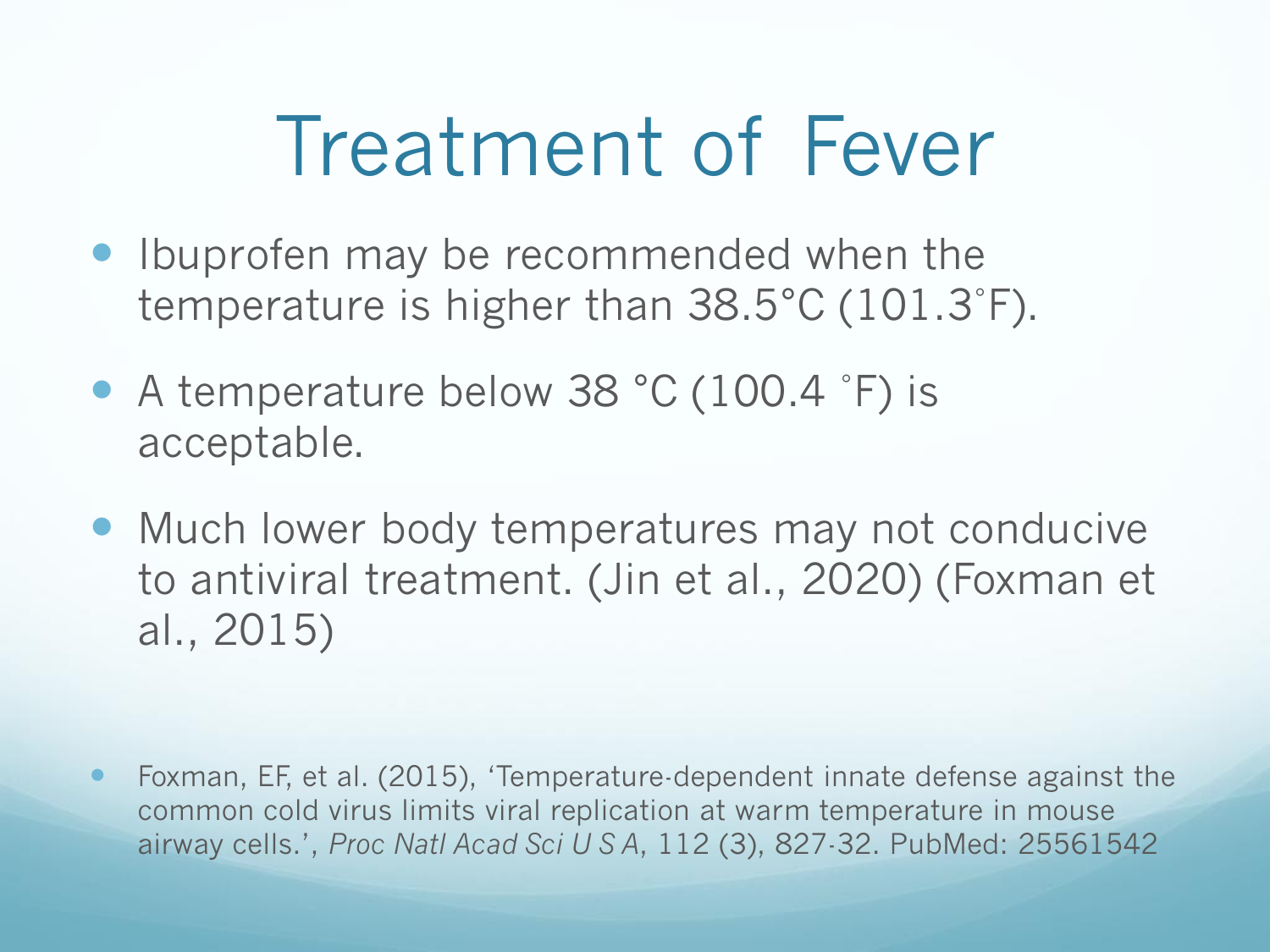# Antibacterial Drugs

- Antibacterial drugs against pneumonia are often recommended.
	- **•** Amoxicillin,
	- Azithromycin
	- **Fluoroquinolones**

• Jin, YH, et al. (2020), 'A rapid advice guideline for the diagnosis and treatment of 2019 novel coronavirus (2019-nCoV) infected pneumonia (standard version).', *Mil Med Res*, 7 (1), 4. PubMed: 32029004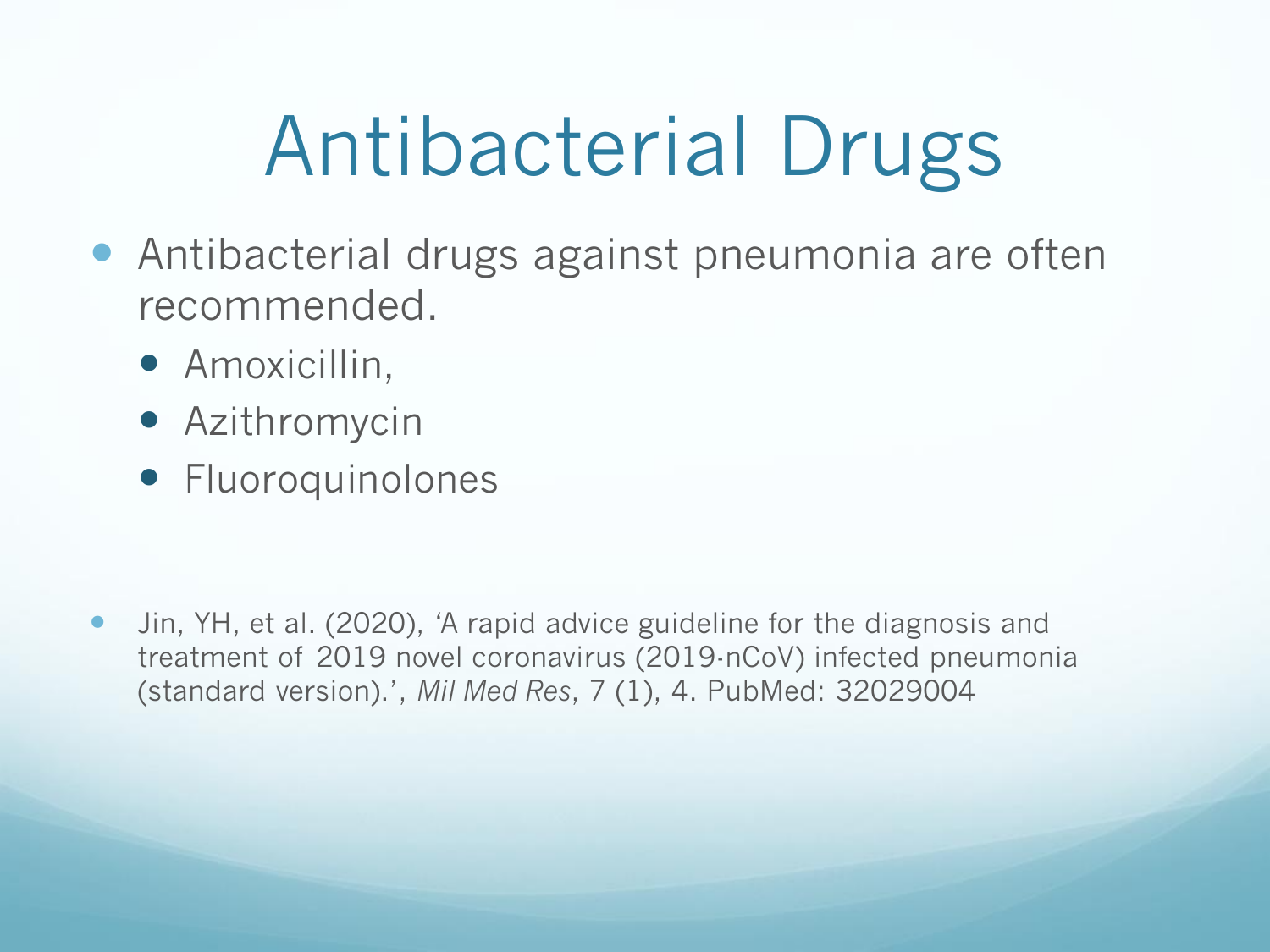### Antivirals

- Antiviral medications may also be recommended.
	- Oseltamivir (Tamiflu)
- Oseltamivir is a competitive neuraminidase inhibitor, the enzyme that cleaves the sialic acid.
- It prevents new viral particles from being released

- Wang, BX and EN Fish (2019), 'Global virus outbreaks: Interferons as 1st responders.', *Semin Immunol*, 43 101300. PubMed: 31771760
- Arabi, YM, R Fowler, and FG Hayden (2020), 'Critical care management of adults with community-acquired severe respiratory viral infection.', *Intensive Care Med*, 46 (2), 315-28. PubMed: 32040667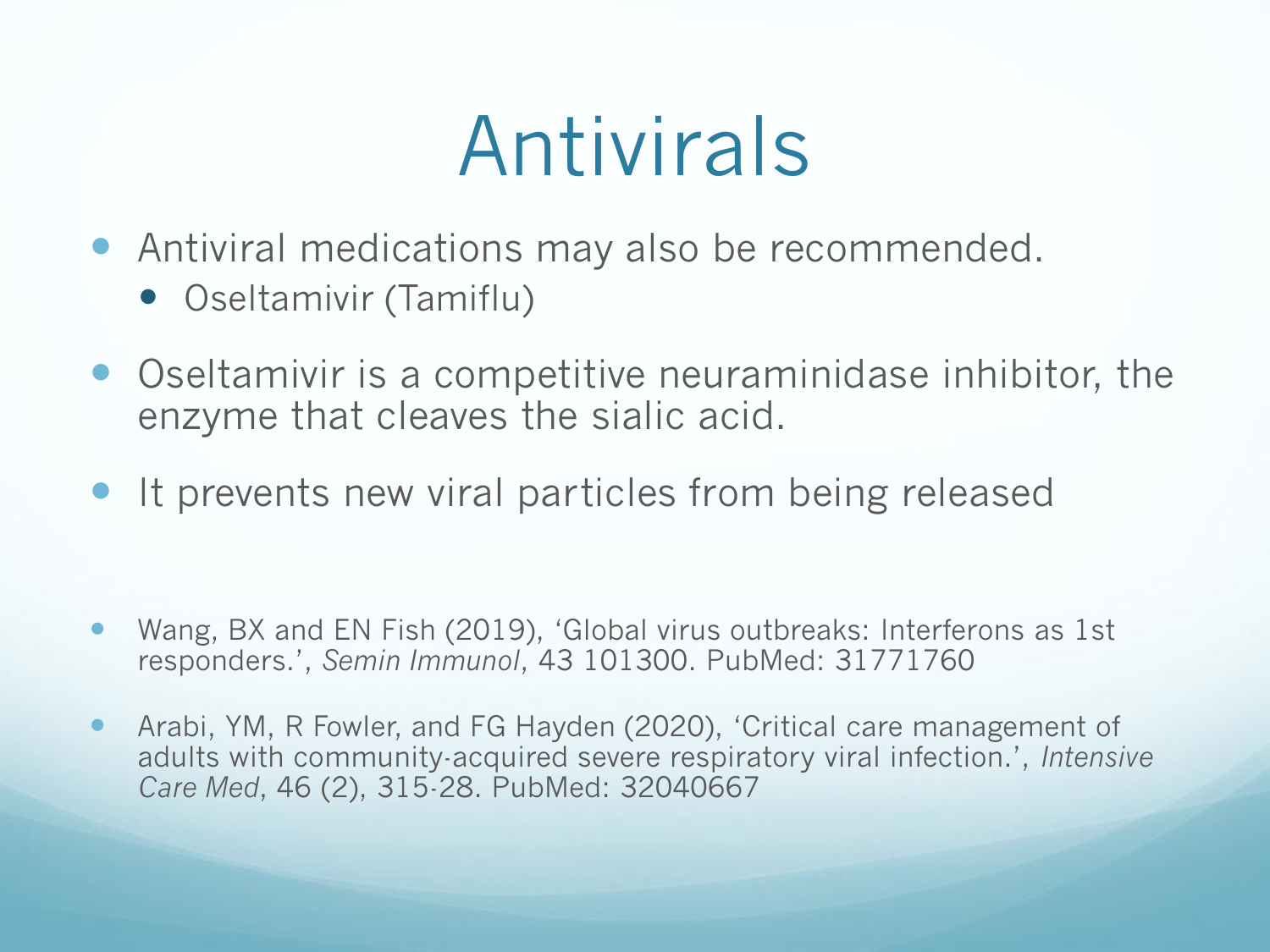### Oseltamivir

- Side effects include:
	- Nausea and vomiting and and gastrointestinal upset are the most common side effects
	- Gastrointestinal events were mild and transient and were less likely when oseltamivir was taken with food.
	- Headaches

Jefferson, T, et al. (2014), 'Oseltamivir for influenza in adults and children: systematic review of clinical study reports and summary of regulatory comments.', *BMJ*, 348 g2545. PubMed: 24811411 McClellan, K and CM Perry (2001), 'Oseltamivir: a review of its use in influenza.', *Drugs*, 61 (2), 263-83. PubMed: 11270942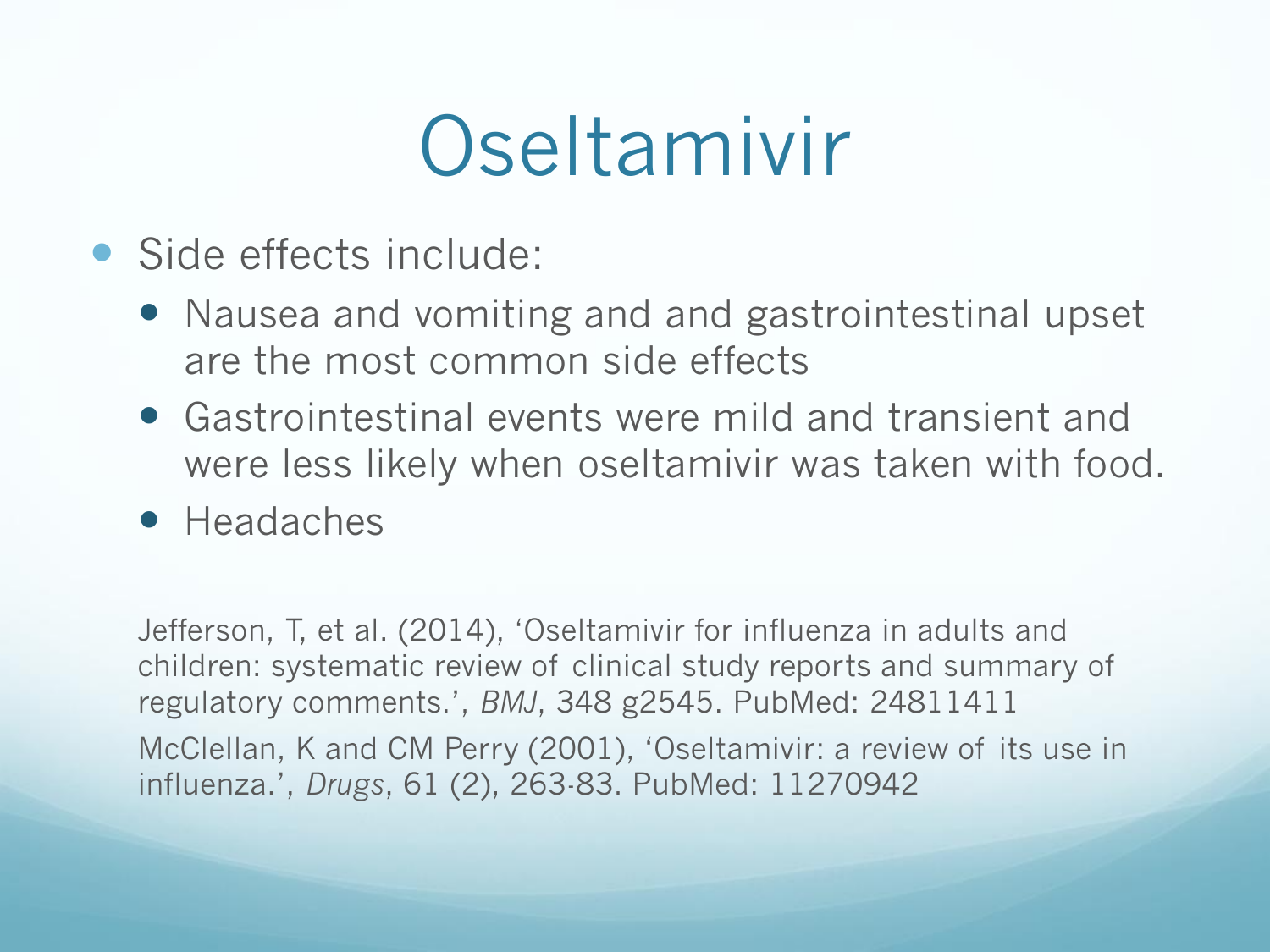### Guaifenesin

- Guaifenesin thins mucus, which makes it easier to cough up the mucus and clear the airways.
- LaForce, C, DA Gentile, and DP Skoner (2008), 'A randomized, double-blind, parallel-group, multicenter, placebo-controlled study of the safety and efficacy of extended-release guaifenesin/pseudoephedrine hydrochloride for symptom relief as an adjunctive therapy to antibiotic treatment of acute respiratory infections.', *Postgrad Med*, 120 (2), 53-59. PubMed: 18654069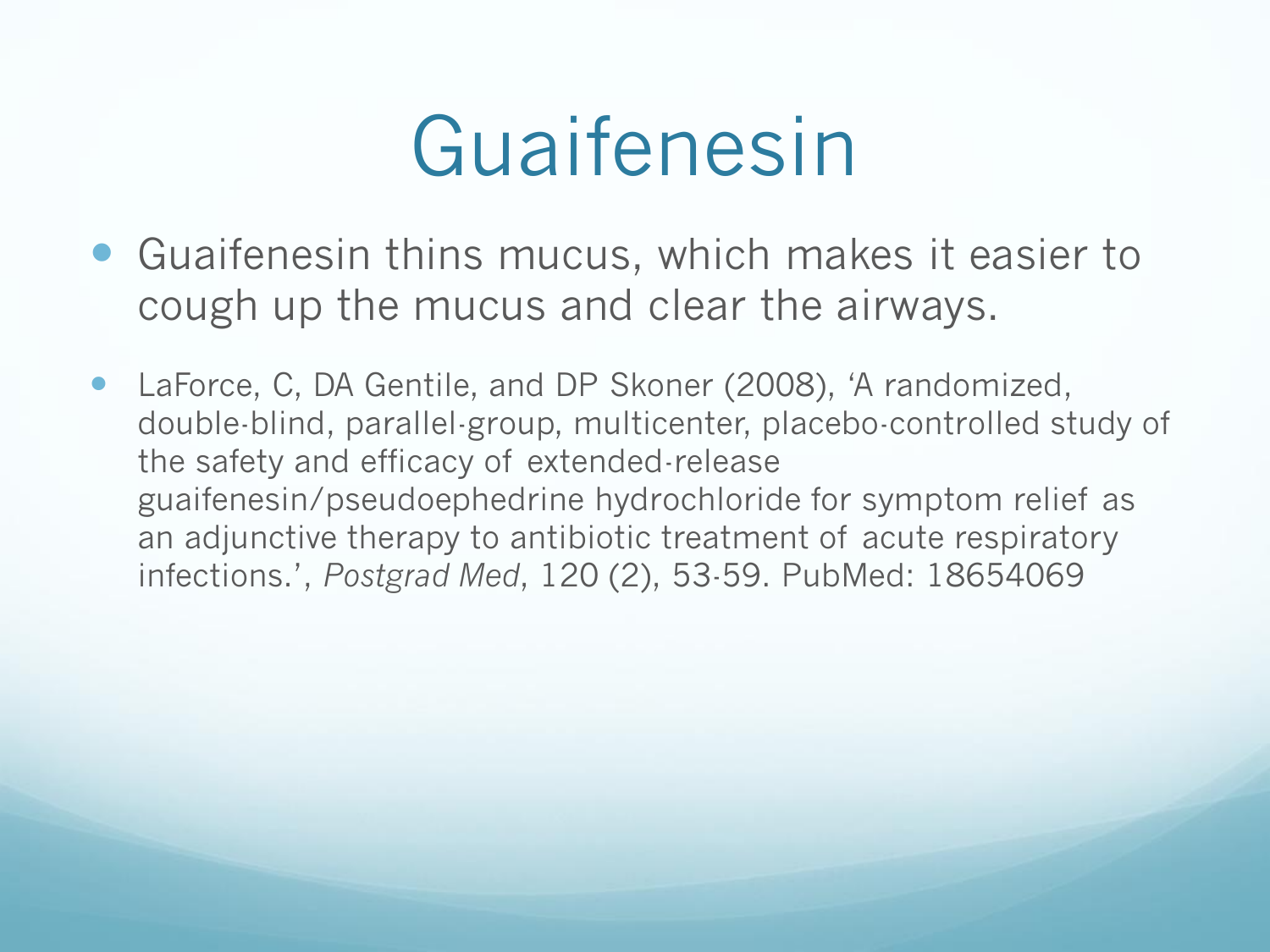### Indomethacin

- **Indomethacin (Indocin) is a non-steroidal anti**inflammatory drug (NSAID)
- A study found that indomethacin is a potent inhibitor of coronavirus replication in vitro
- With both anti-inflammatory and antiviral activity, indomethacin could be beneficial in SARS therapy.

 Amici, C, et al. (2006), 'Indomethacin has a potent antiviral activity against SARS coronavirus.', *Antivir Ther*, 11 (8), 1021-30. PubMed: 17302372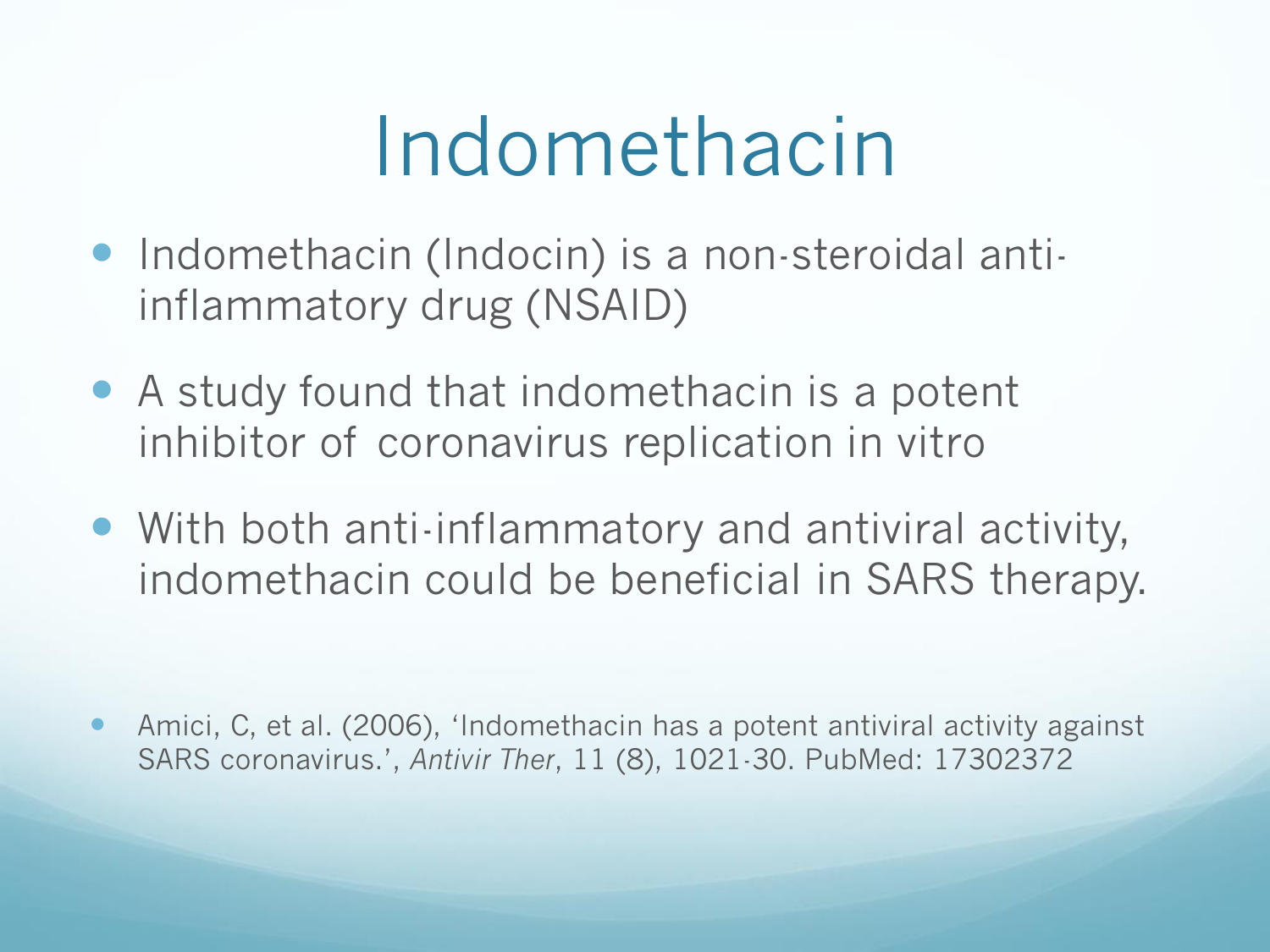# ACE Inhibitors

- ACE2 has been identified as a functional receptor for coronaviruses
- ACE2 is involved in heart function, hypertension and diabetes mellitus.
- ACE inhibitors or angiotensin-receptor blockers in patients with COVID-19 should be carefully considered.

 Zheng, YY, et al. (2020), 'COVID-19 and the cardiovascular system.', *Nat Rev Cardiol*, PubMed: 32139904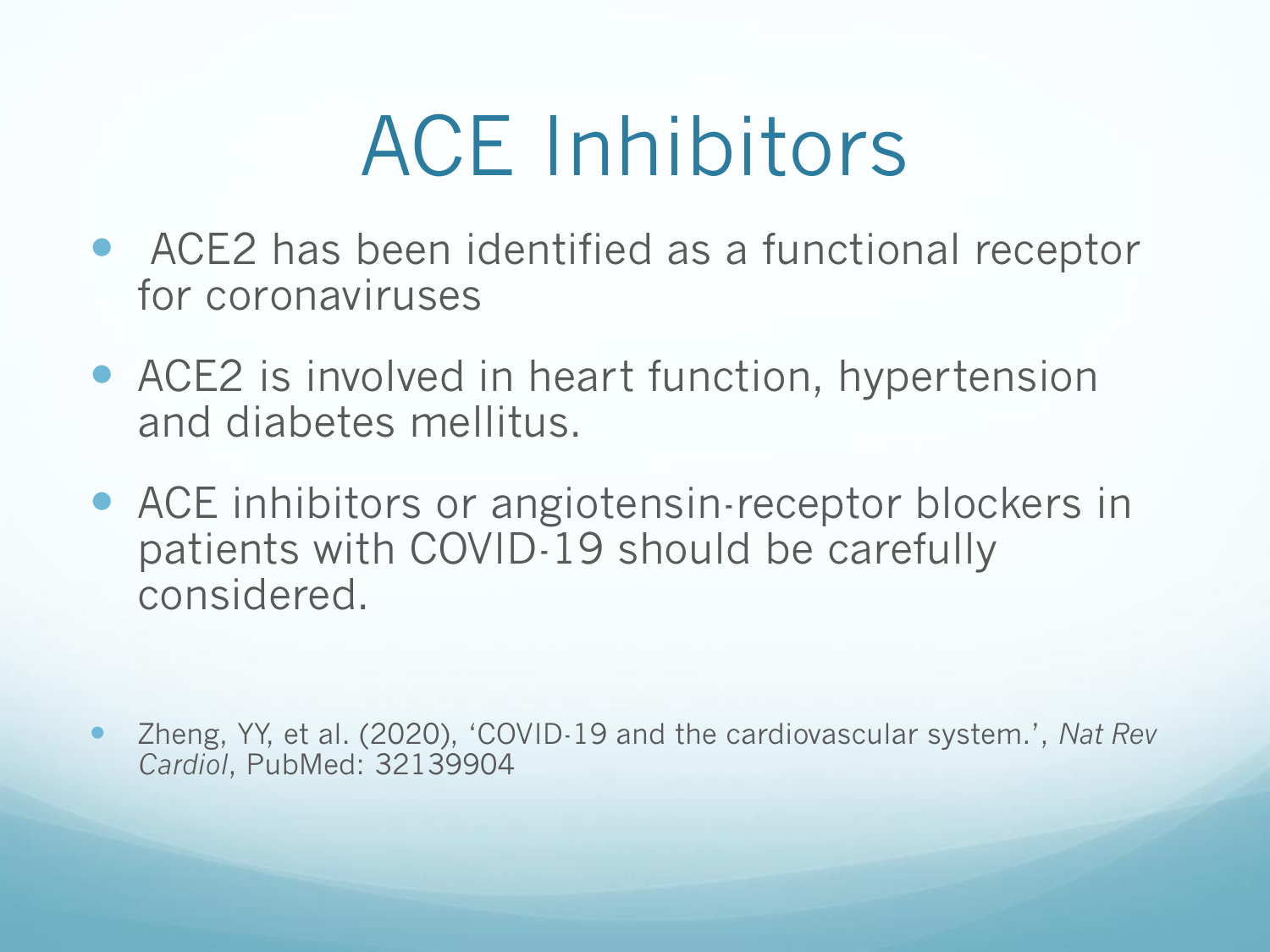# Natural Therapies

- There is very little research on natural therapies for coronavirus.
- There are several natural therapies studied for the common cold or influenza that may be beneficial.

Roxas, M and J Jurenka (2007), 'Colds and influenza: a review of diagnosis and conventional, botanical, and nutritional considerations.', *Altern Med Rev*, 12 (1), 25-48. PubMed: 17397266

Mousa, HA (2017), 'Prevention and Treatment of Influenza, Influenza-Like Illness, and Common Cold by Herbal, Complementary, and Natural Therapies.', *J Evid Based Complementary Altern Med*, 22 (1), 166-74. PubMed: 27055821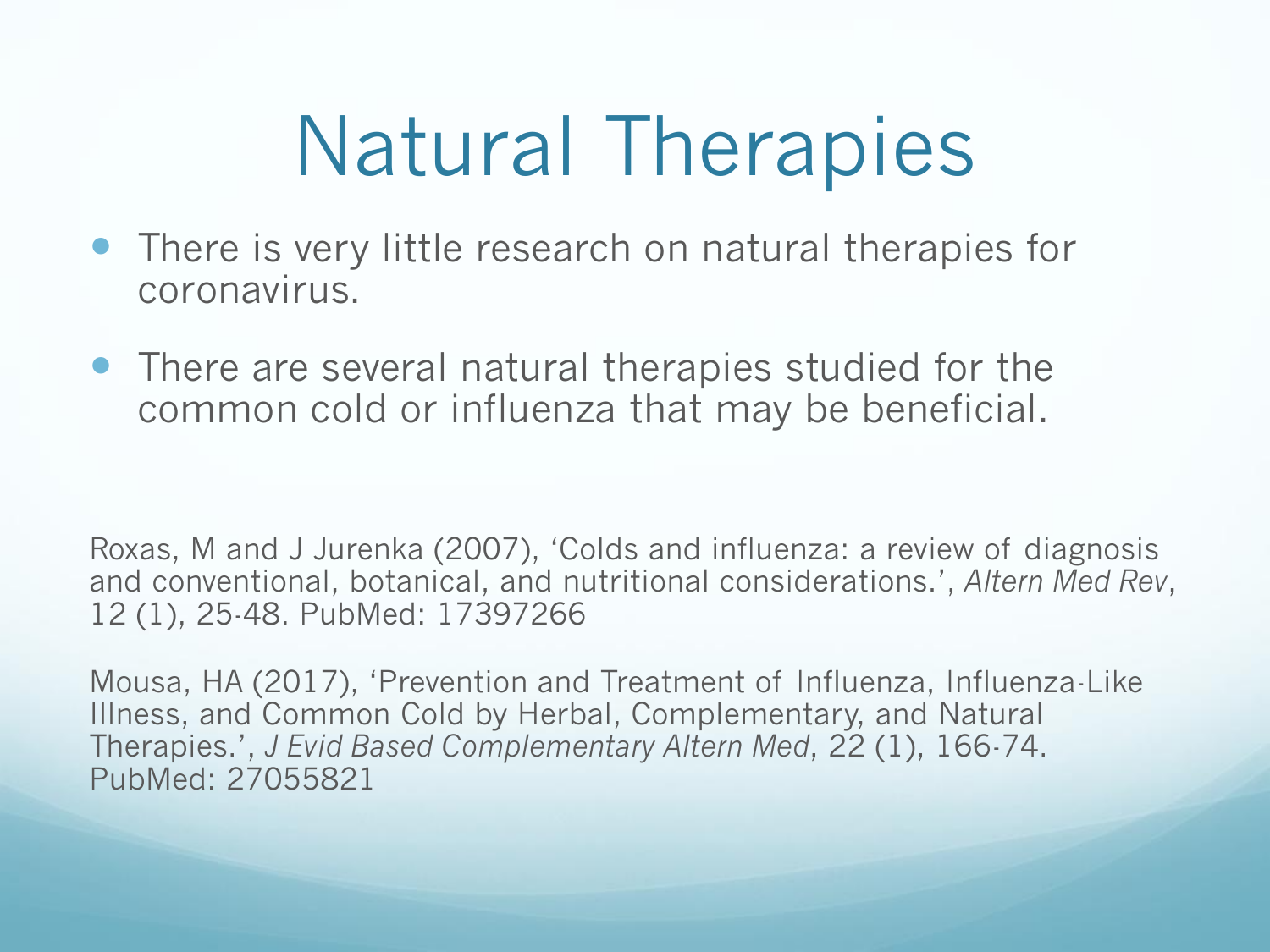## Vitamin C

• "In the absence of a specific treatment for SARS coronavirus, the possibility that vitamin C may show non-specific effects on severe viral respiratory tract infections should be considered."

 Hemilä, H (2003), 'Vitamin C and SARS coronavirus.', *J Antimicrob Chemother*, 52 (6), 1049-50. PubMed: 14613951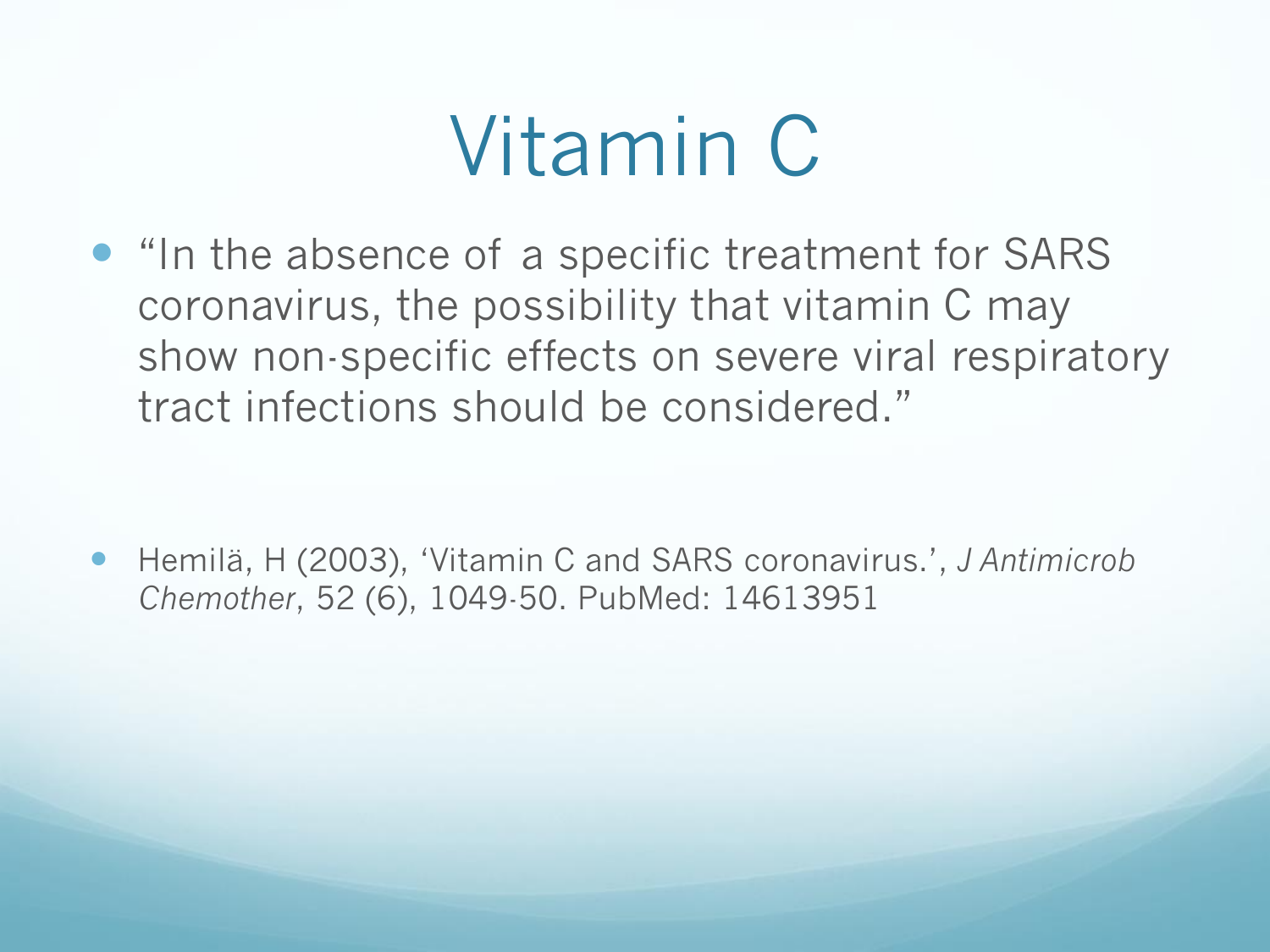# Vitamin C & Colds

- There are many studies on the efficacy of vitamin C for the common cold.
- Most studies find that vitamin C reduces the incidence and severity.

 Hemilä, H and E Chalker (2013), 'Vitamin C for preventing and treating the common cold.', *Cochrane Database Syst Rev*, (1), CD000980. PubMed: 23440782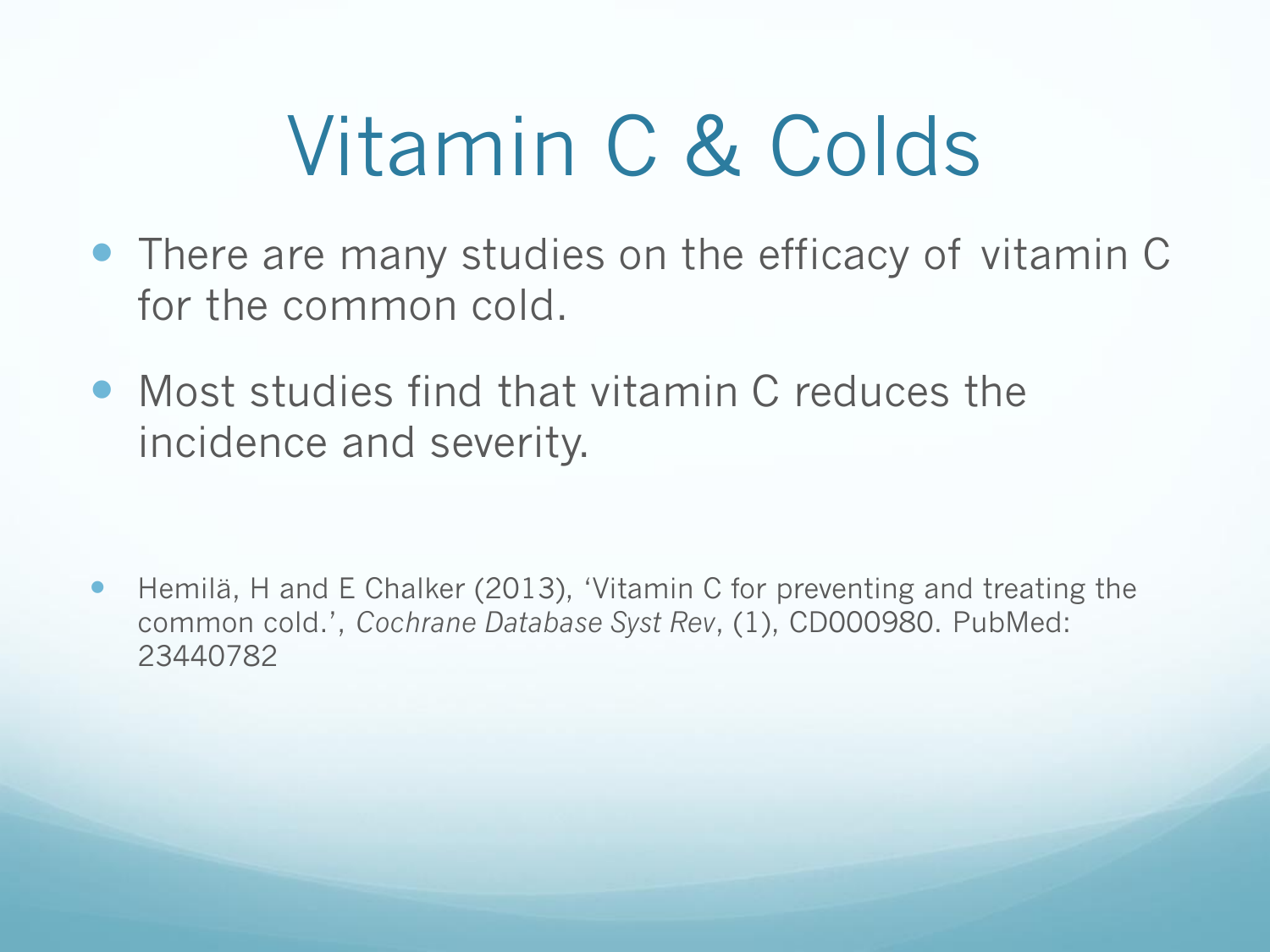#### Ascorbate

 A study showed that chick embryo tracheal organ cultures showed increased resistance to infection by a coronavirus after exposure to ascorbate.

 Atherton, JG, CC Kratzing, and A Fisher (1978), 'The effect of ascorbic acid on infection chick-embryo ciliated tracheal organ cultures by coronavirus.', *Arch Virol*, 56 (3), 195-99. PubMed: 205194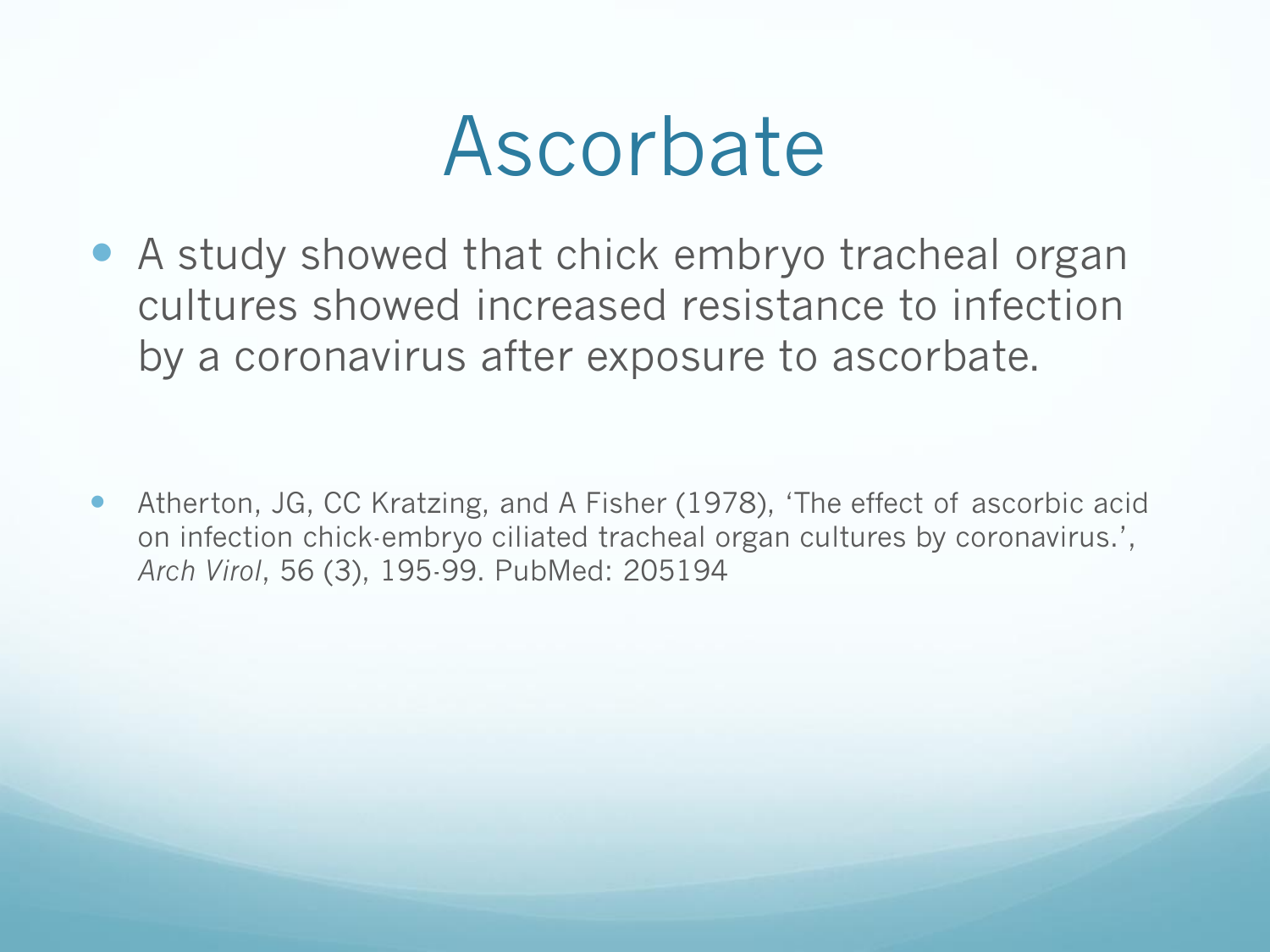## Vitamin C IV

- A clinical trial at the Zhongnan Hospital of Wuhan University, China is examining the use of vitamin C infusion for the treatment of severe 2019 new coronavirus infected pneumonia.
- Vitamin C 24 grams will be infused in the experimental group per day for 7 days with an infusion pump at a speed of 7ml/h.
- Estimated study completion date is September 30, 2020.
- https://clinicaltrials.gov/ct2/show/NCT04264533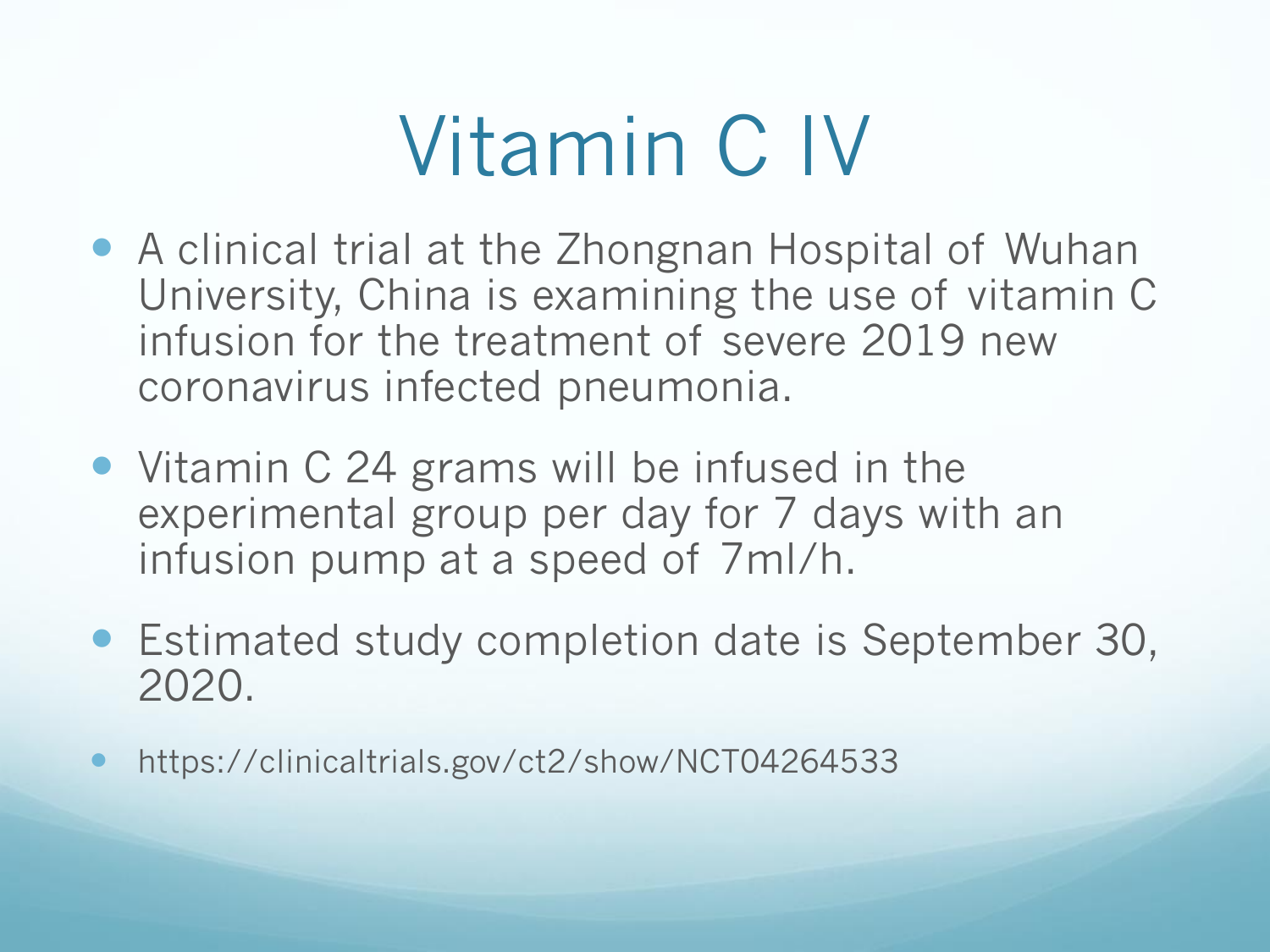### Vitamin C in Sepsis

 Kuhn, SO, et al. (2018), 'Vitamin C in sepsis.', *Curr Opin Anaesthesiol*, 31 (1), 55-60. PubMed: 29176375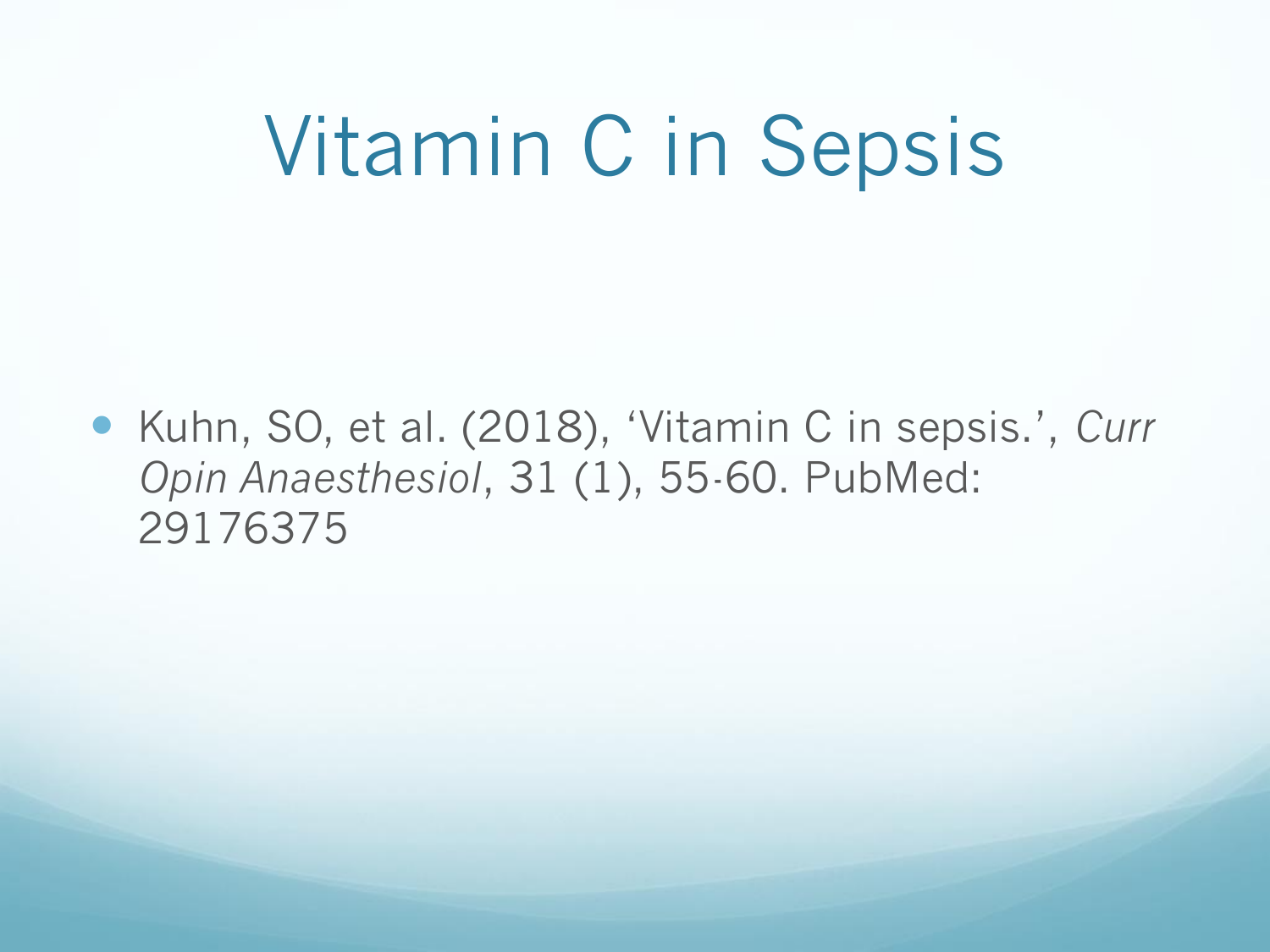### Ascorbic Acid IV

- Twenty-four patients with severe sepsis in the medical intensive care unit were randomized 1:1:1 to receive intravenous infusions every six hours for four days of ascorbic acid, or Placebo (5% dextrose/water,  $n = 8$ ).
- Low Ascorbic Acid (50 mg/kg/24 h,  $n = 8$ ), or
- $\bullet$  High Ascorbic Acid (200 mg/kg/24 h, n = 8)

Fowler, AA, et al. (2014), 'Phase I safety trial of intravenous ascorbic acid in patients with severe sepsis.', *J Transl Med*, 12 32. PubMed: 24484547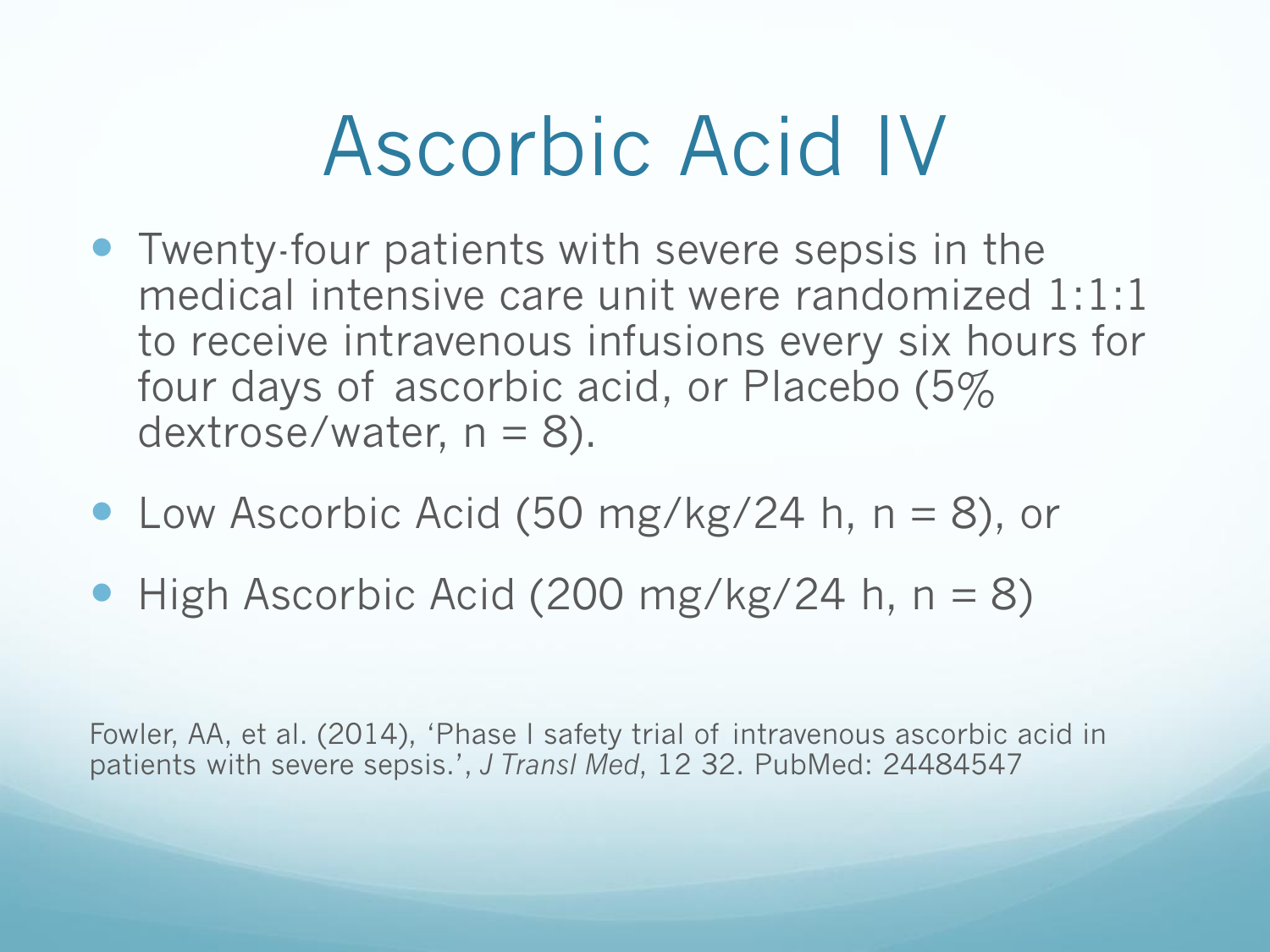## Ascorbic Acid Levels

- Mean plasma ascorbic acid levels at entry for the entire cohort were  $17.9 \pm 2.4$   $\mu$ M (normal range 50-70 μM).
- Ascorbic acid infusion rapidly and significantly increased plasma ascorbic acid levels.
- No adverse safety events were observed in ascorbic acid-infused patients.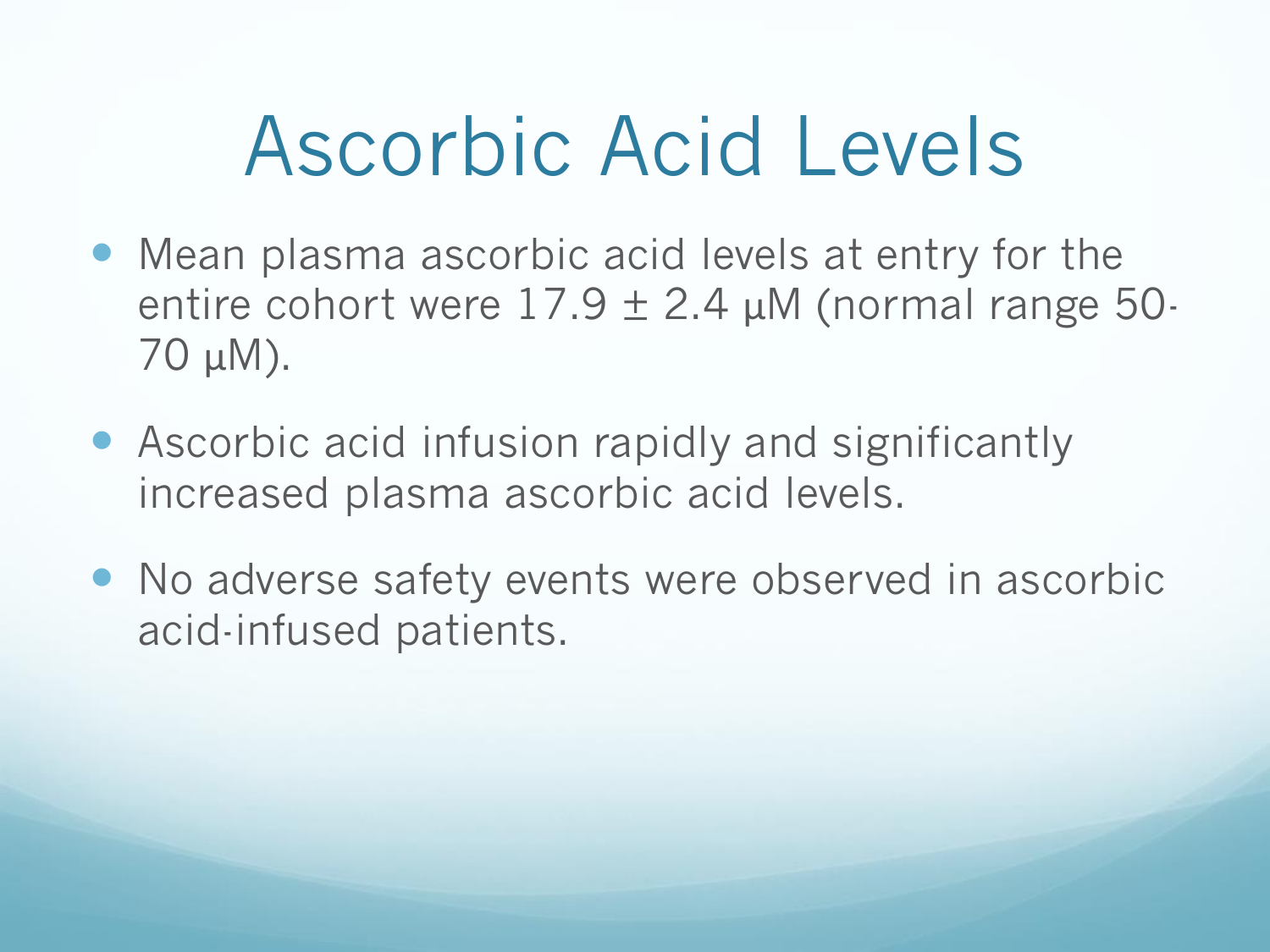#### Improvements

- Patients receiving ascorbic acid exhibited prompt reductions in Sequential Organ Failure Assessment (SOFA) scores while placebo patients exhibited no such reduction.
- Ascorbic acid significantly reduced the proinflammatory biomarkers C-reactive protein and procalcitonin.
- Unlike placebo patients, thrombomodulin in ascorbic acid infused patients exhibited no significant rise, suggesting attenuation of vascular endothelial injury.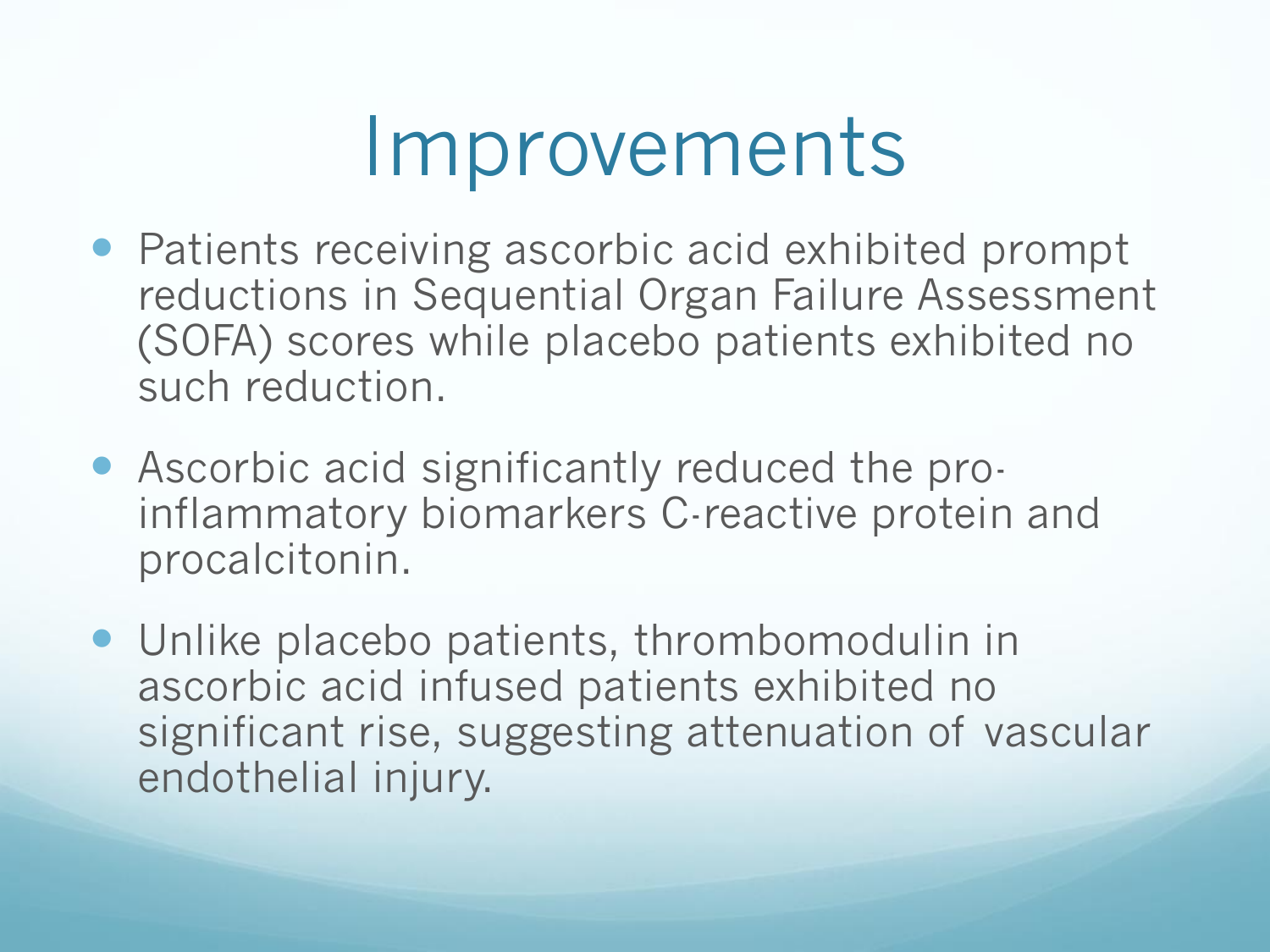#### Results

**• Intravenous ascorbic acid infusion was safe and** well tolerated in this study and may positively impact the extent of multiple organ failure and biomarkers of inflammation and endothelial injury.

 Fowler, AA, et al. (2014), 'Phase I safety trial of intravenous ascorbic acid in patients with severe sepsis.', *J Transl Med*, 12 32. PubMed: 24484547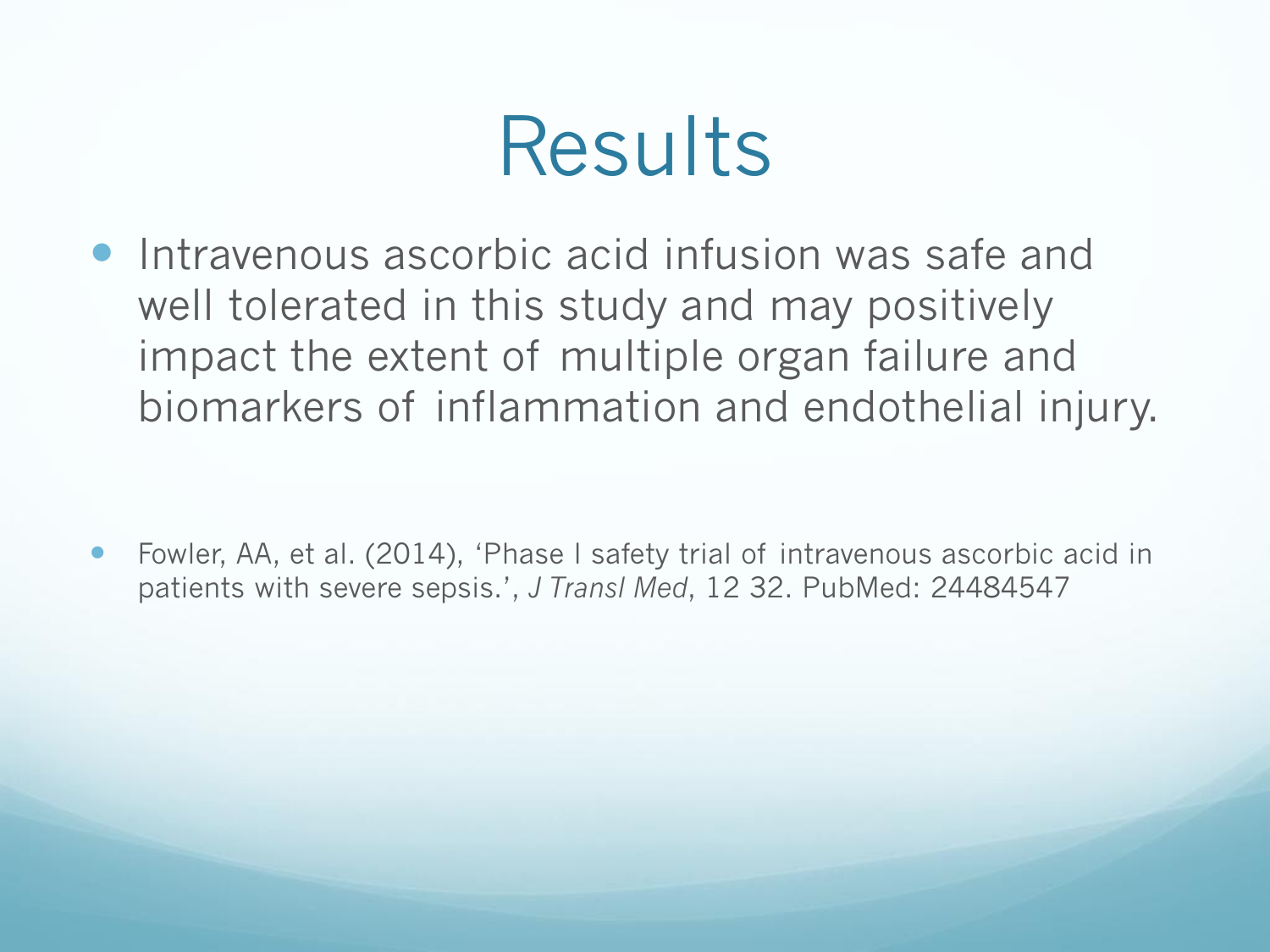#### Antioxidants

 A study investigated the effect of intravenous antioxidant therapy on antioxidant status, lipid peroxidation, hemodynamics and nitrite in patients with septic shock.

 Galley, HF, et al. (1997), 'The effects of intravenous antioxidants in patients with septic shock.', Free Radic Biol Med, 23 (5), 768-74. PubMed: 9296454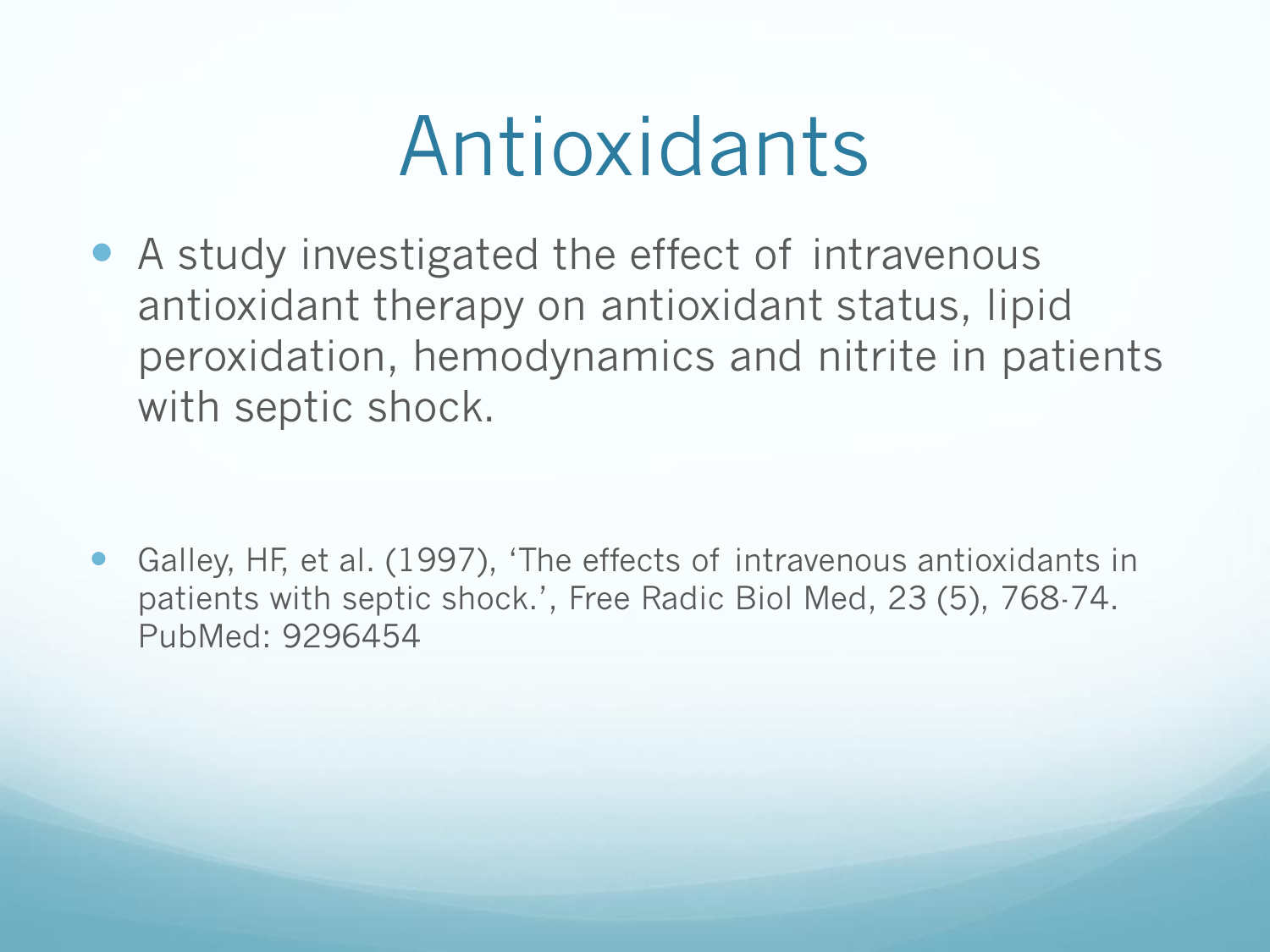### Protocol

- Thirty patients randomly received either 5% dextrose or antioxidants intravenously:
	- N-Acetylcysteine 150 mg/kg for 30 min then 20 mg/kg/h plus bolus doses of 1 g ascorbic acid and 400 mg alpha-tocopherol.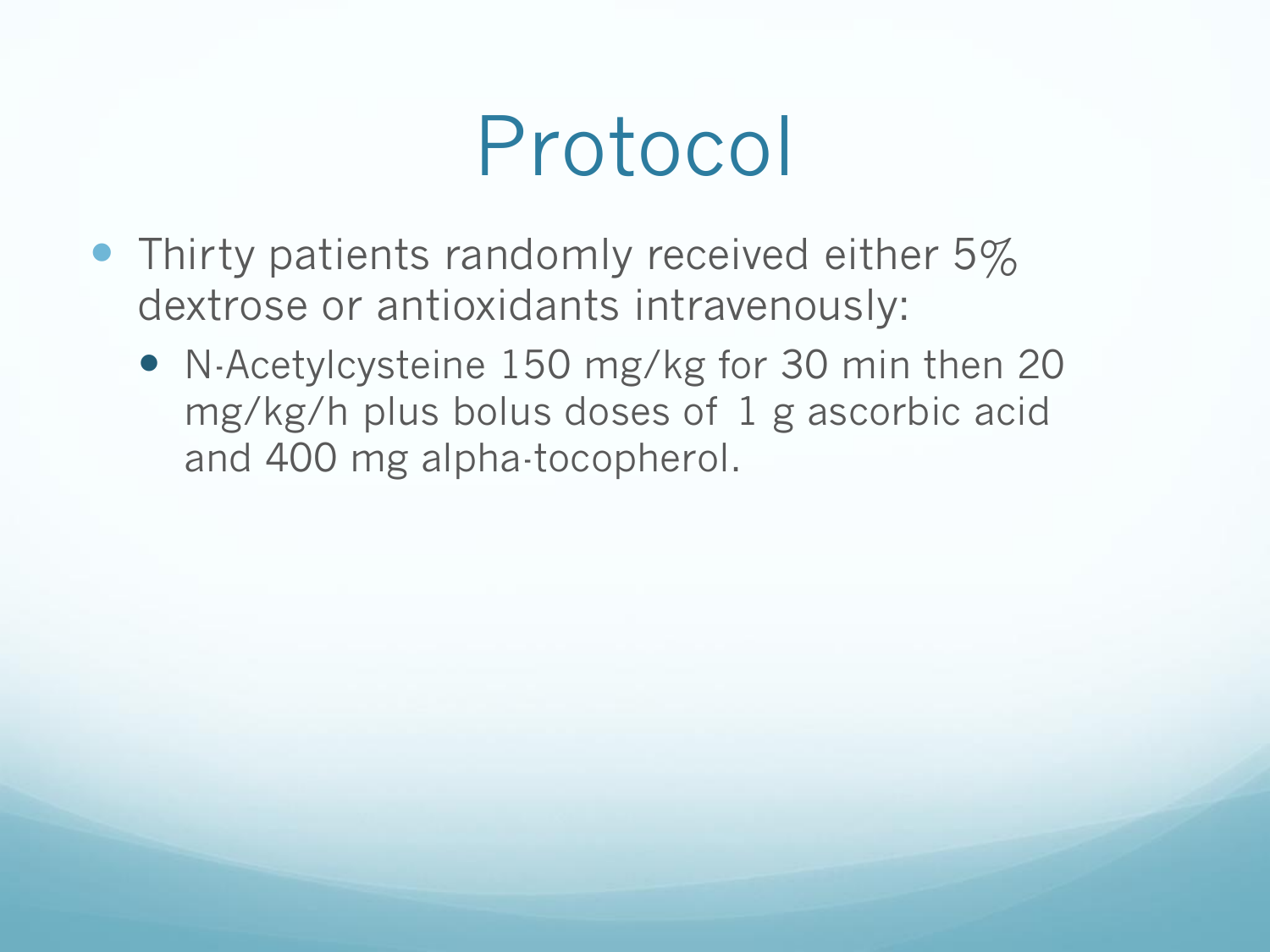## Oxidative Response

- Basal vitamin C was low and redox-reactive iron was elevated in all patients.
- In the 16 patients receiving antioxidants, vitamin C increased ( $p = .0002$ ) but total antioxidant capacity was unaffected.
- Lipid peroxides were elevated in all patients but did not increase further in the patients receiving antioxidants.
- Plasma total nitrite also increased  $(p = .007)$  in the antioxidant group.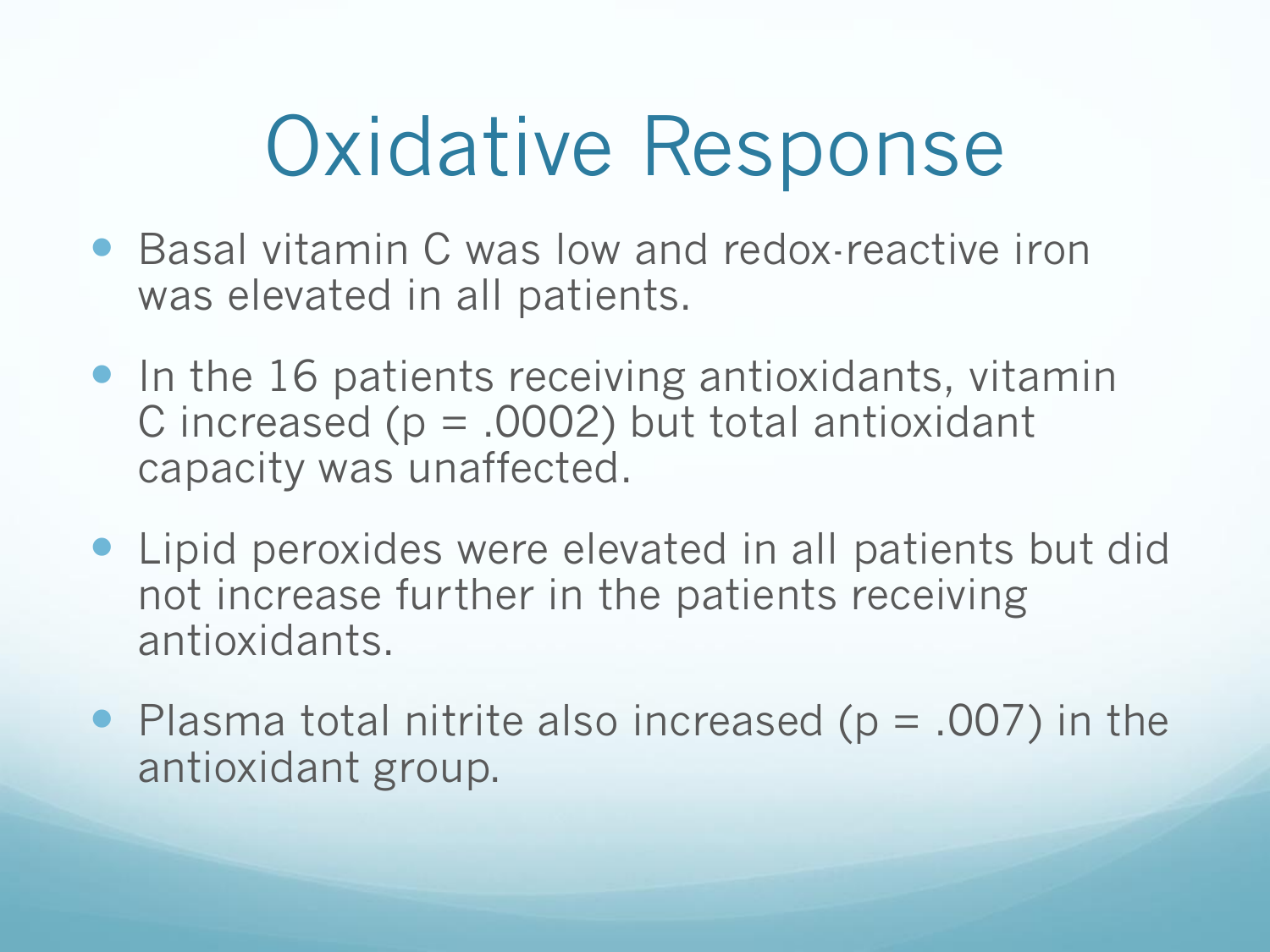### Cardiac Response

- Heart rate increased in patients receiving antioxidants at 60 min ( $p = .018$ ) and 120 min ( $p =$ .004).
- Cardiac index also increased at 60 min (p = .007) and  $120 \text{ min}$  ( $p = .05$ ).
- Systemic vascular resistance index decreased at 120 min in the antioxidant treated patients ( $p =$ .003).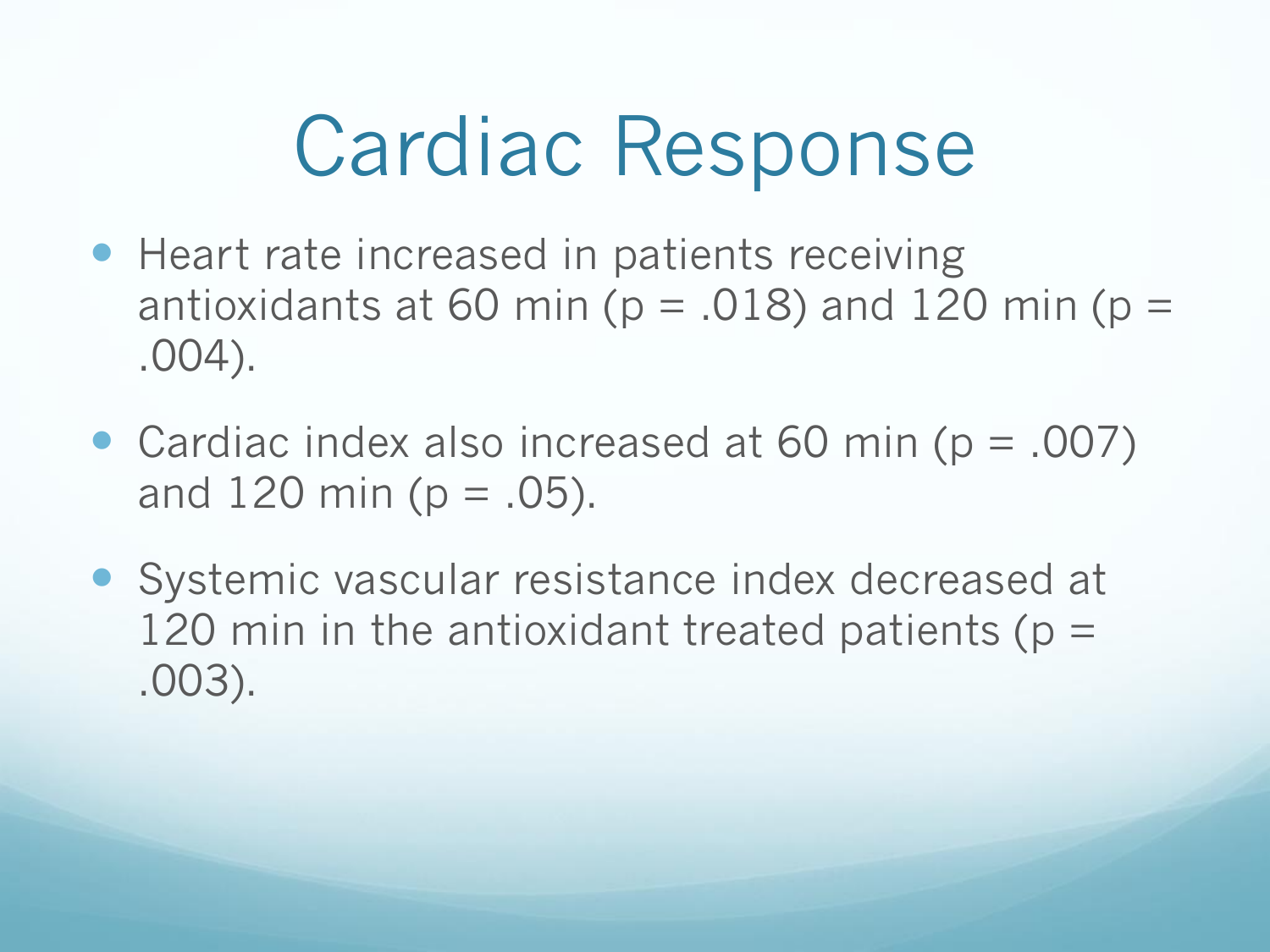## Adjunct

 Antioxidants may be a useful adjunct to conventional approaches in the management of septic shock.

 Galley, HF, et al. (1997), 'The effects of intravenous antioxidants in patients with septic shock.', Free Radic Biol Med, 23 (5), 768-74. PubMed: 9296454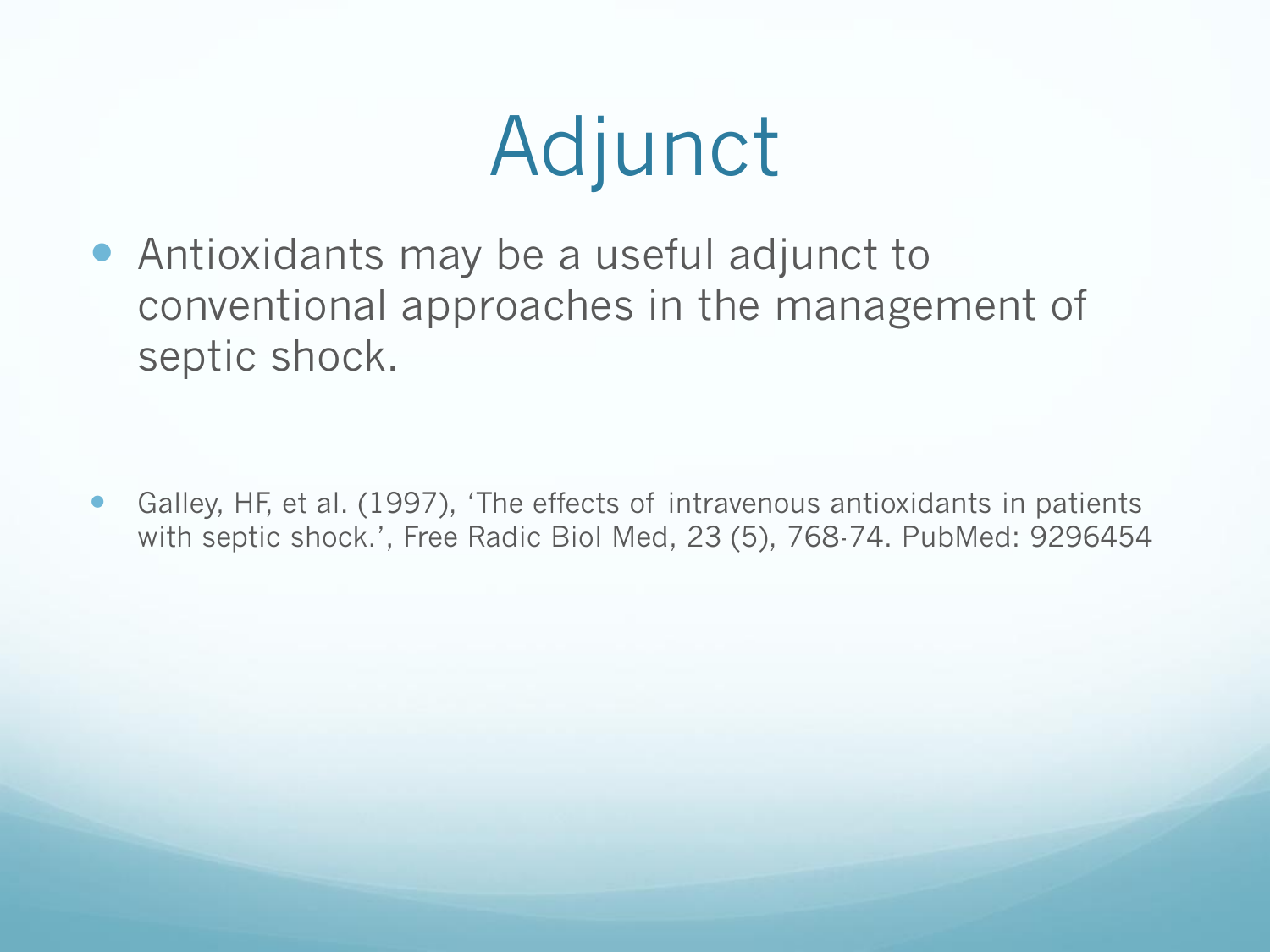## Laurel Oil

- Laurus nobilis (bay laurel) is an evergreen tree.
- Whole bay leaves are used as a cooking spice.
- An infusion is used in folk medicine as a stomachic and carminative for the treatment of gastric diseases.

 Dall'Acqua, S, et al. (2009), 'Phytochemical composition and antioxidant activity of Laurus nobilis L. leaf infusion.', *J Med Food*, 12 (4), 869-76. PubMed: 19735189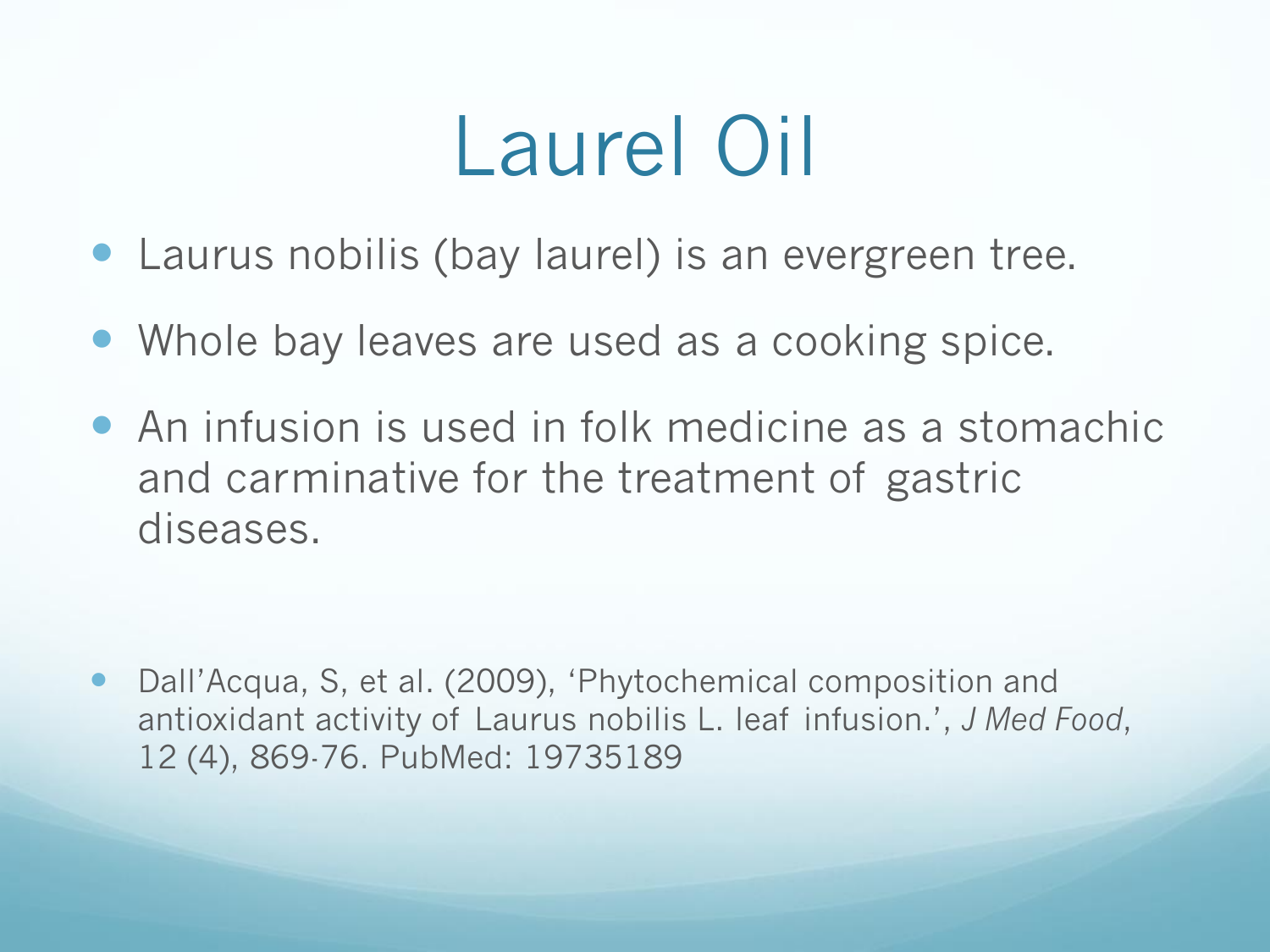# Laurel Berry Oil

- Laurel nobilis (sweet laurel) berry oil has strong antiviral activity of against SARS coronavirus
- IC50 value is 120 mg/ml. IC50 is the concentration required to inhibit 50% of virus growth.
- The main constituents are
	- beta-ocimene  $(21.83\%)$ ,
	- $1,8$ -cineole  $(9.43\%),$
	- alpha-pinene  $(3.67\%)$ , and
	- beta-pinene  $(2.14\%)$ .
- Loizzo, MR, et al. (2008), 'Phytochemical analysis and in vitro antiviral activities of the essential oils of seven Lebanon species.', *Chem Biodivers*, 5 (3), 461-70. PubMed: 18357554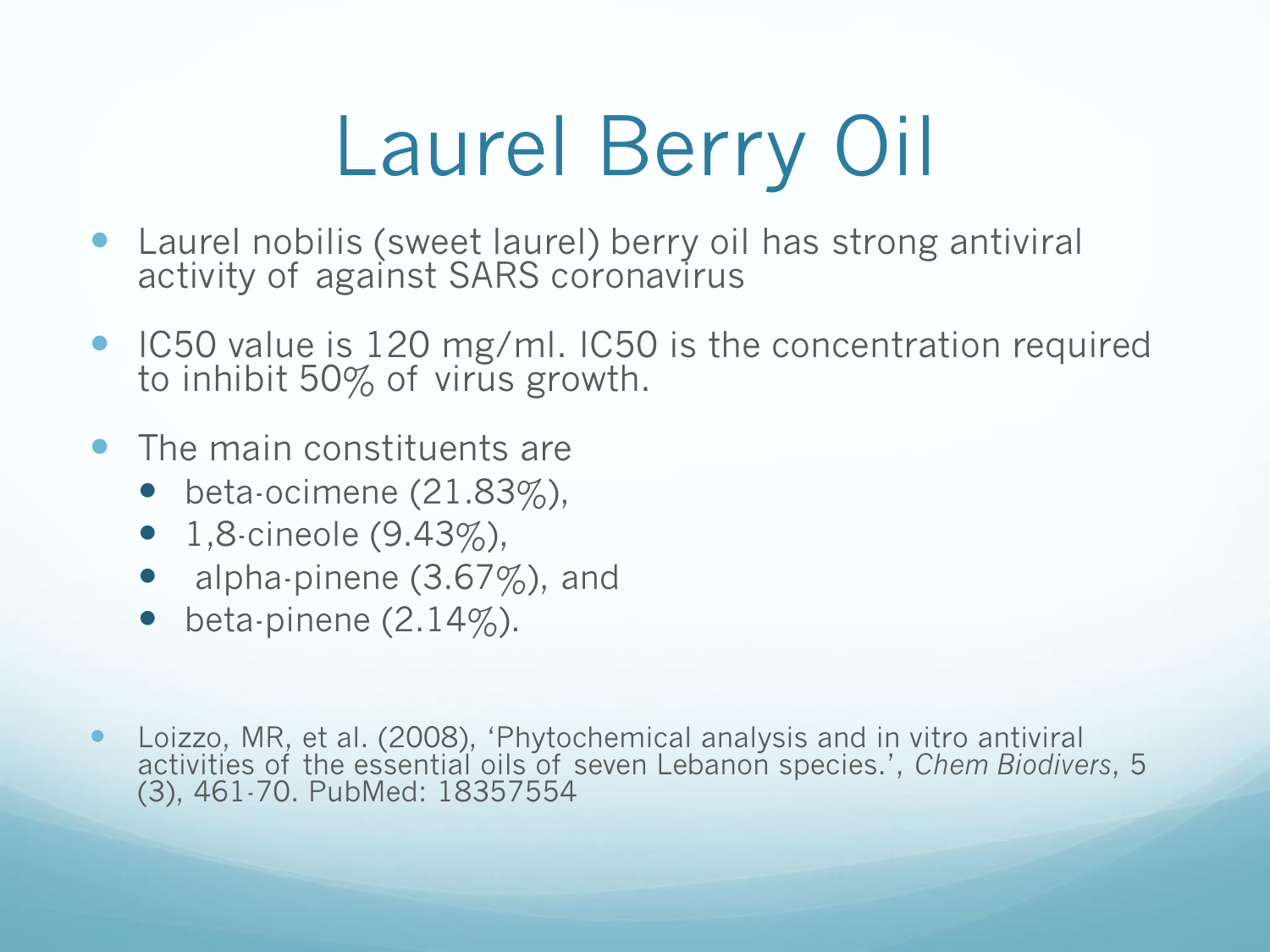# Laurel against IBV

- 1,8-Cineole, α-pinene and (-)-β-pinene have activity against infectious bronchitis virus (IBV)
- IBV is the prototype species of the family Coronaviridae.

- Yang, Z, et al. (2010), 'Anti-infectious bronchitis virus (IBV) activity of 1,8 cineole: effect on nucleocapsid (N) protein.', *J Biomol Struct Dyn*, 28 (3), 323- 30. PubMed: 20919748
- Yang, Z, et al. (2011), 'Comparative anti-infectious bronchitis virus (IBV) activity of (-)-pinene: effect on nucleocapsid (N) protein.', *Molecules*, 16 (2), 1044-54. PubMed: 21350392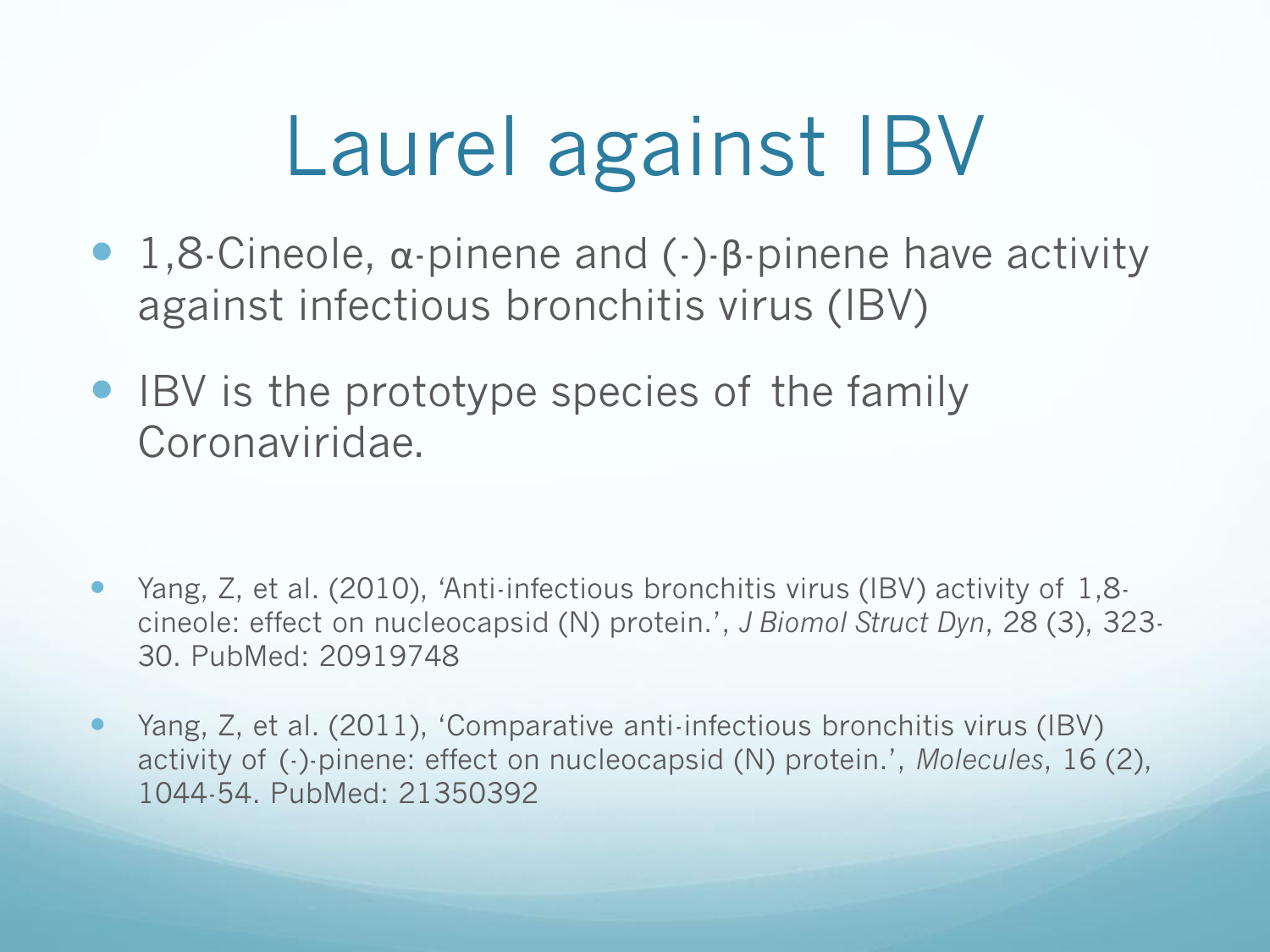# Laurel Leaf Oil

- Laurel leaf oil typically used as a therapeutic
- $\bullet$  It contains 1,8-Cineole (31.9%), sabinene (12.2%), linalool (10.2%), α-pinene (5.8%) and β-pinene (1.4%). (Caputo et al., 2017)
- Tunisian laurel leaves essential oil contained 1,8-cineole (46.8%),  $\alpha$ -pinene (6.1%) and  $\beta$ -pinene (2.5%).
- Caputo, L, et al. (2017), 'Laurus nobilis: Composition of Essential Oil and Its Biological Activities.', *Molecules*, 22 (6), PubMed: 28587201
- Dhifi, W, et al. (2018), 'Phytochemical composition and antioxidant activity of Tunisian Laurus nobilis.', *Pak J Pharm Sci*, 31 (6), 2397-402. PubMed: 30473510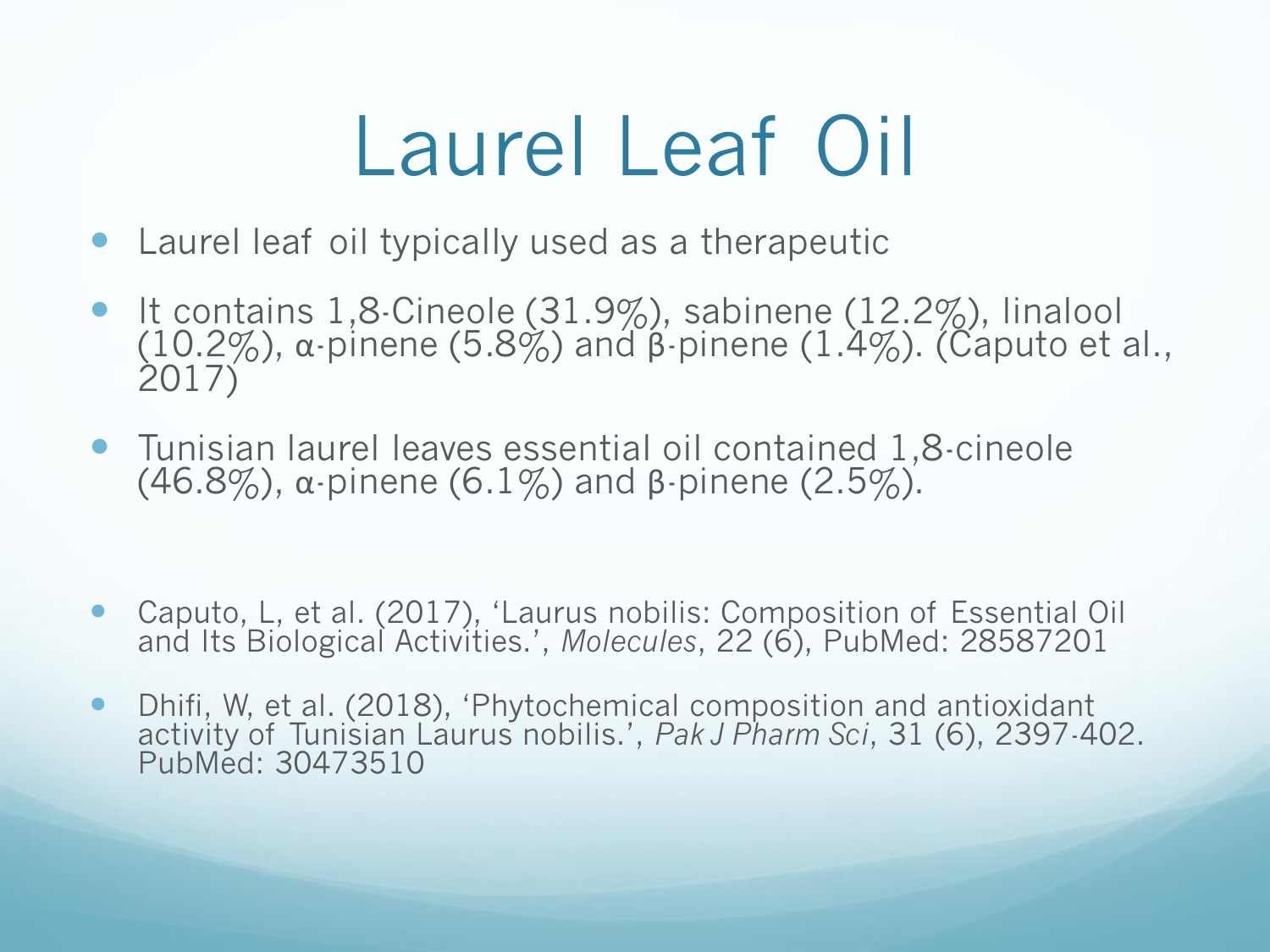# Leaf or Berry Oil

- Laurel leaf oil is designed for therapeutic use as an essential oil
- Laurel berry oil less expensive and is typically for topical use or a carrier oil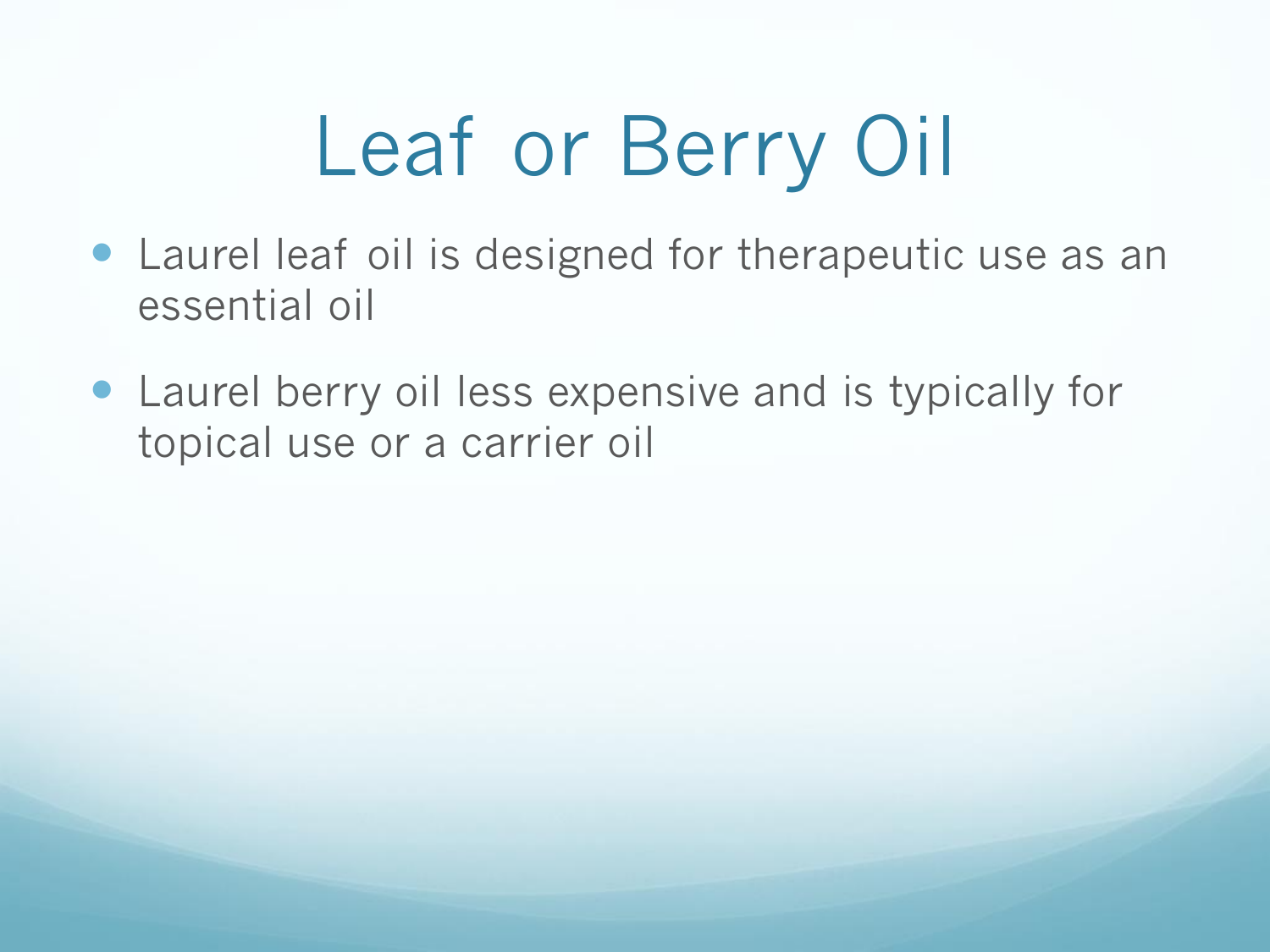## Essential Oils

- Studies show essential oils possess a wide-spectrum of antibacterial, antifungal and anti-viral activity.
- Several essential oils have antiviral activities against many RNA and DNA viruses, including
	- HSV-1 and HSV-2, dengue virus type 2,
	- $\bullet$  influenza virusadeno virus type 3, poliovirus,
	- **•** Junin virus, and coxsackievirus B1

Tariq, S, et al. (2019), 'A comprehensive review of the antibacterial, antifungal and antiviral potential of essential oils and their chemical constituents against drugresistant microbial pathogens.', *Microb Pathog*, 134 103580. PubMed: 31195112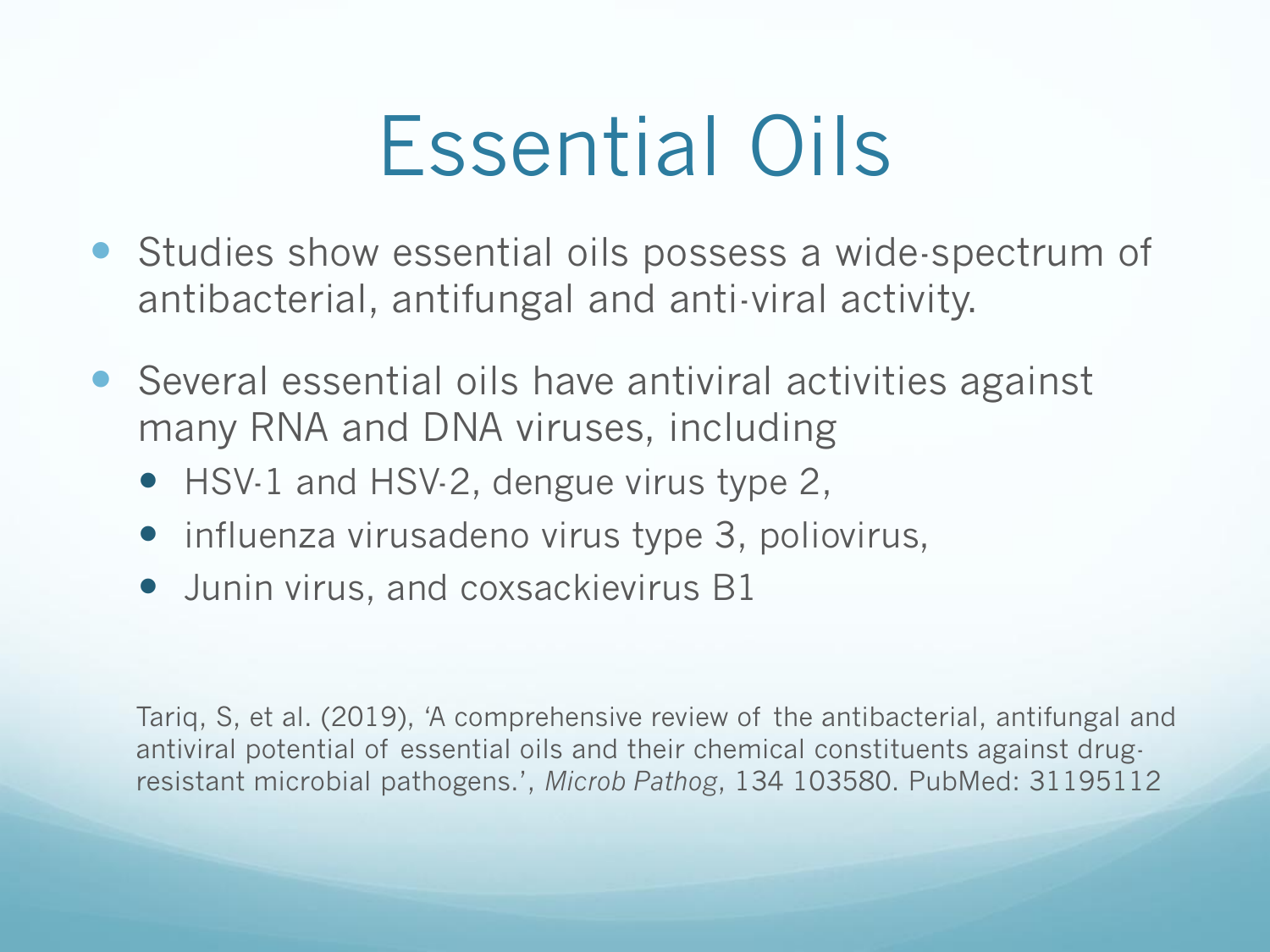#### Licorice

- Glycyrrhizin, its amides and conjugates (components of licorice) have antiviral activity against SARS-coronavirus.
- **Glycyrrhizin increases blood pressure**
- Fiore, C, et al. (2008), 'Antiviral effects of Glycyrrhiza species.', *Phytother Res*, 22 (2), 141-48. PubMed: 17886224
- Hoever, G, et al. (2005), 'Antiviral activity of glycyrrhizic acid derivatives against SARS-coronavirus.', *J Med Chem*, 48 (4), 1256-59. PubMed: 15715493
- Cinatl, J, et al. (2003), 'Glycyrrhizin, an active component of liquorice roots, and replication of SARS-associated coronavirus.', *Lancet*, 361 (9374), 2045-46. PubMed: 12814717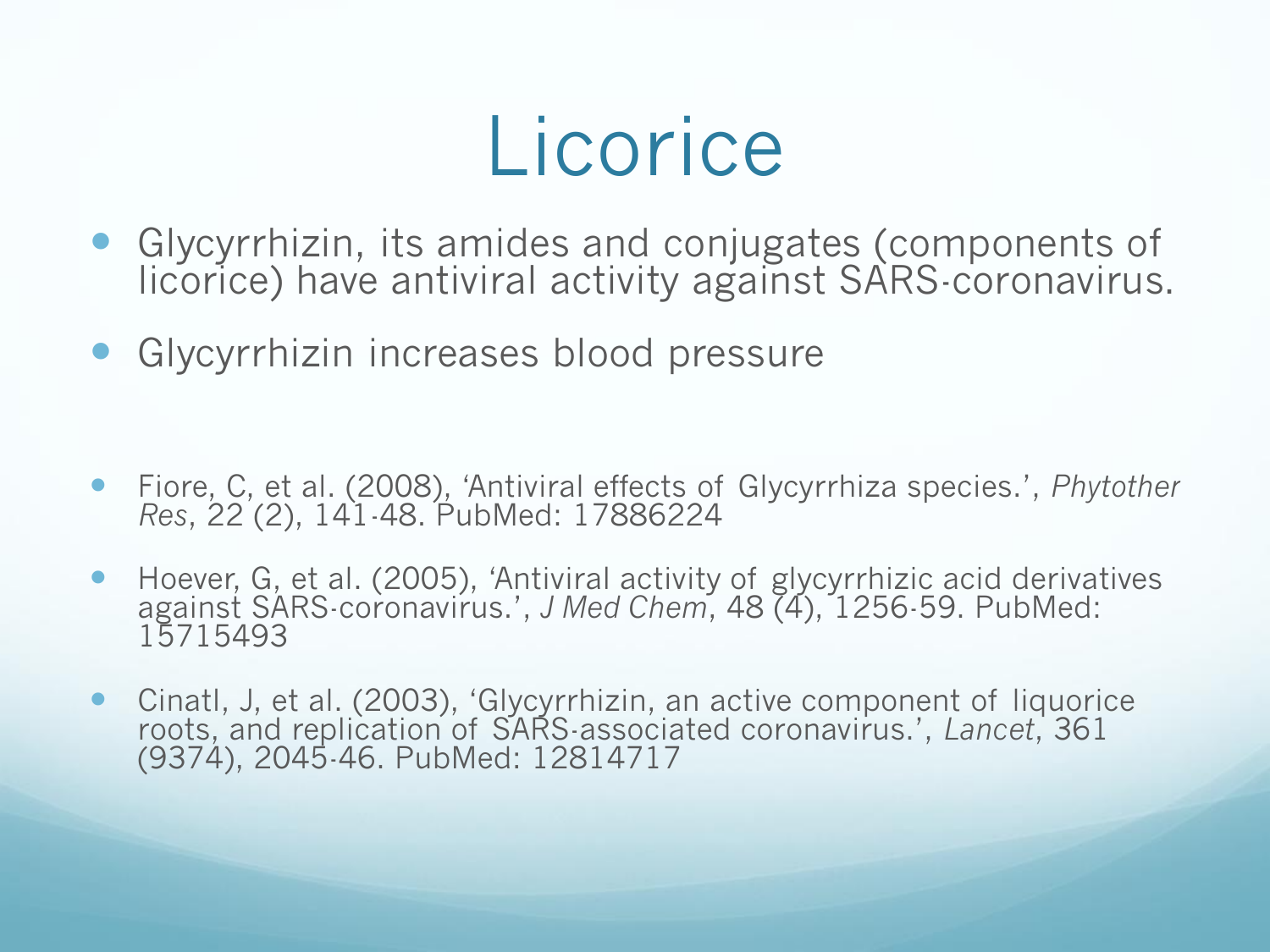#### Resveratrol

- Resveratrol, a natural compound found in grape seeds and skin and in red wine,
- Resveratrol was found to be potent against MERS coronavirus infection in Vero E6 cells.
- The expression of nucleocapsid protein, essential for MERS replication, was decreased after resveratrol treatment

 Lin, SC, et al. (2017), 'Effective inhibition of MERS-CoV infection by resveratrol.', *BMC Infect Dis*, 17 (1), 144. PubMed: 28193191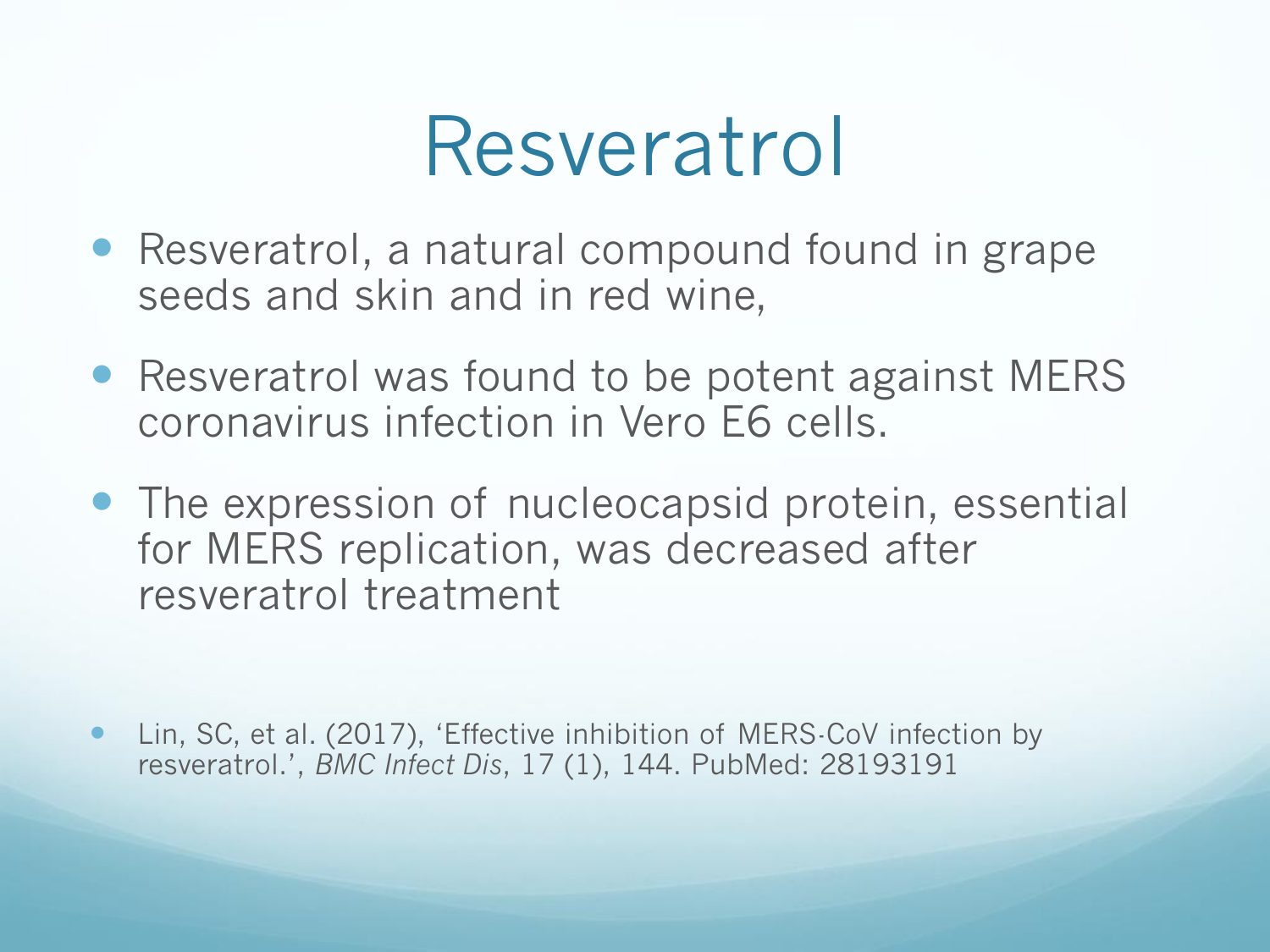# Elderberry

- Sambucus FormosanaNakai, a species of elderberry, showed strong activity against human coronavirus NL63.
- Caffeic acid may be the vital component.

 Weng, JR, et al. (2019), 'Antiviral activity of Sambucus FormosanaNakai ethanol extract and related phenolic acid constituents against human coronavirus NL63.', *Virus Res*, 273 197767. PubMed: 31560964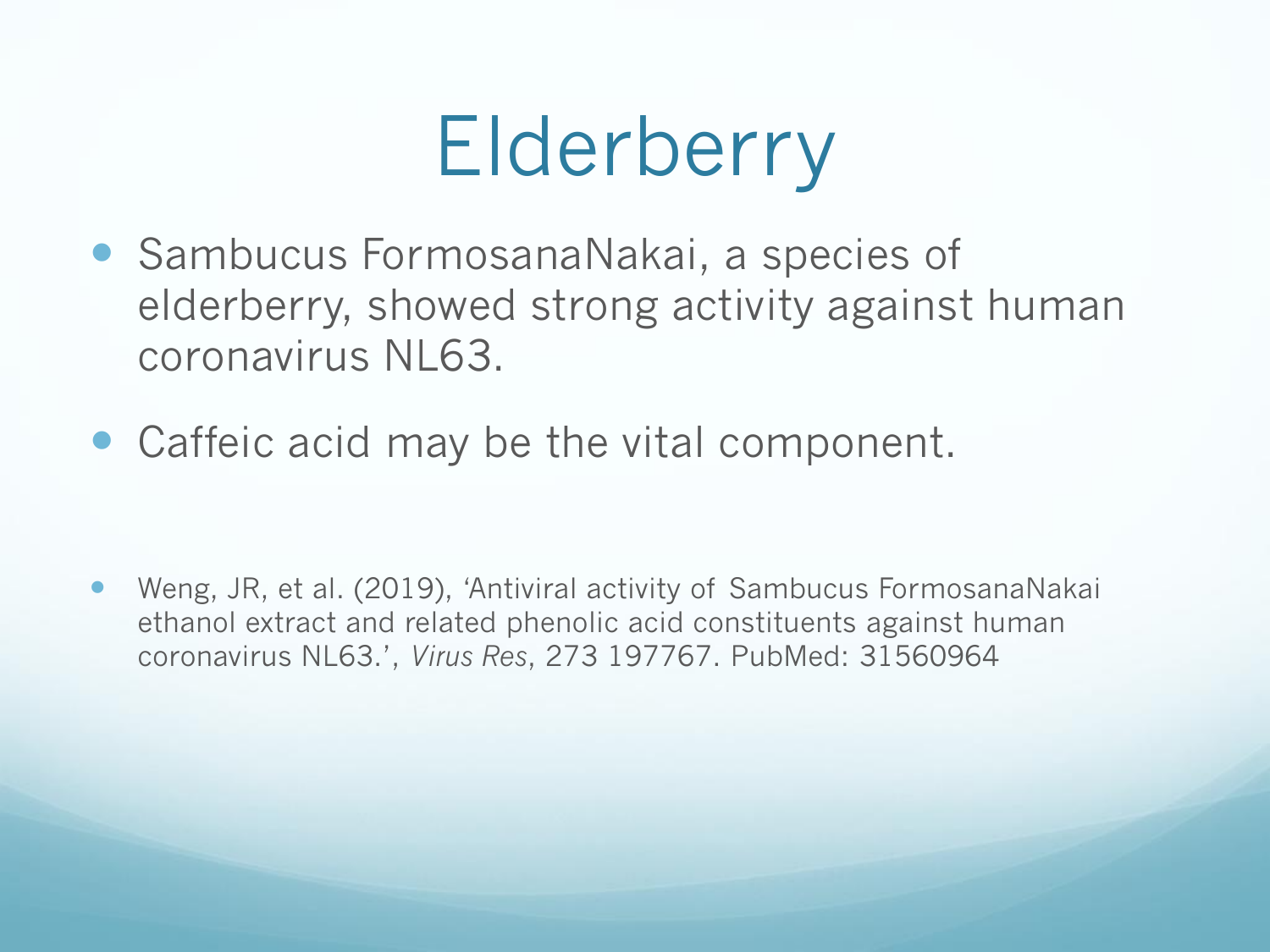# Elderberry Review

- A meta-analysis examined the effects of elderberry.
- The analysis included 180 participants
- **Elderberry substantially reduced upper respiratory** symptoms.

 Hawkins, J, et al. (2019), 'Black elderberry (Sambucus nigra) supplementation effectively treats upper respiratory symptoms: A metaanalysis of randomized, controlled clinical trials.', *Complement Ther Med*, 42 361-65. PubMed: 30670267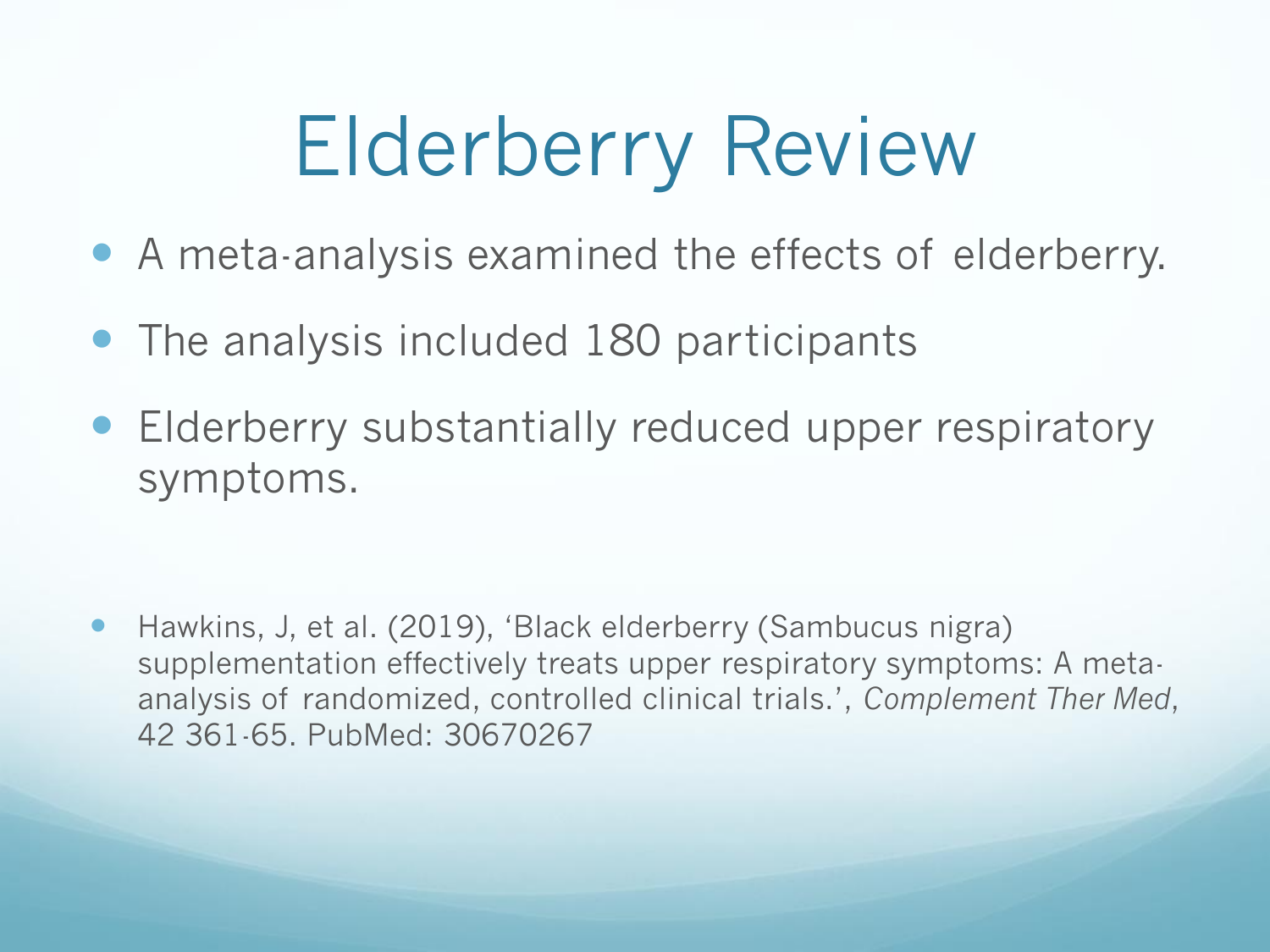# Chaga Mushroom

- A study tested bioactive compounds foranti-SARS activity.
- Betulonic acid (found in Chaga mushrooms) had an  $IC50 > 100$

 Wen, CC, et al. (2007), 'Specific plant terpenoids and lignoids possess potent antiviral activities against severe acute respiratory syndrome coronavirus.', *J Med Chem*, 50 (17), 4087-95. PubMed: 17663539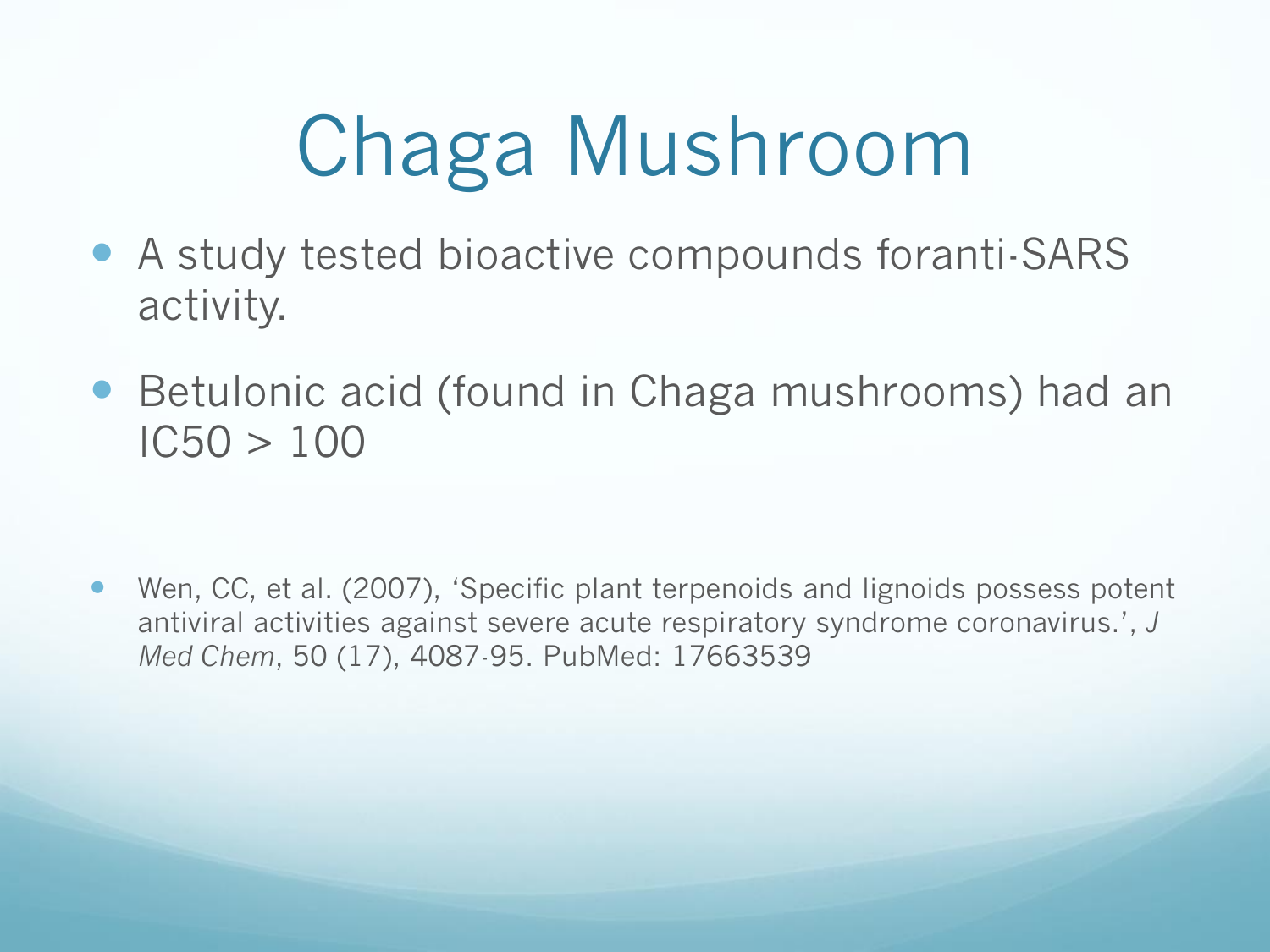#### Turmeric

 The same study also found that curcumin (from Turmeric, Curcuma longa) had an IC50 of 40

Wen, CC, et al. (2007), 'Specific plant terpenoids and lignoids possess potent antiviral activities against severe acute respiratory syndrome coronavirus.', *J Med Chem*, 50 (17), 4087-95. PubMed: 17663539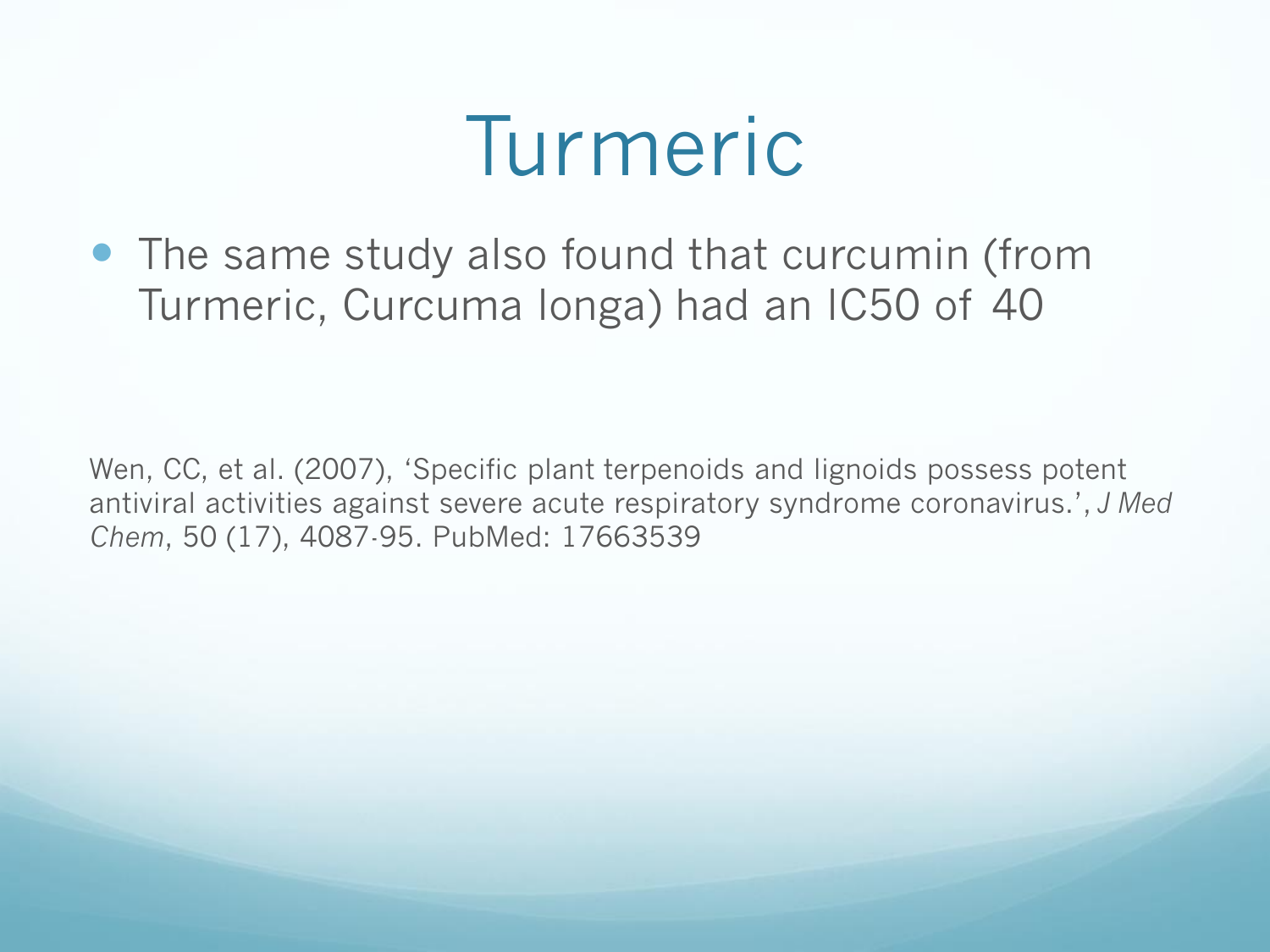#### Flavonoids

 Herbacetin, rhoifolin and pectolinarin were found to block the enzymatic activity of SARS-Coronavirus 3C-like protease (3CLpro).

 Jo, S, et al. (2020), 'Inhibition of SARS-CoV 3CL protease by flavonoids.', *J Enzyme Inhib Med Chem*, 35 (1), 145-51. PubMed: 31724441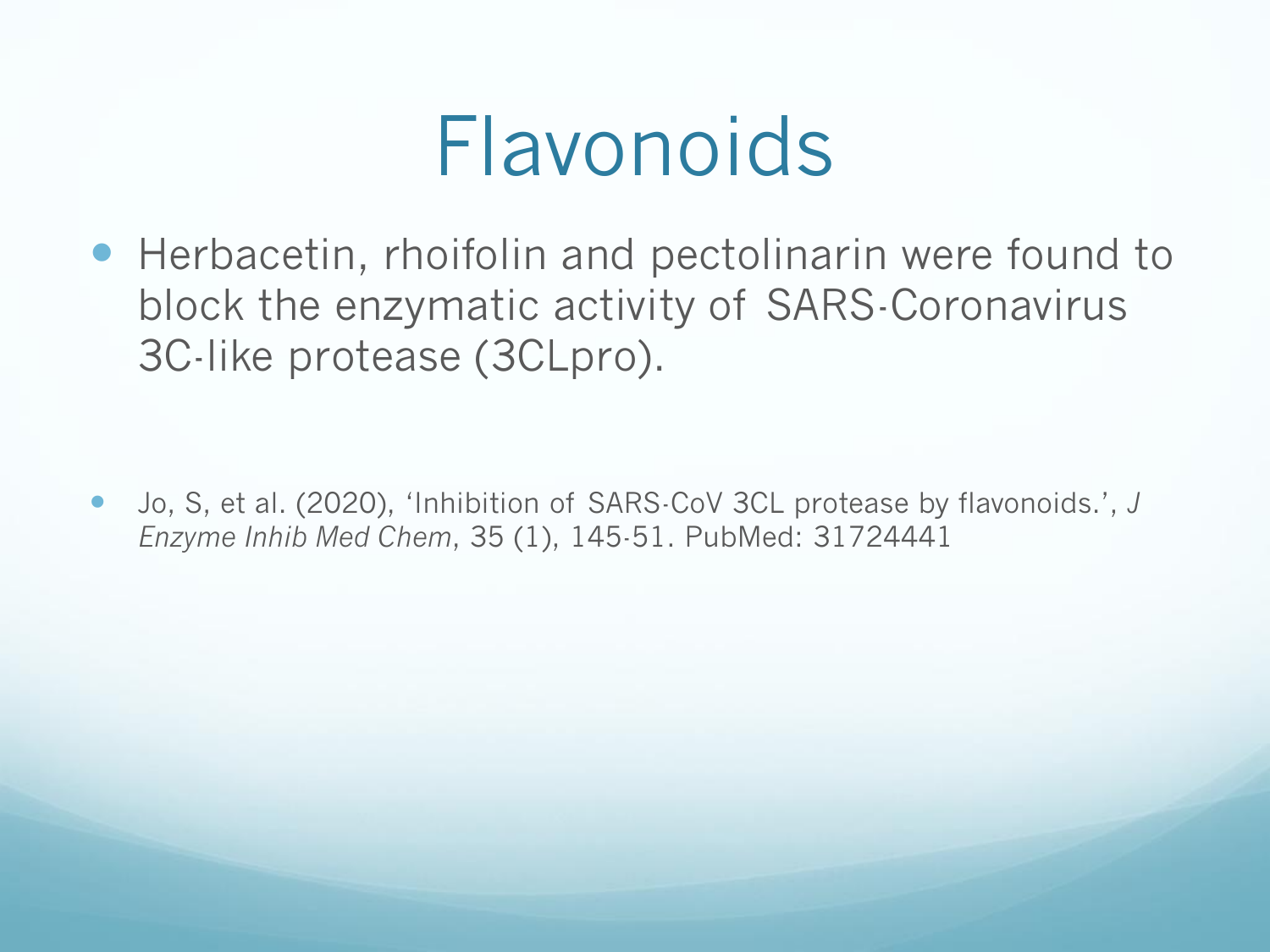## Rhoifolin

- Rhoifolin is found in:
	- Bitter orange, bergamot,
	- grapefruit, lemon, tomatoes, artichoke,
	- bananas and grapes.

• Refaat, J, SY Desoukey, and MA Ramadan (2015), 'Rhoifolin: A review of sources and biological activities', *Int J Pharmacognosy*, 2 (3), 102-9.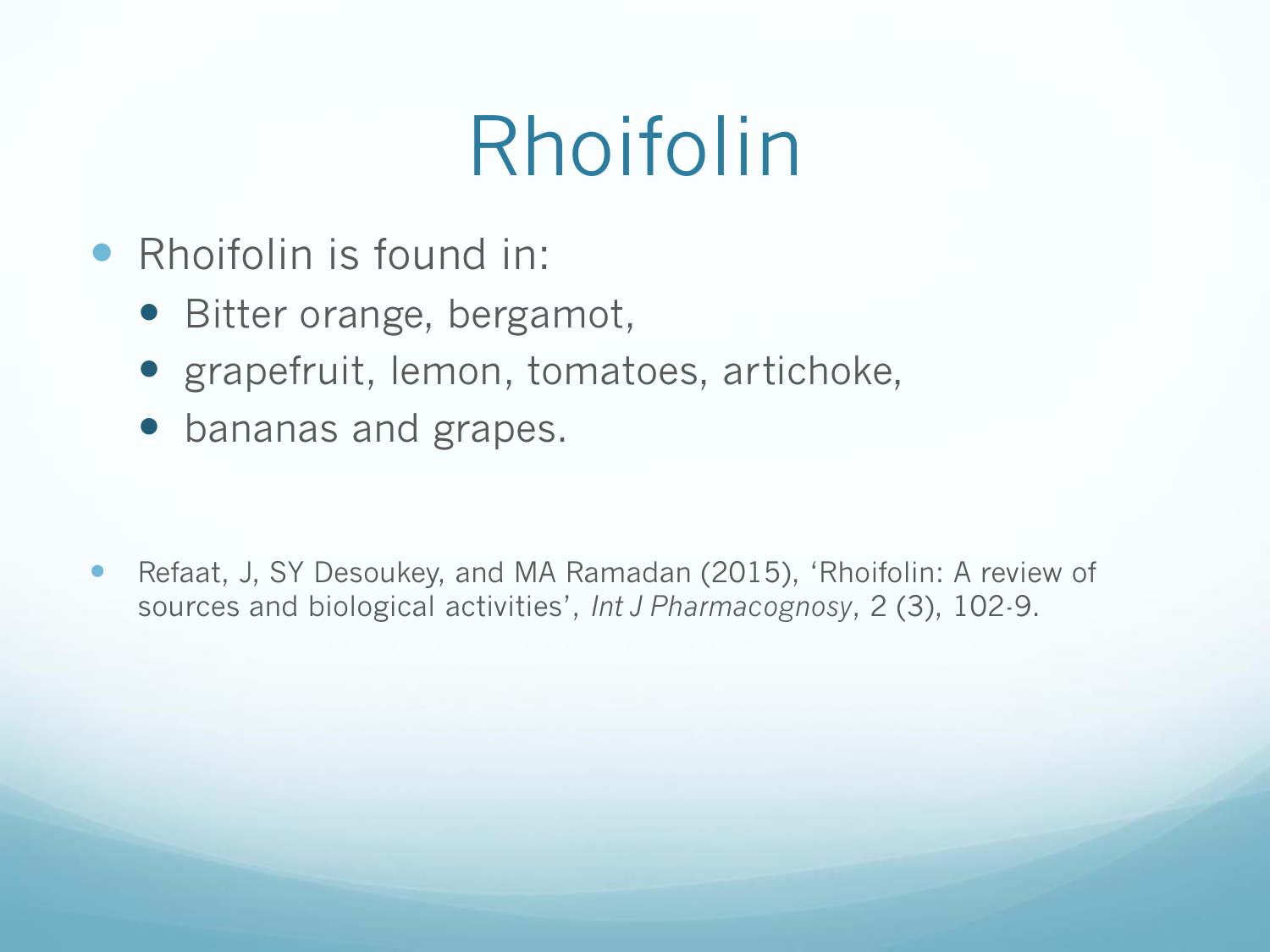#### Herbacetin

- Herbacetin is found in
	- Flaxseed and
	- Rhodiola rosea.

- Péter Zomborszki, Z, et al. (2019), 'Rhodiosin and Herbacetin in Rhodiola rosea Preparations: Additional Markers for Quality Control?', *Pharm Biol*, 57 (1), 295-305. PubMed: 31356124
- Struijs, K, et al. (2007), 'The flavonoid herbacetin diglucoside as a constituent of the lignan macromolecule from flaxseed hulls.', *Phytochemistry*, 68 (8), 1227-35. PubMed: 17141814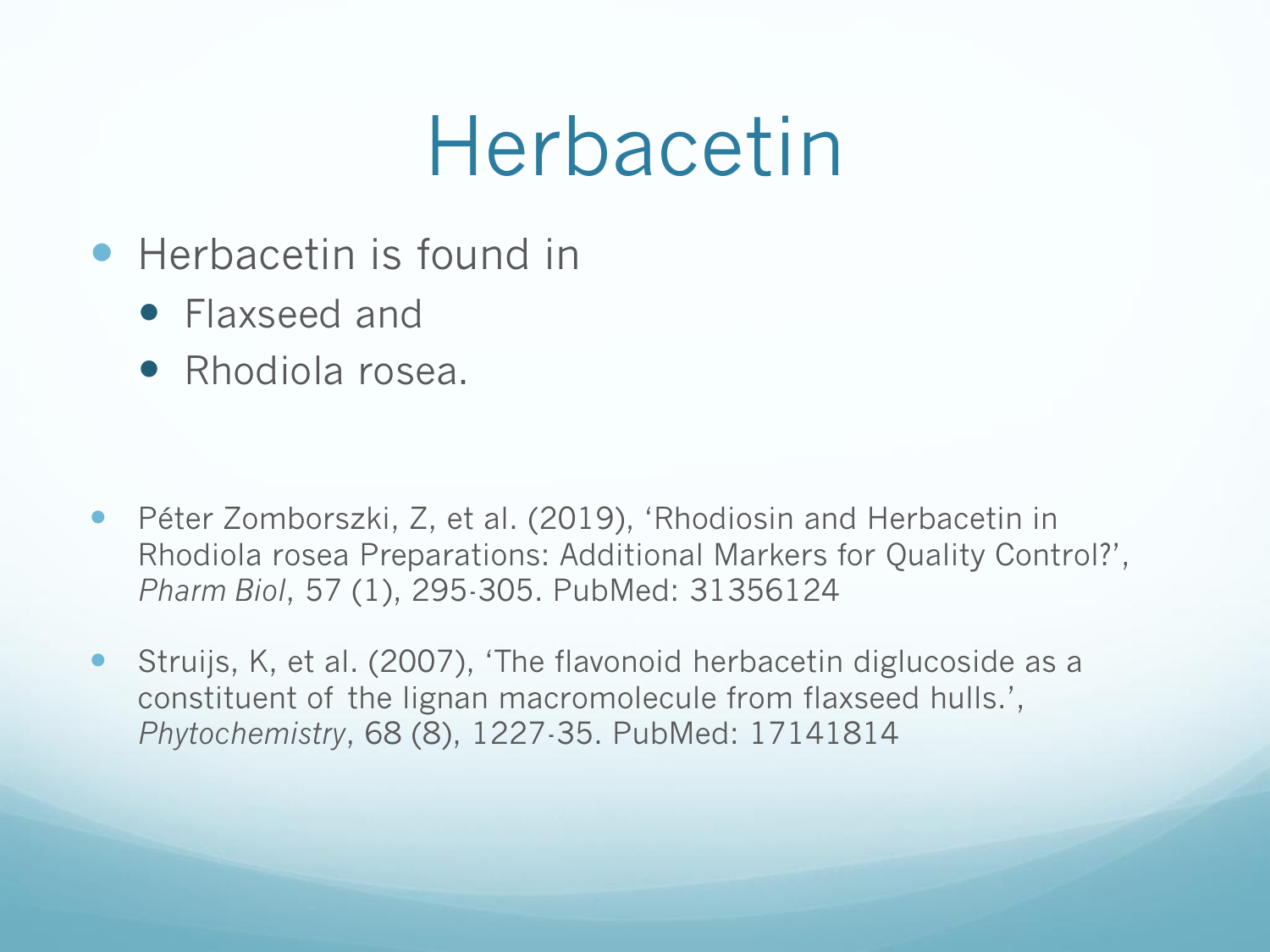## Quercetin

 A study found that quercetin selectively inhibited the duplex DNA-unwinding activity in micromolar range (IC50 =  $8.1 \mu$ M) in a model of SARS

 Lee, C, et al. (2009), 'Investigation of the pharmacophore space of Severe Acute Respiratory Syndrome coronavirus (SARS-CoV) NTPase/helicase by dihydroxychromone derivatives.', *Bioorg Med Chem Lett*, 19 (16), 4538-41. PubMed: 19625187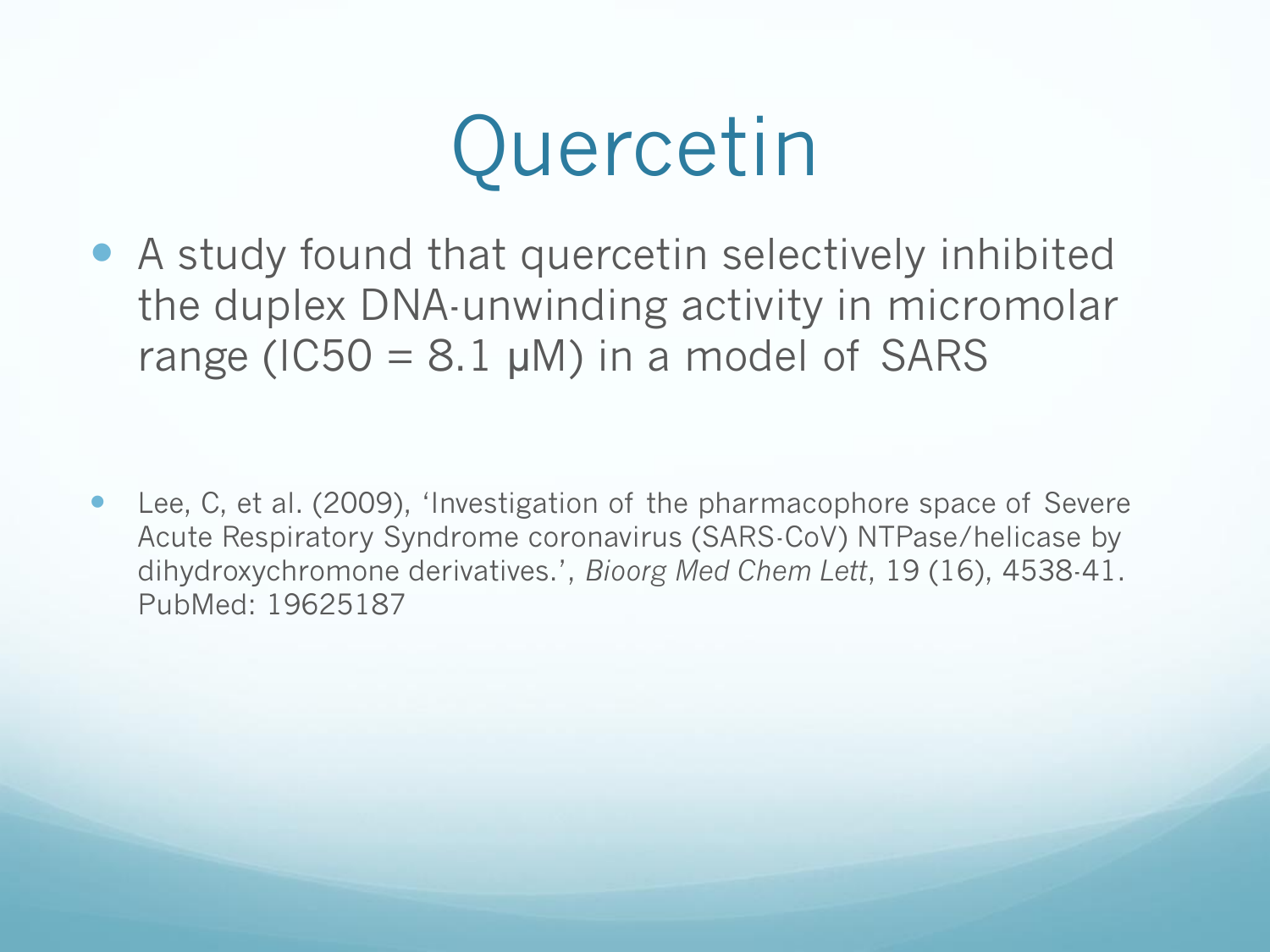# Alpha-Lipoic Acid

- A study found that glucose-6-phosphate dehydrogenase (G6PD) deficiency enhanced human coronavirus 229E infection in mice.
- Viral gene expression and viral particle production were correlated with increased oxidant production,
- They were attenuated by antioxidants, such as alpha-lipoic acid.

 Wu, YH, et al. (2008), 'Glucose-6-phosphate dehydrogenase deficiency enhances human coronavirus 229E infection.', *J Infect Dis*, 197 (6), 812-16. PubMed: 18269318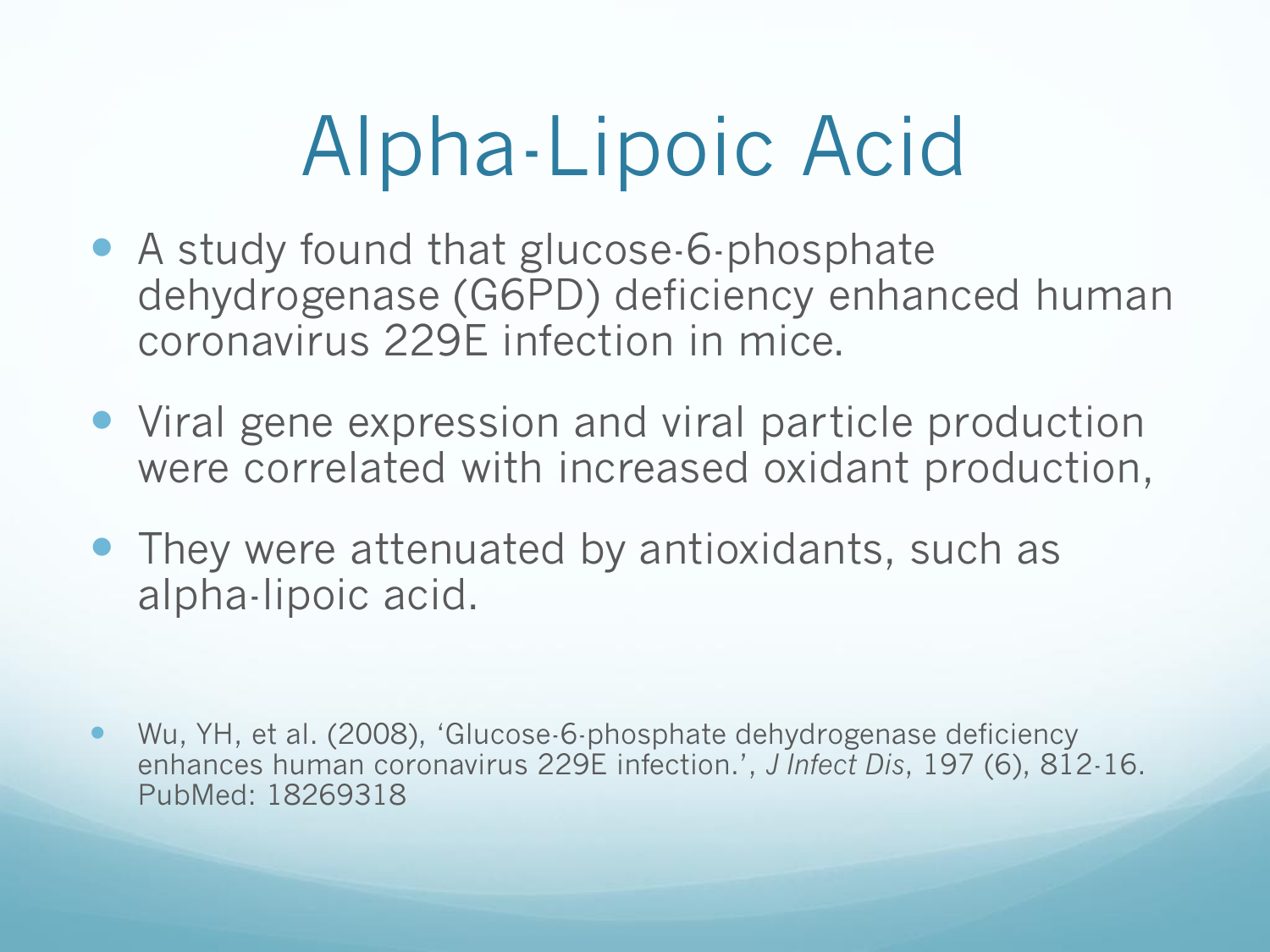#### Rhubarb

- Emodin (isolated from Rheum Palmatum, rhubarb) blocks the SARS coronavirus spike protein and angiotensin-converting enzyme 2 interaction.
- Emodin may be considered as a potential lead therapeutic agent in the treatment of SARS.

- Ho, TY, et al. (2007), 'Emodin blocks the SARS coronavirus spike protein and angiotensin-converting enzyme 2 interaction.', *Antiviral Res*, 74 (2), 92-101. PubMed: 16730806
- Kuba, K, et al. (2006), 'Lessons from SARS: control of acute lung failure by the SARS receptor ACE2.', *J Mol Med (Berl)*, 84 (10), 814-20. PubMed: 16988814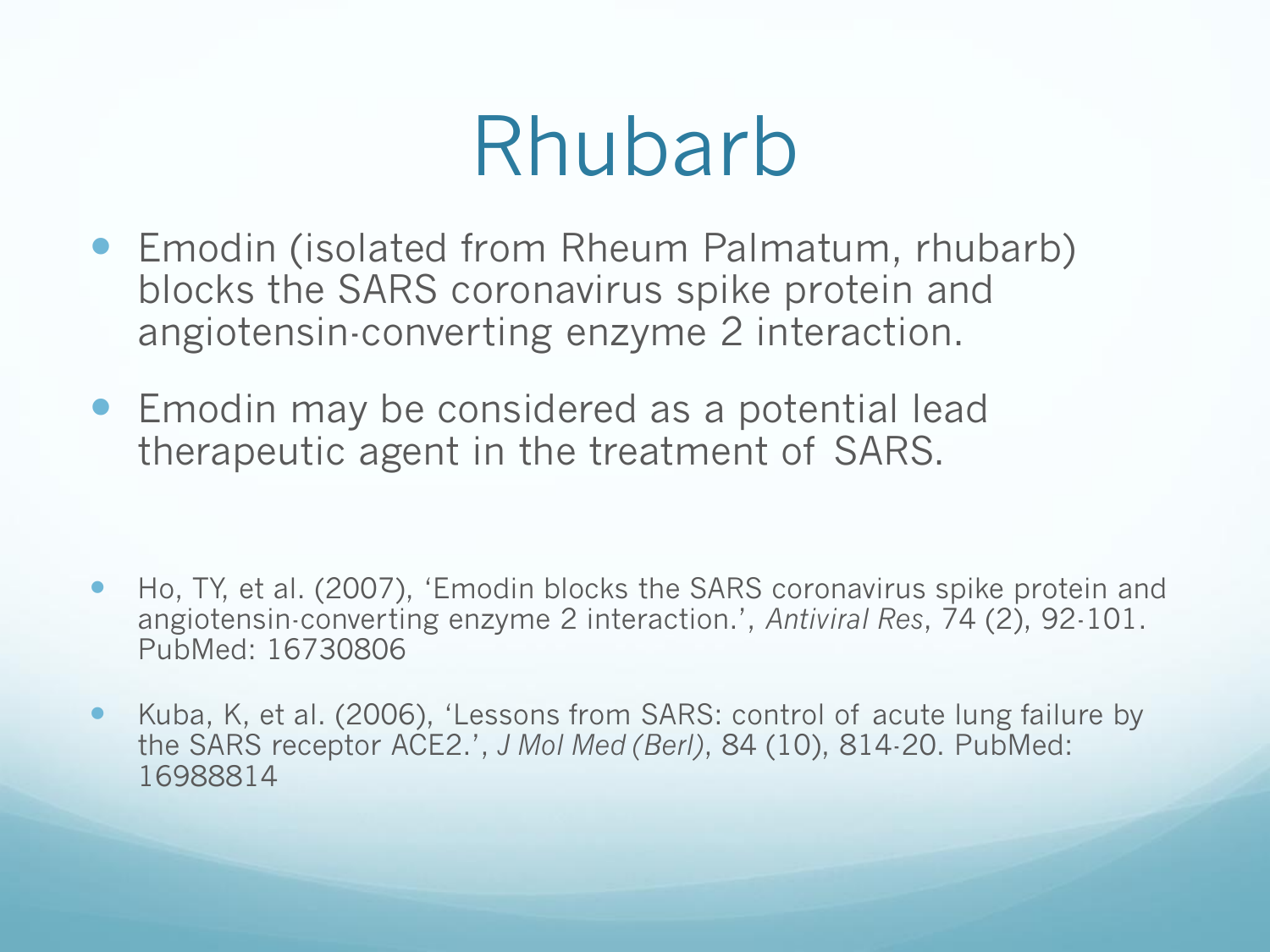# Vitamin D

- Vitamin D alleviates lipopolysaccharide-induced acute lung injury via regulation of the renin-angiotensin system.
- The mechanism was by modulating the reninangiotensin system cascade.

 Xu, J, et al. (2017), 'Vitamin D alleviates lipopolysaccharide-induced acute lung injury via regulation of the renin-angiotensin system.', *Mol Med Rep*, 16 (5), 7432-38. PubMed: 28944831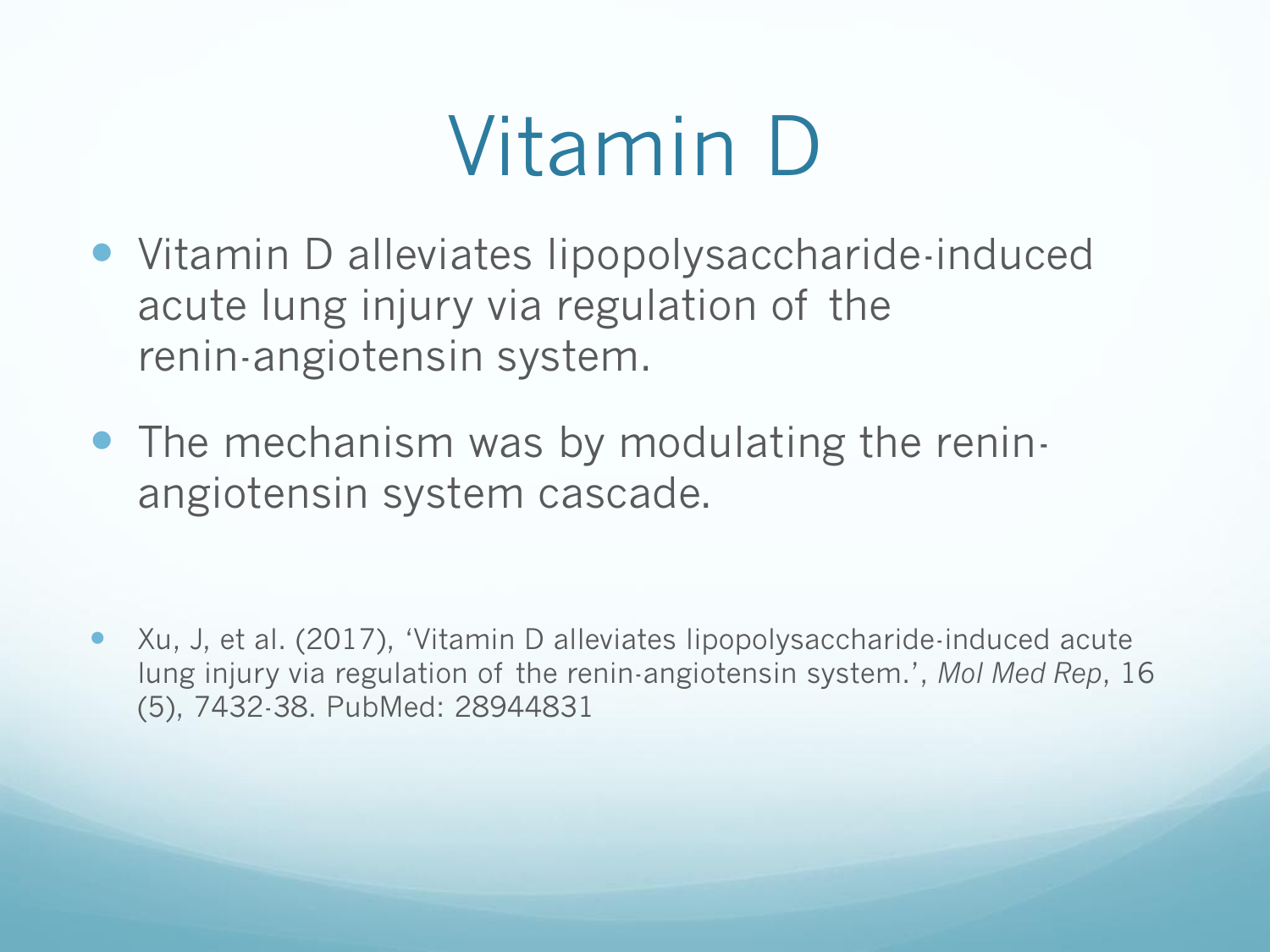### Black Tea

- Crude theaflavin was extracted from black tea and assayed for activity against coronavirus
- EC50 was 34.7 micrograms/ml.

 Clark, KJ, et al. (1998), 'An in vitro study of theaflavins extracted from black tea to neutralize bovine rotavirus and bovine coronavirus infections.', *Vet Microbiol*, 63 (2-4), 147-57. PubMed: 9850995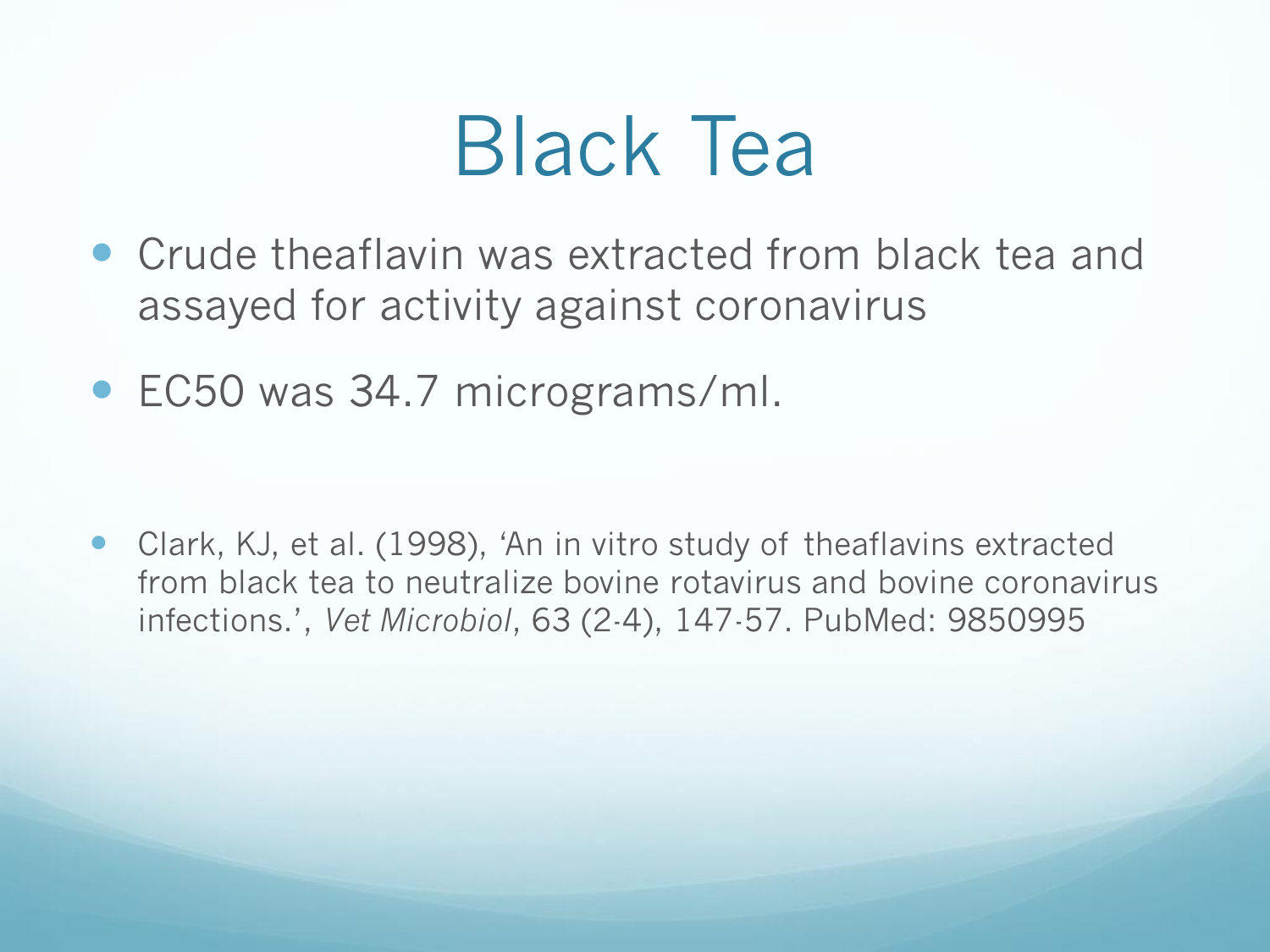# Charcoal and Clay

- Adsorbent agents including charcoal, clay, and clay minerals have excellent capability of adsorbing coronavirus.
- Percent adsorptions was 99.99% for coronavirus.

 Clark, KJ, et al. (1998), 'In vitro studies on the use of clay, clay minerals and charcoal to adsorb bovine rotavirus and bovine coronavirus.', *Vet Microbiol*, 63 (2-4), 137-46. PubMed: 9850994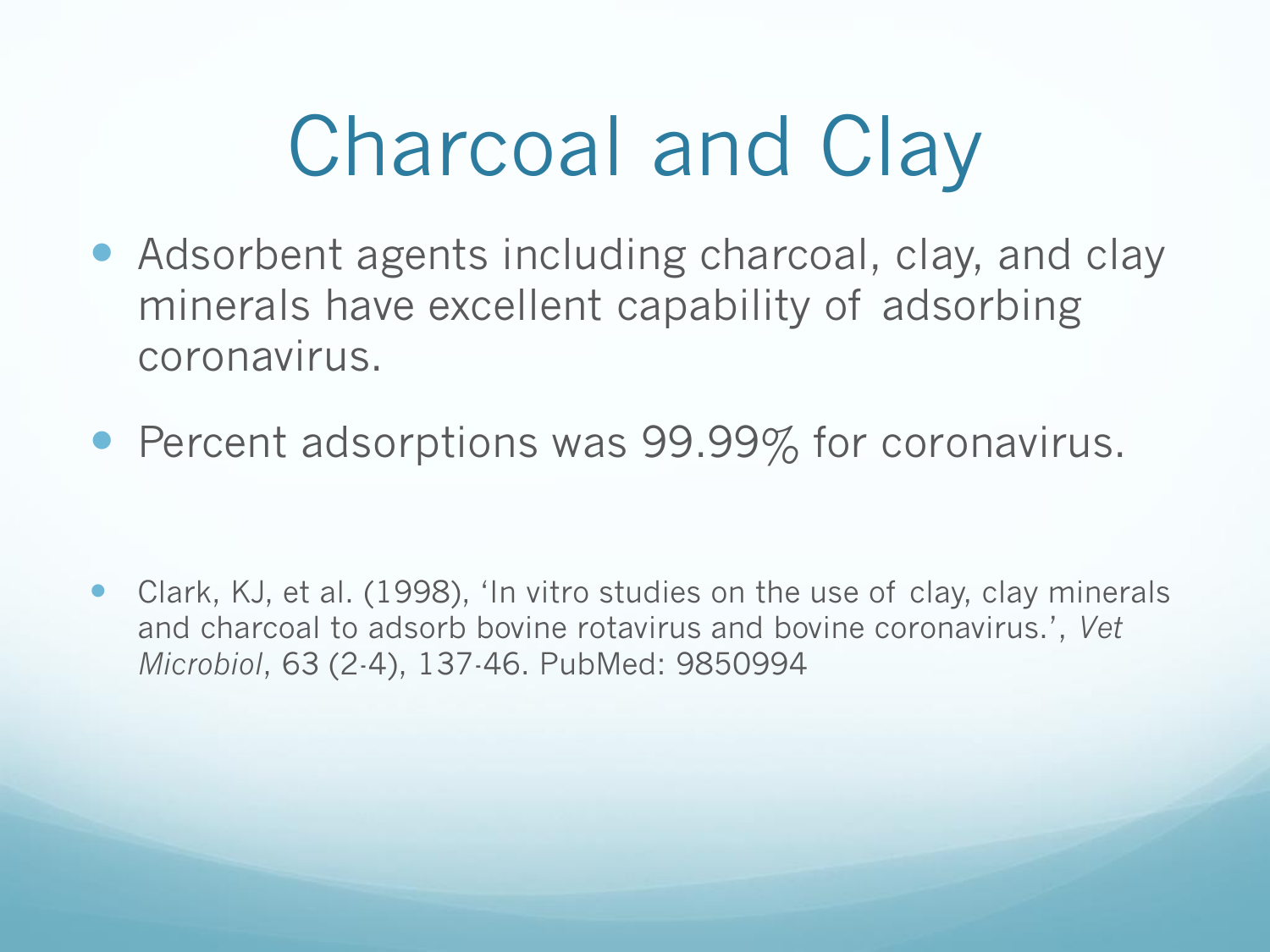

 The extracts of Rosa nutkana and Amelanchier alnifolia, both members of the Rosaceae, were very active against an enteric coronavirus.

 McCutcheon, AR, et al. (1995), 'Antiviral screening of British Columbian medicinal plants.', *J Ethnopharmacol*, 49 (2), 101-10. PubMed: 8847882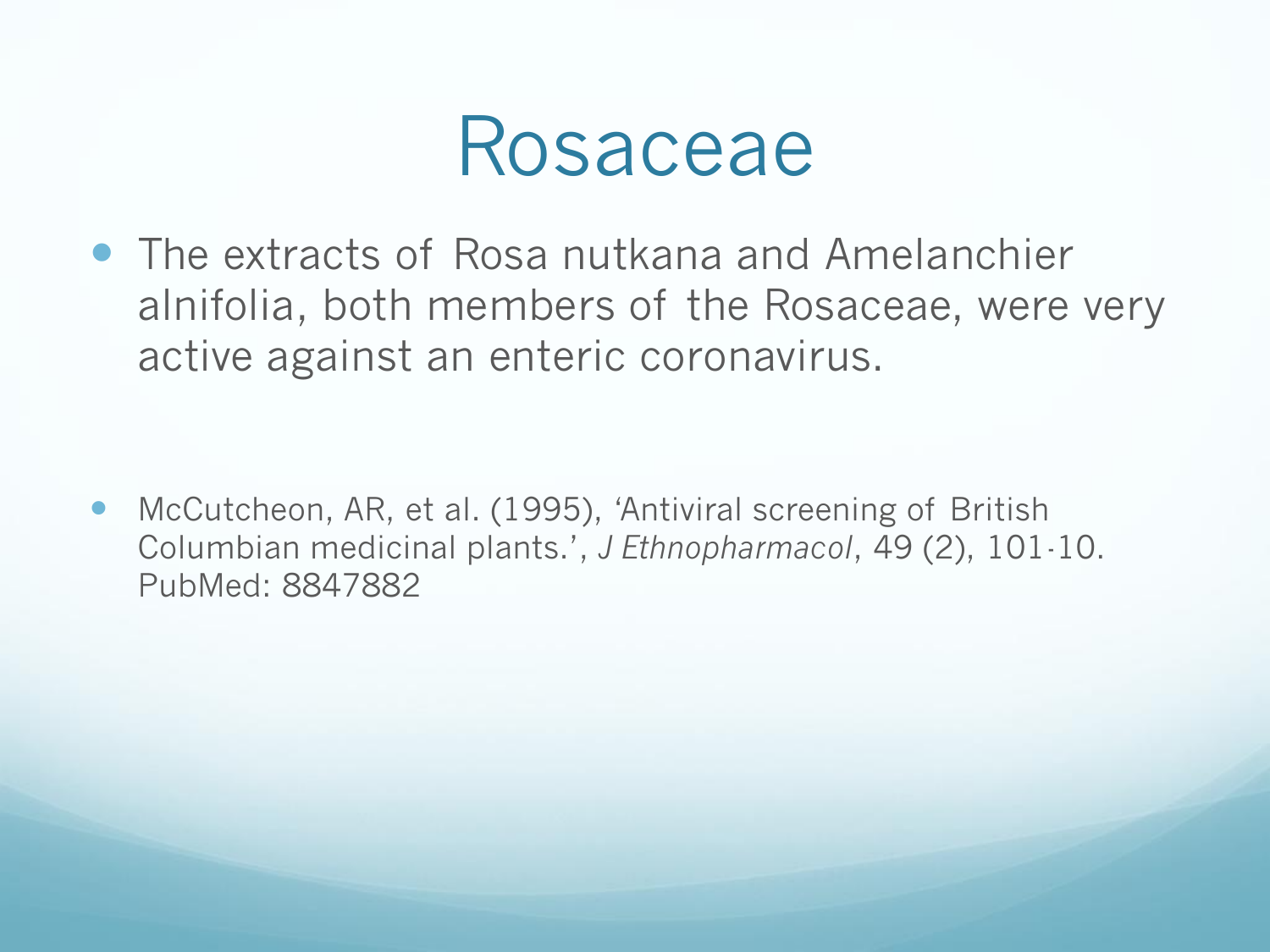

 A randomized, double-blind, double-dummy, multicenter, controlled clinical trial compared a new echinacea formulation with the neuraminidase inhibitor oseltamivir, the gold standard treatment for influenza.

 Rauš, K, et al. (2015), 'Effect of an Echinacea-Based Hot Drink Versus Oseltamivir in Influenza Treatment: A Randomized, Double-Blind, Double-Dummy, Multicenter, Noninferiority Clinical Trial.', *Curr Ther Res Clin Exp*, 77 66-72. PubMed: 26265958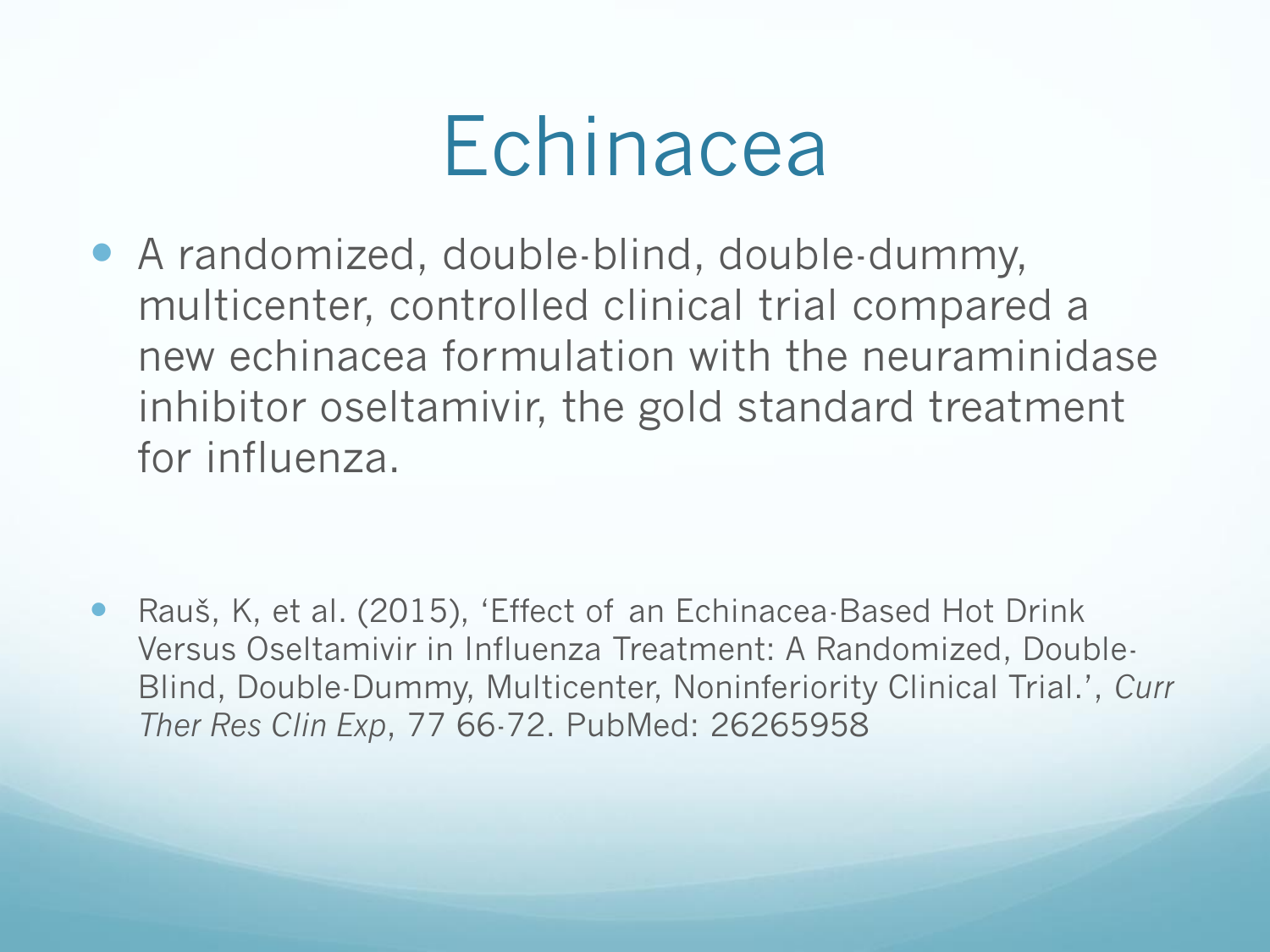# **Participants**

- 473 patients with early influenza symptoms (≤48 hours) were recruited in primary care in the Czech Republic
- They were randomized to either 5 days of oseltamivir followed by 5 days of placebo, or
- 10 days of an Echinacea purpurea and Elderberry formula: Echinaforce Hotdrink (A. Vogel Bioforce AG, Roggwil, Switzerland).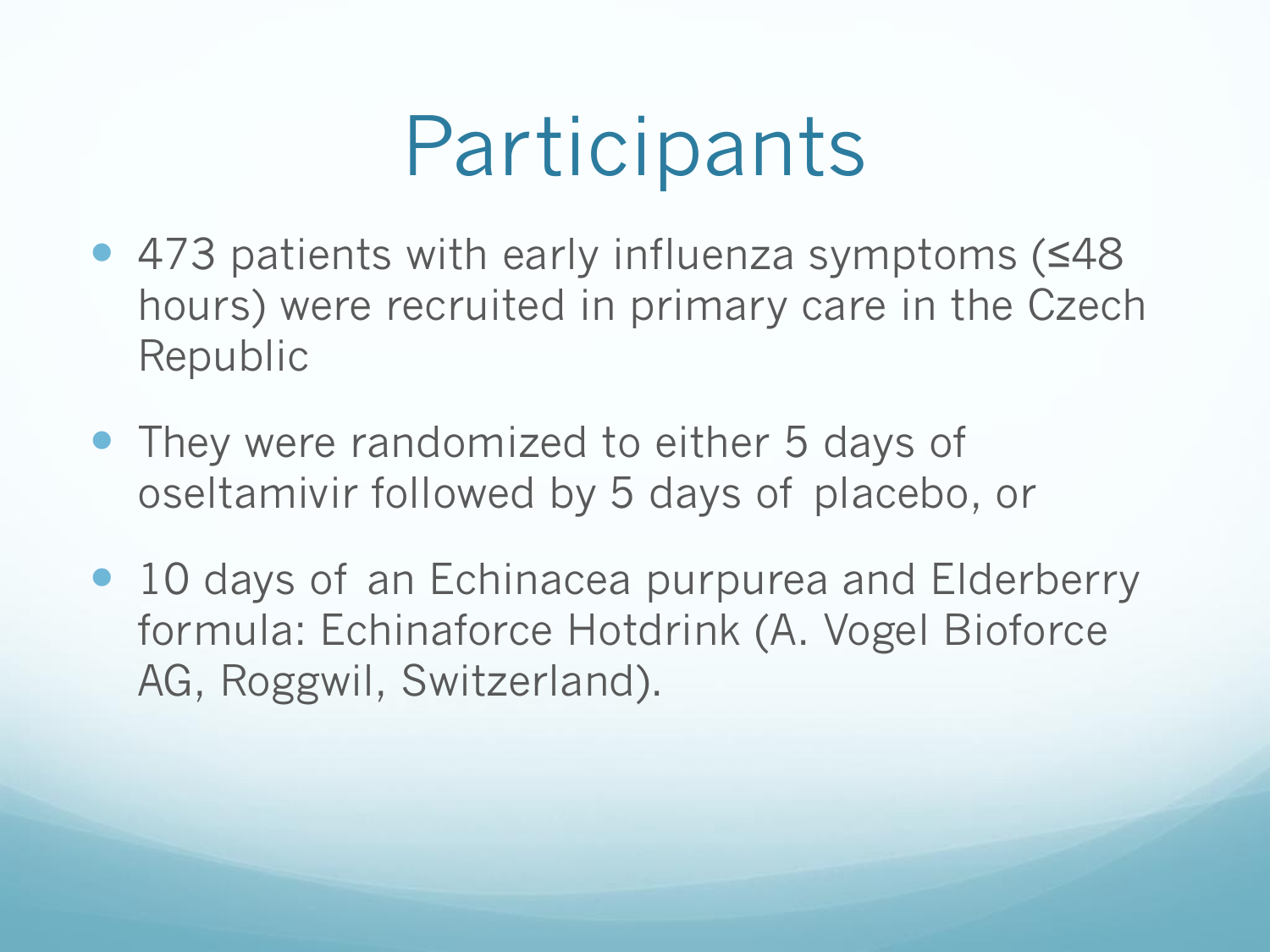## Recovery

- Recovery from illness was comparable in the 2 treatment groups after treatment with Echinaforce Hotdrink and oseltamivir, respectively
	- 1.5% versus  $4.1\%$  after 1 day,
	- 50.2% versus 48.8% after 5 days, and
	- 90.1% versus 84.8% after 10 days.
- Non-inferiority was demonstrated for each day and overall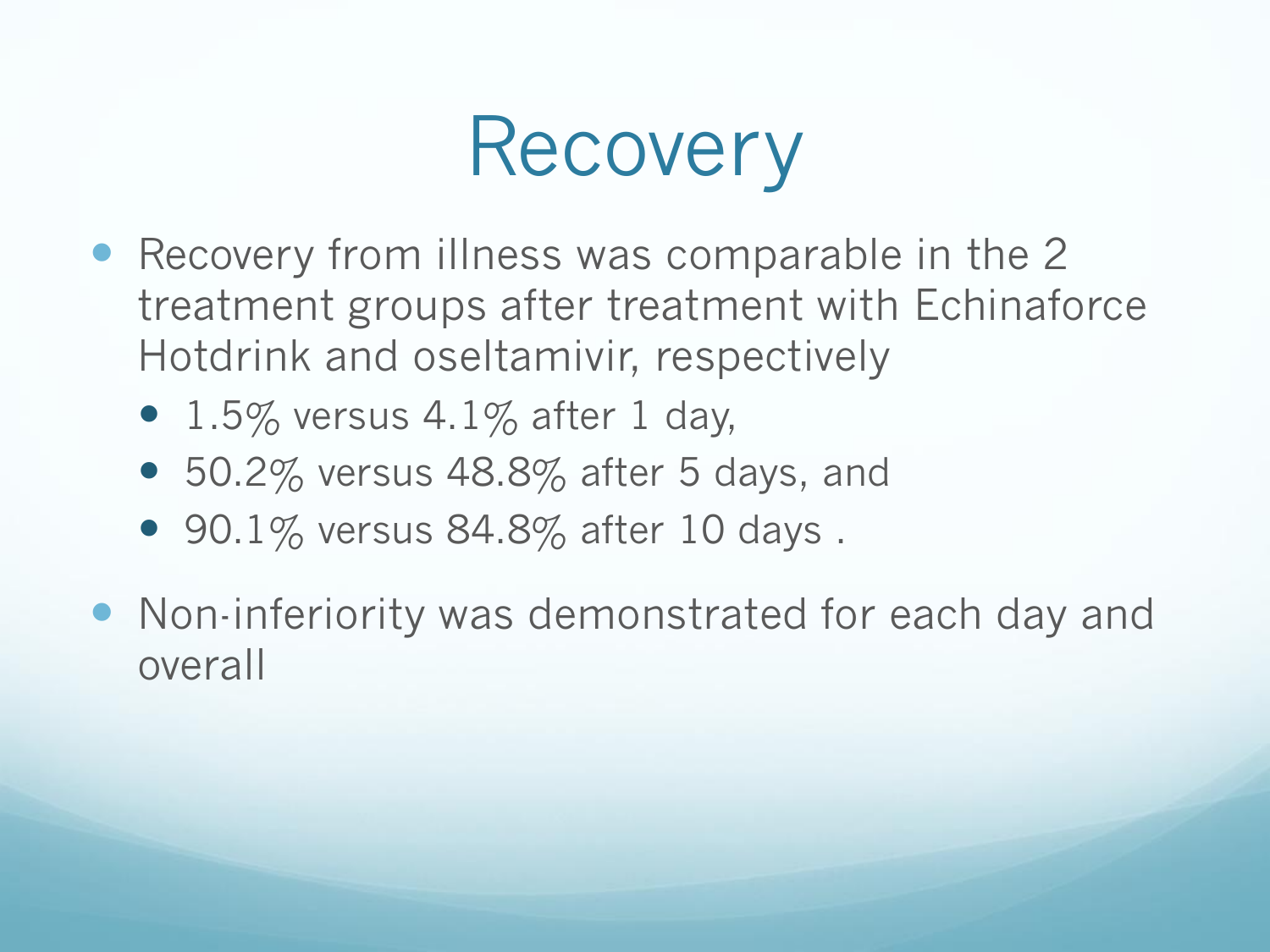#### Self-Care

- Echinaforce Hotdrink is as effective as oseltamivir in the early treatment of clinically diagnosed and virologically confirmed influenza virus infections with a reduced risk of complications and adverse events.
- It may be an attractive treatment option, particularly suitable for self-care.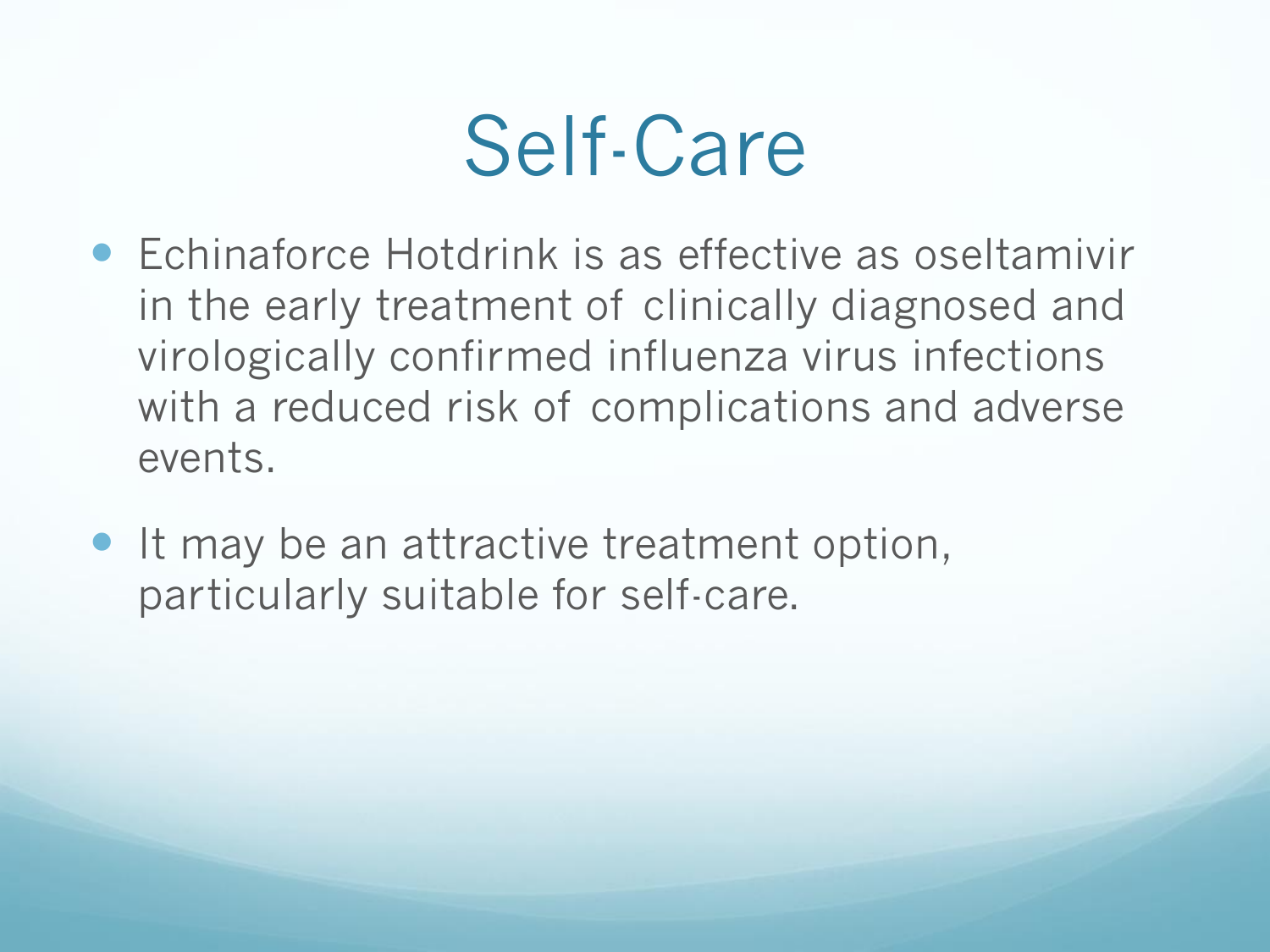### Zinc Review

- Thirteen placebo-controlled comparisons examined zinc lozenges on common cold
- 5 used less than 75 mg and found no effect.
- 3 used zinc acetate daily over 75 mg with a 42% reduction in the duration of colds  $(95\%$  CI: 35% to 48%).
- Five trials used other zinc salts daily over 75 mg, with a  $20\%$ reduction in the duration of colds (95% CI: 12% to 28%).
- Hemilä, H (2011), 'Zinc lozenges may shorten the duration of colds: a systematic review.', *Open Respir Med J*, 5 51-58. PubMed: 21769305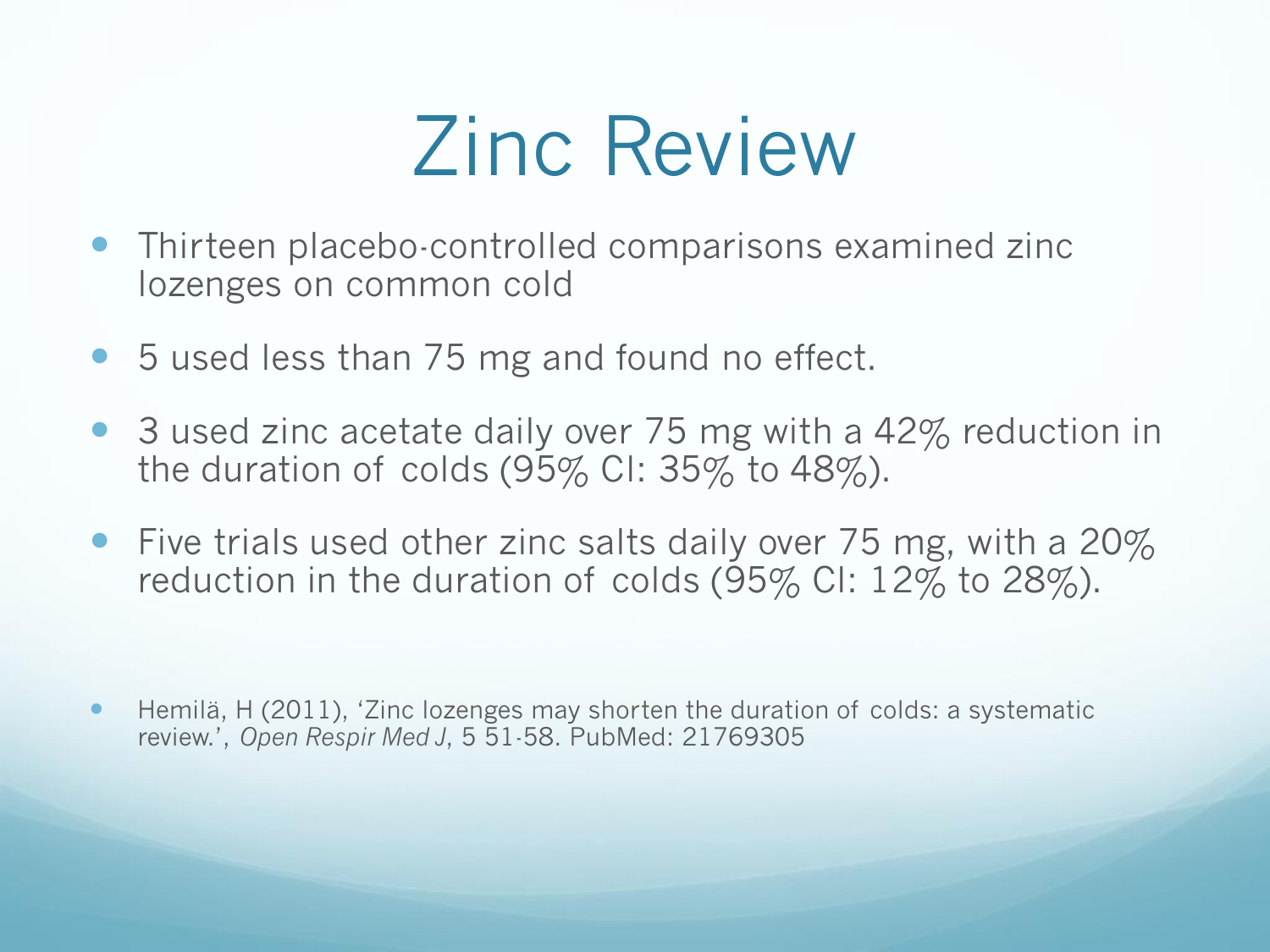# Ginseng

• Panax quinquefolium (North American ginseng) has been shown in controlled trials to reduce the incidence, duration, and severity of colds and flu in both ill and healthy individuals.

- Vohra, S, et al. (2008), 'Safety and tolerability of North American ginseng extract in the treatment of pediatric upper respiratory tract infection: a phase II randomized, controlled trial of 2 dosing schedules.', *Pediatrics*, 122 (2), e402-10. PubMed: 18676527
- Kaneko, H and K Nakanishi (2004), 'Proof of the mysterious efficacy of ginseng: basic and clinical trials: clinical effects of medical ginseng, korean red ginseng: specifically, its anti-stress action for prevention of disease.', *J Pharmacol Sci*, 95 (2), 158-62. PubMed: 15215639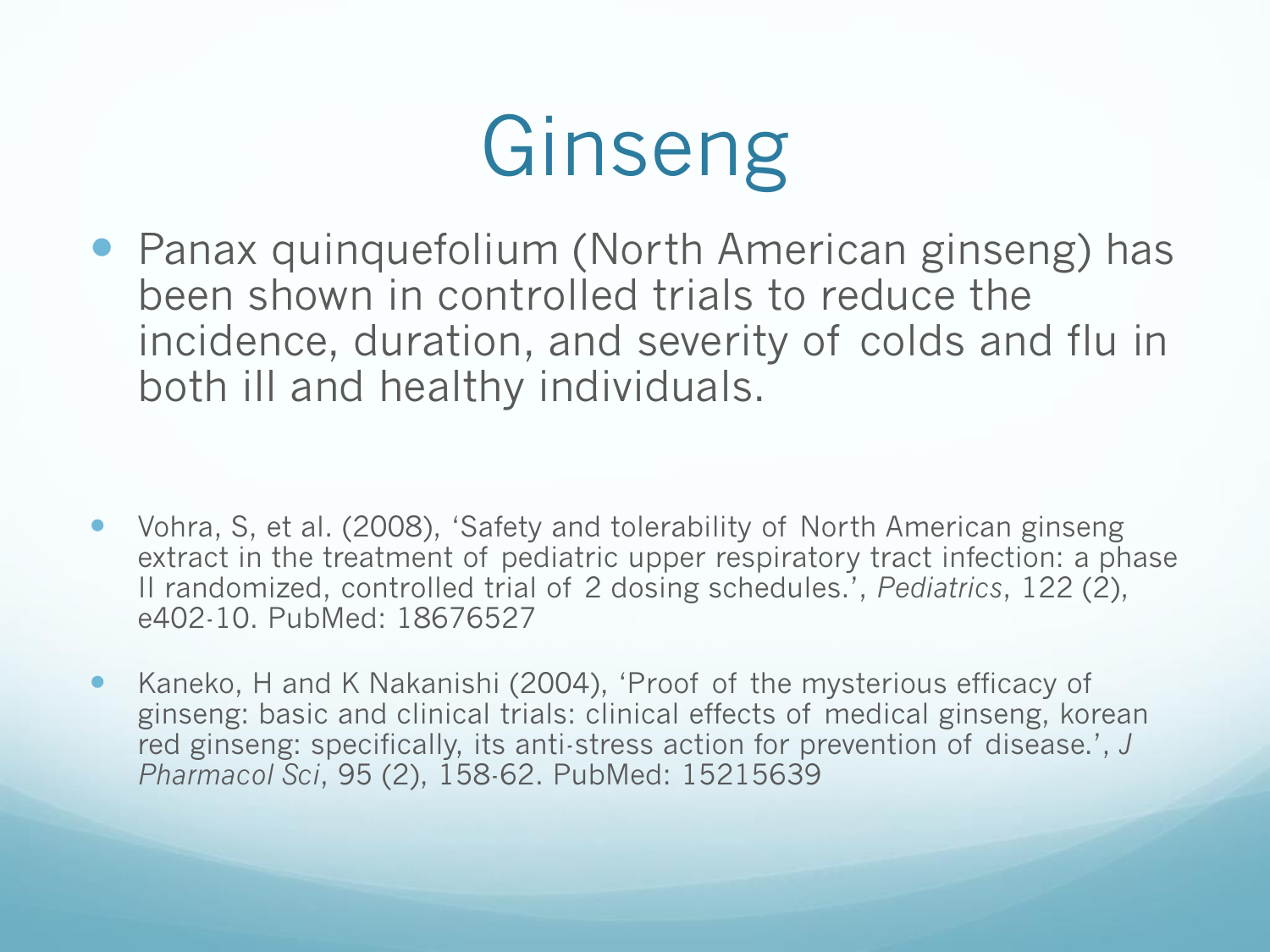#### Prevention

 Coronaviruses can persist on inanimate surfaces like metal, glass or plastic for up to 9 days.

 Rabenau, HF, et al. (2005), 'Stability and inactivation of SARS coronavirus.', *Med Microbiol Immunol*, 194 (1-2), 1-6. PubMed: 15118911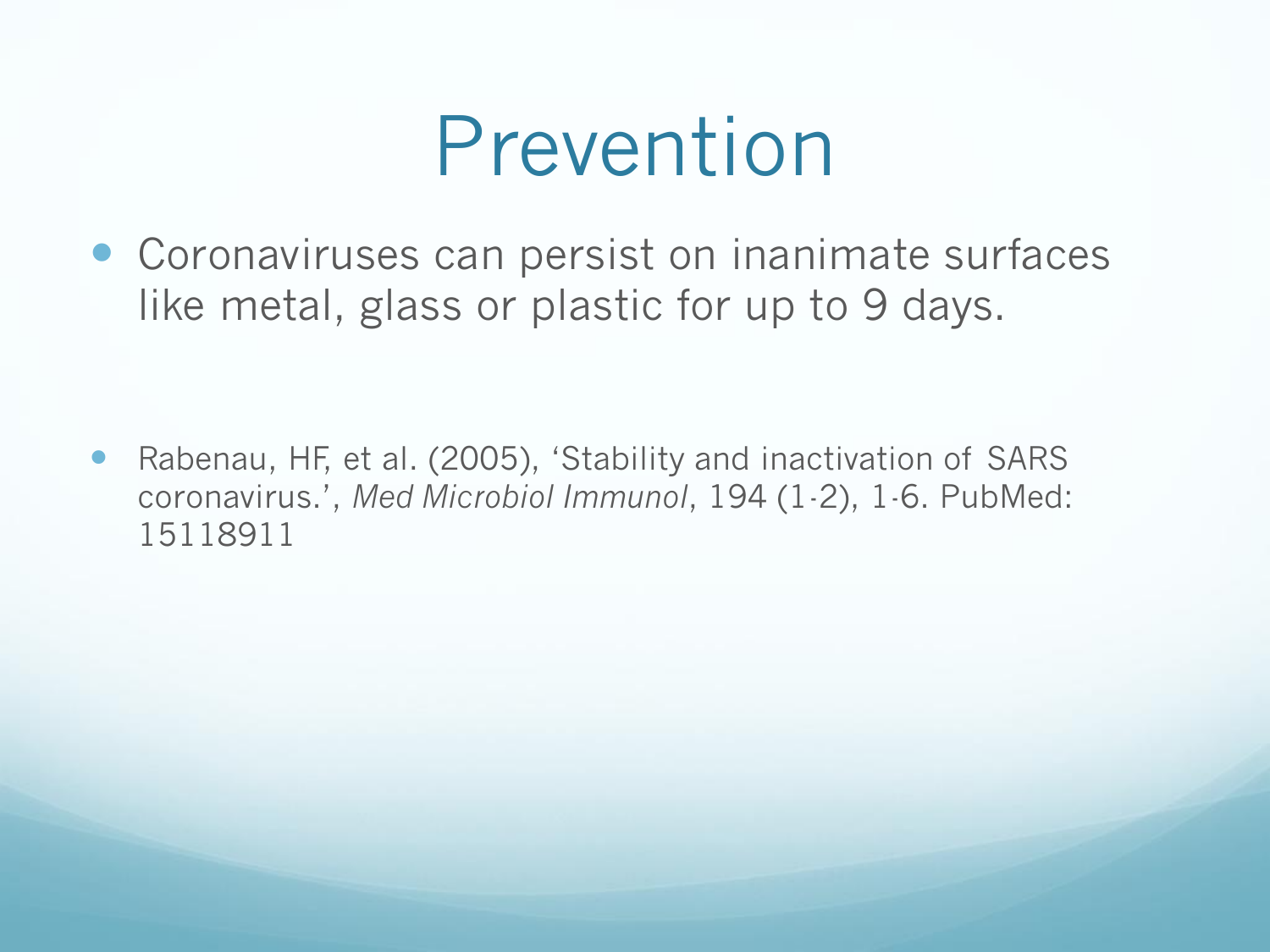## **Disinfectants**

- A few studies tested disinfectants against coronavirus.
- Kampf, G, et al. (2020), 'Persistence of coronaviruses on inanimate surfaces and their inactivation with biocidal agents.', *J Hosp Infect*, 104 (3), 246-51. PubMed: 32035997
- Dellanno, C, Q Vega, and D Boesenberg (2009), 'The antiviral action of common household disinfectants and antiseptics against murine hepatitis virus, a potential surrogate for SARS coronavirus.', *Am J Infect Control*, 37 (8), 649-52. PubMed: 19692148
- Geller, C, M Varbanov, and RE Duval (2012), 'Human coronaviruses: insights into environmental resistance and its influence on the development of new antiseptic strategies.', *Viruses*, 4 (11), 3044-68. PubMed: 23202515
- Rabenau, HF, et al. (2005), 'Efficacy of various disinfectants against SARS coronavirus.', *J Hosp Infect*, 61 (2), 107-11. PubMed: 15923059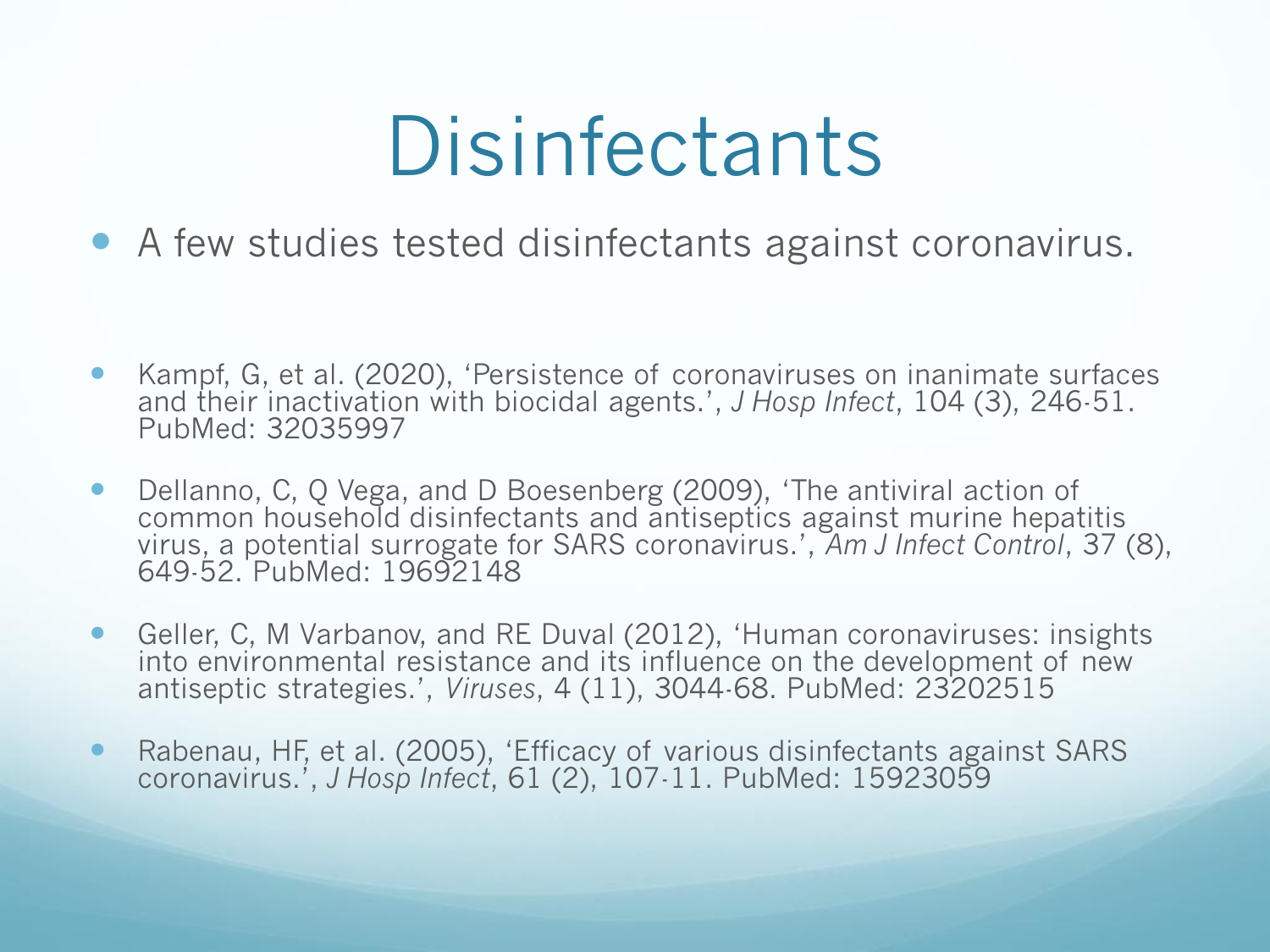# Disinfectant List

- Clorox bleach (sodium hypochlorite)
- Hydrogen peroxide 0.5%
- Povidone iodine
- Lysol disinfectant spray (ethanol)
- Dettol brown liquid (PCMX)
- Clean & Smooth Antibacterial Soap (Triclosan)
- Pine-Sol (pine oil)
- Wine vinegar (acid concentration  $6\%)$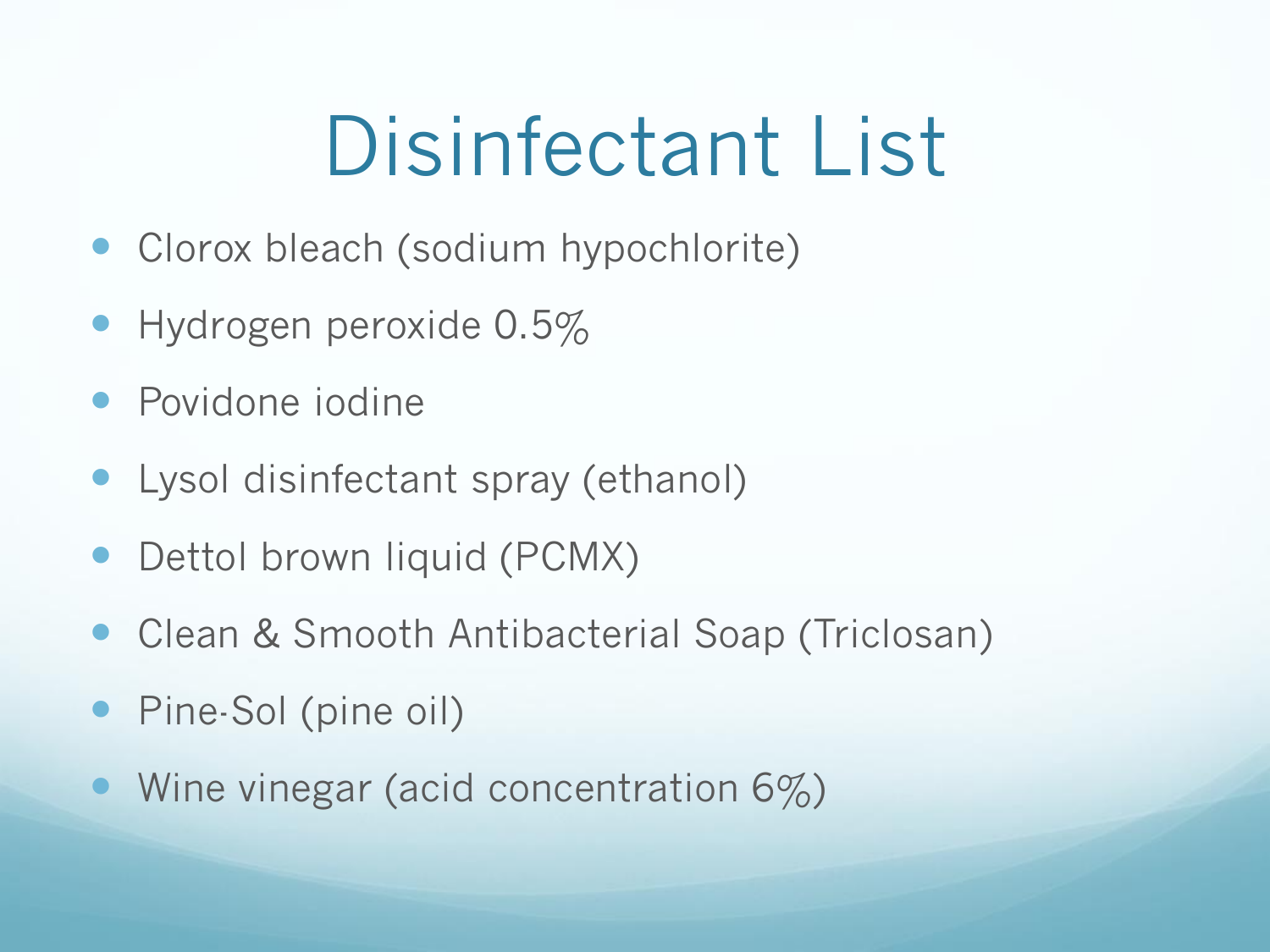## Alcohol-Free

- Disinfectant hand rubs tested include:
	- Sterillium, Sterillium Rub and Sterillium Gel (alcoholbased)
- Surface disinfectants include
	- Mikrobac
	- **•** Kohrsolin
	- **•** Dismozon
- **Instrument disinfectants include** 
	- Korsolex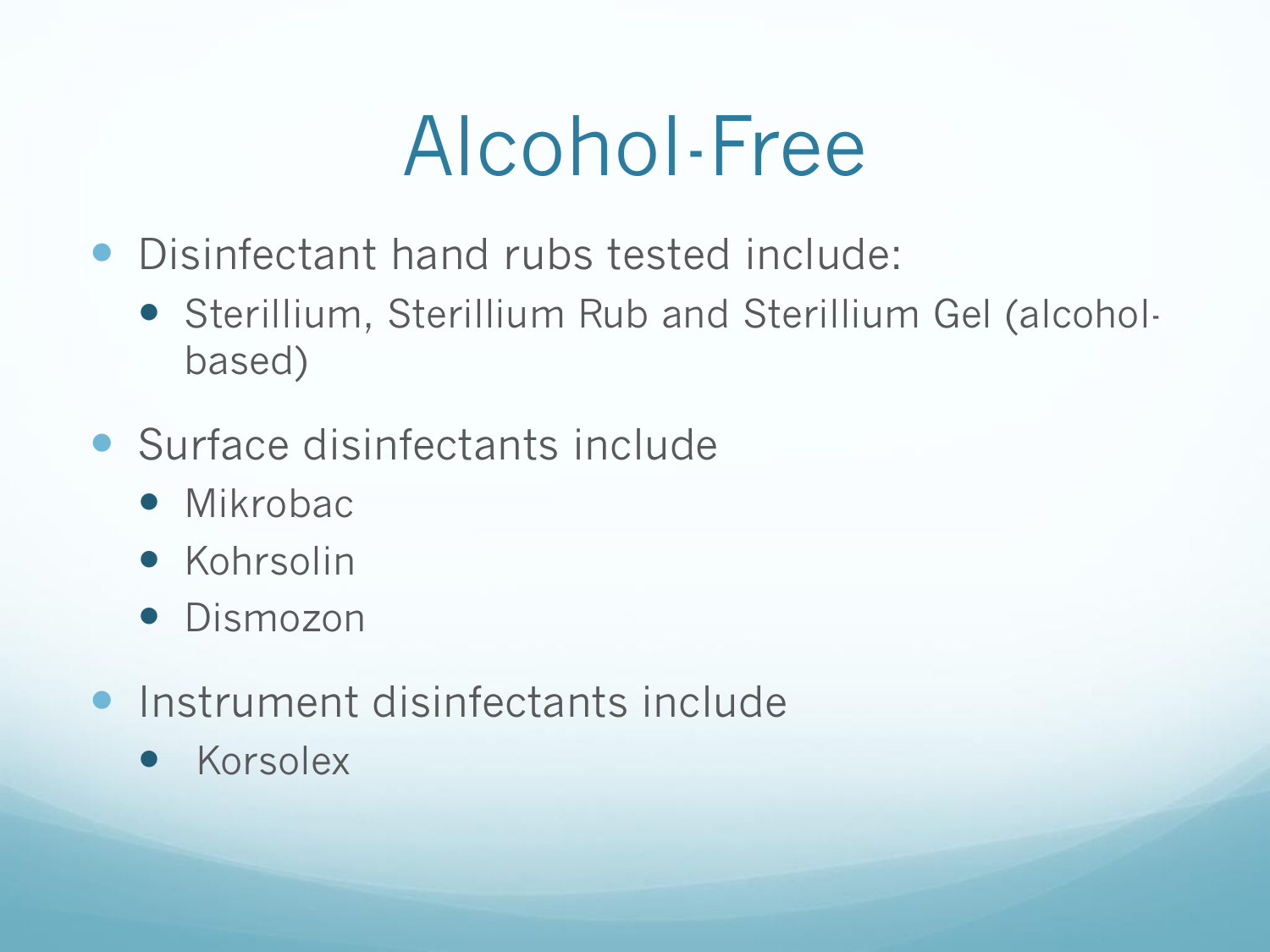### WHO Disinfectants

- The World Health Organization (WHO) recommends two alcohol-based disinfectant formulations.
- Formula I contains: ethanol 80%, glycerol 1.45% and hydrogen peroxide (H2O2) 0.125%.
- Formula II contains: isopropyl alcohol 75%, glycerol 1.45%, hydrogen peroxide 0.125%.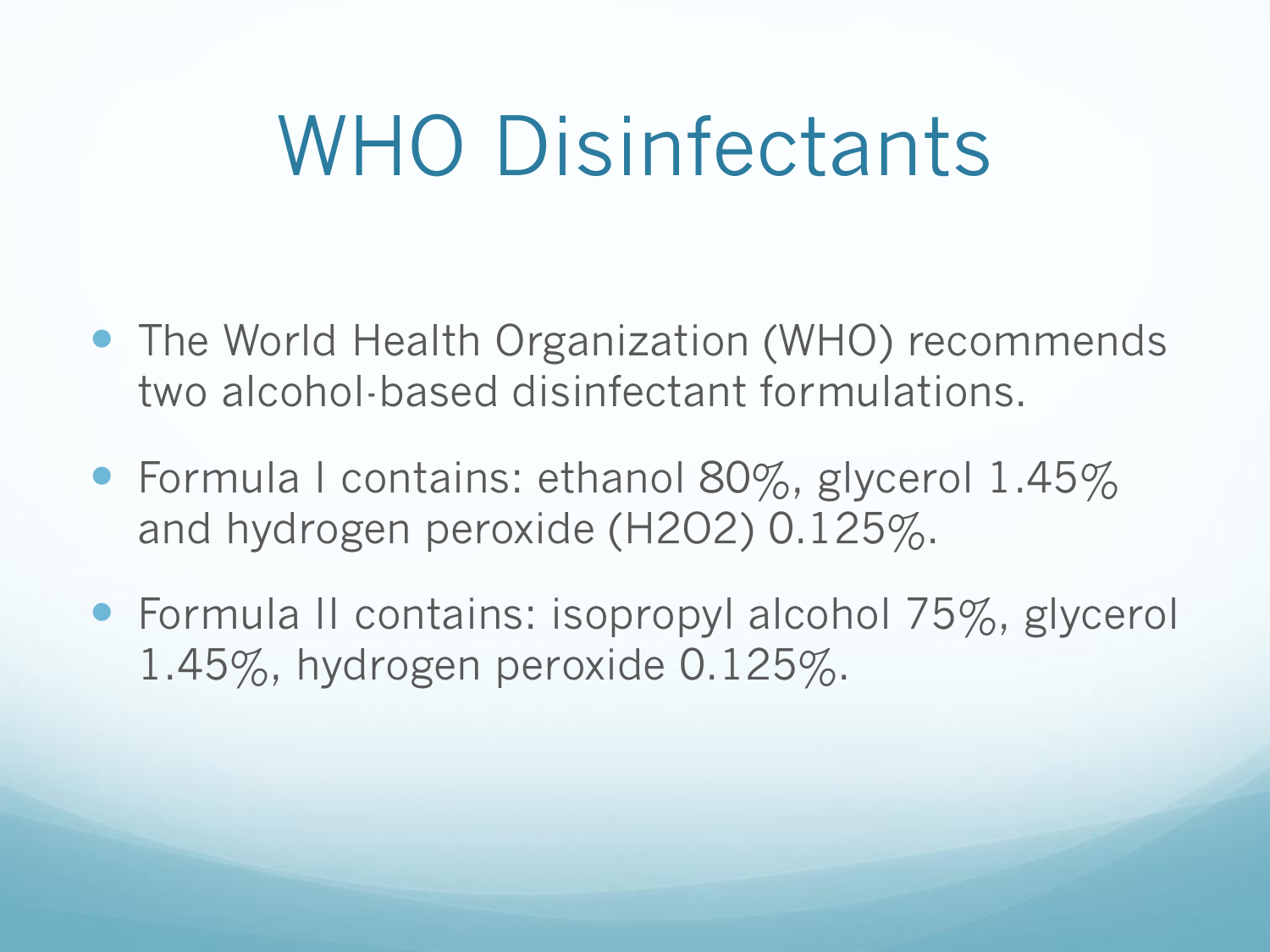## WHO Effectiveness

● Both WHO formulas were found effective against Middle East respiratory syndrome coronavirus (MERS) and severe acute respiratory syndrome coronavirus (SARS).

 Siddharta, A, et al. (2017), 'Virucidal Activity of World Health Organization-Recommended Formulations Against Enveloped Viruses, Including Zika, Ebola, and Emerging Coronaviruses.', *J Infect Dis*, 215 (6), 902-6. PubMed: 28453839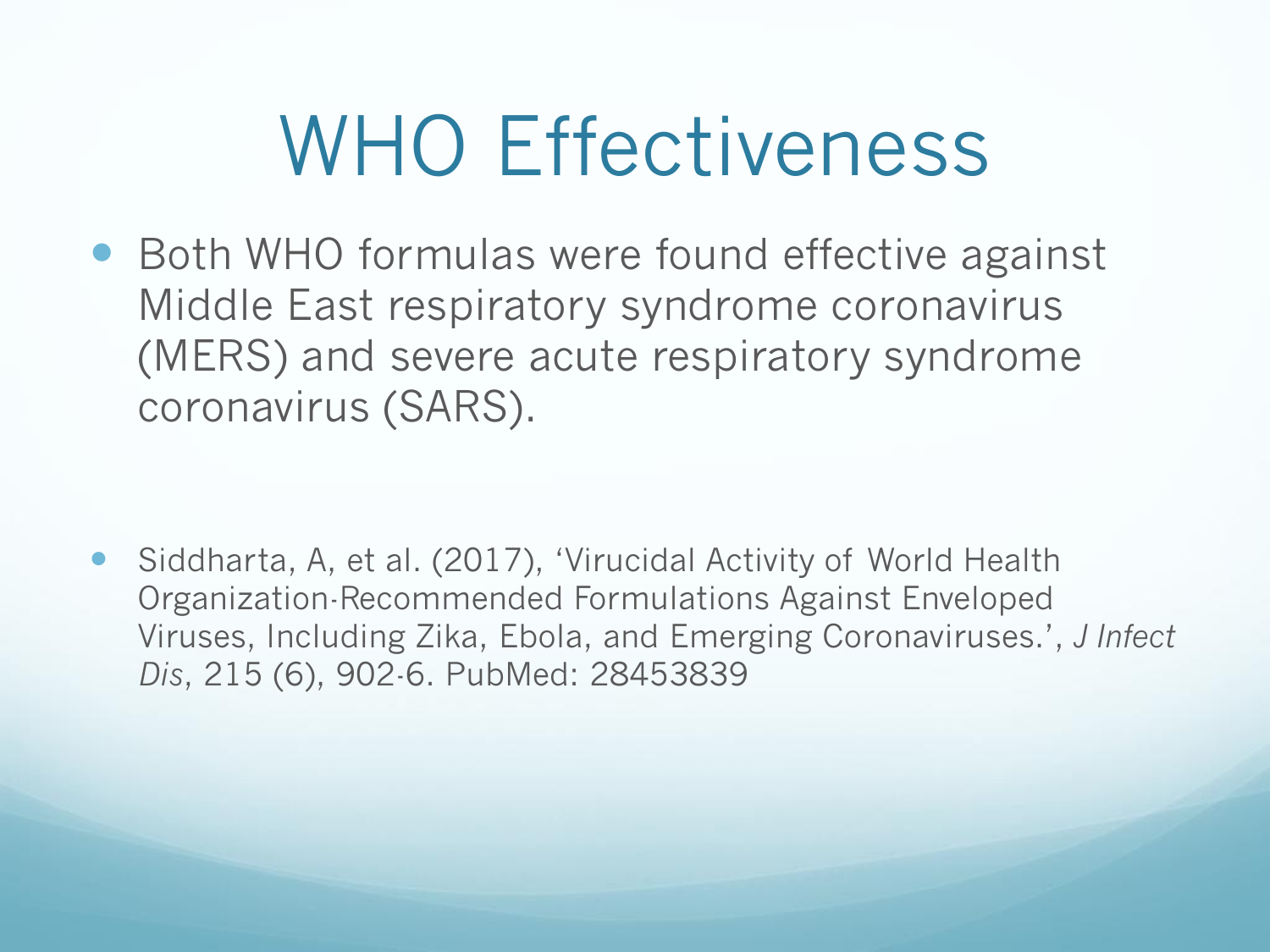# Hydrogen Peroxide

- Hydrogen peroxide 3% concentration inactivated all the viruses under study within 1-30 min.
- Coronavirus and influenza viruses were found to be most sensitive.
- Hydrogen peroxide is a convenient means for virus inactivation.

 Mentel', R, et al. (1977), '[Virus inactivation by hydrogen peroxide].', *Vopr Virusol*, (6), 731-33. PubMed: 203115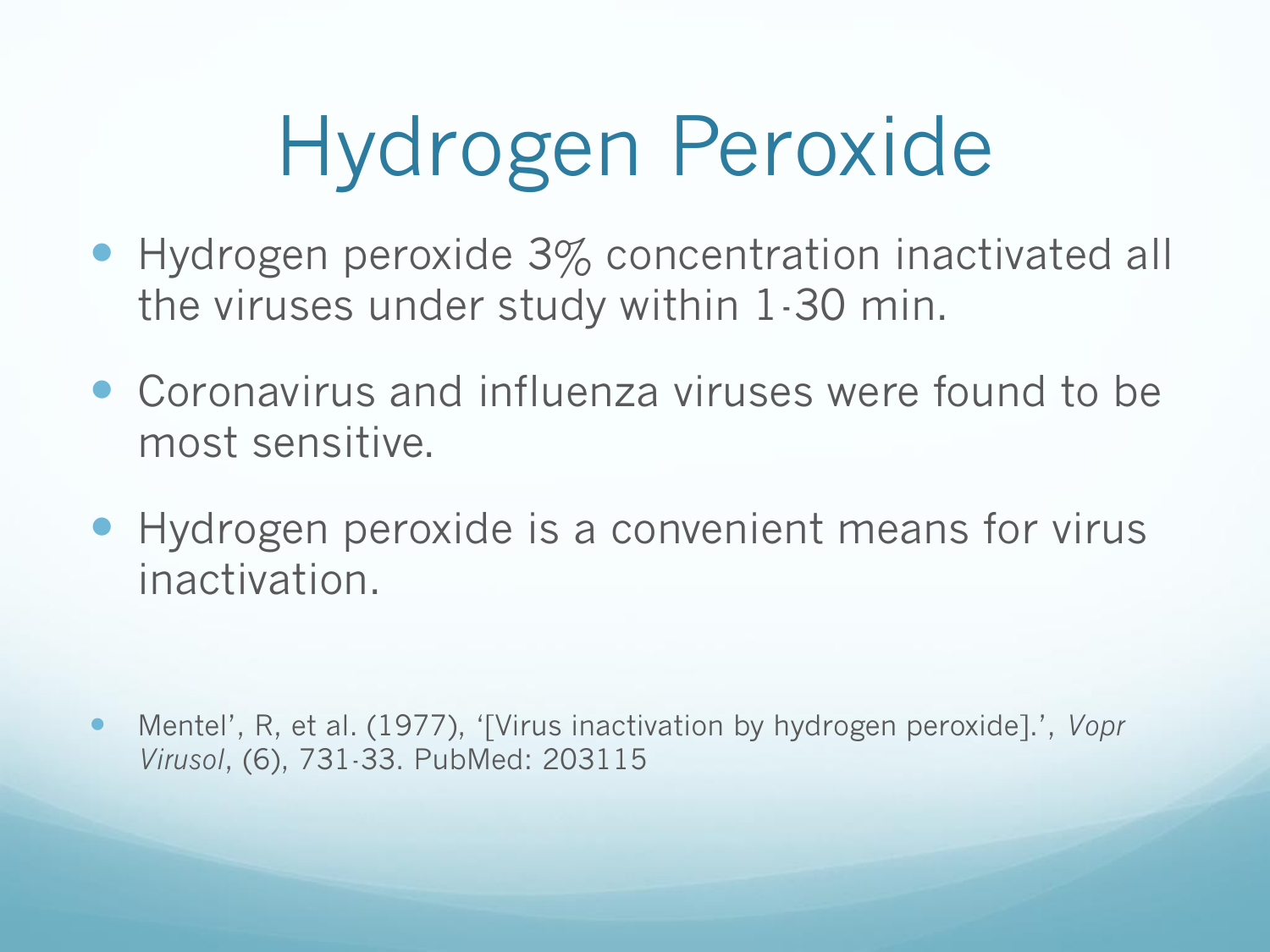Soap

• Soap has a very long history as an antiseptic and disinfectant.

 Symes, JO (1899), 'The Antiseptic and Disinfectant Properties of Soap.', *Bristol Med Chir J (1883)*, 17 (65), 193-97. PubMed: 28897108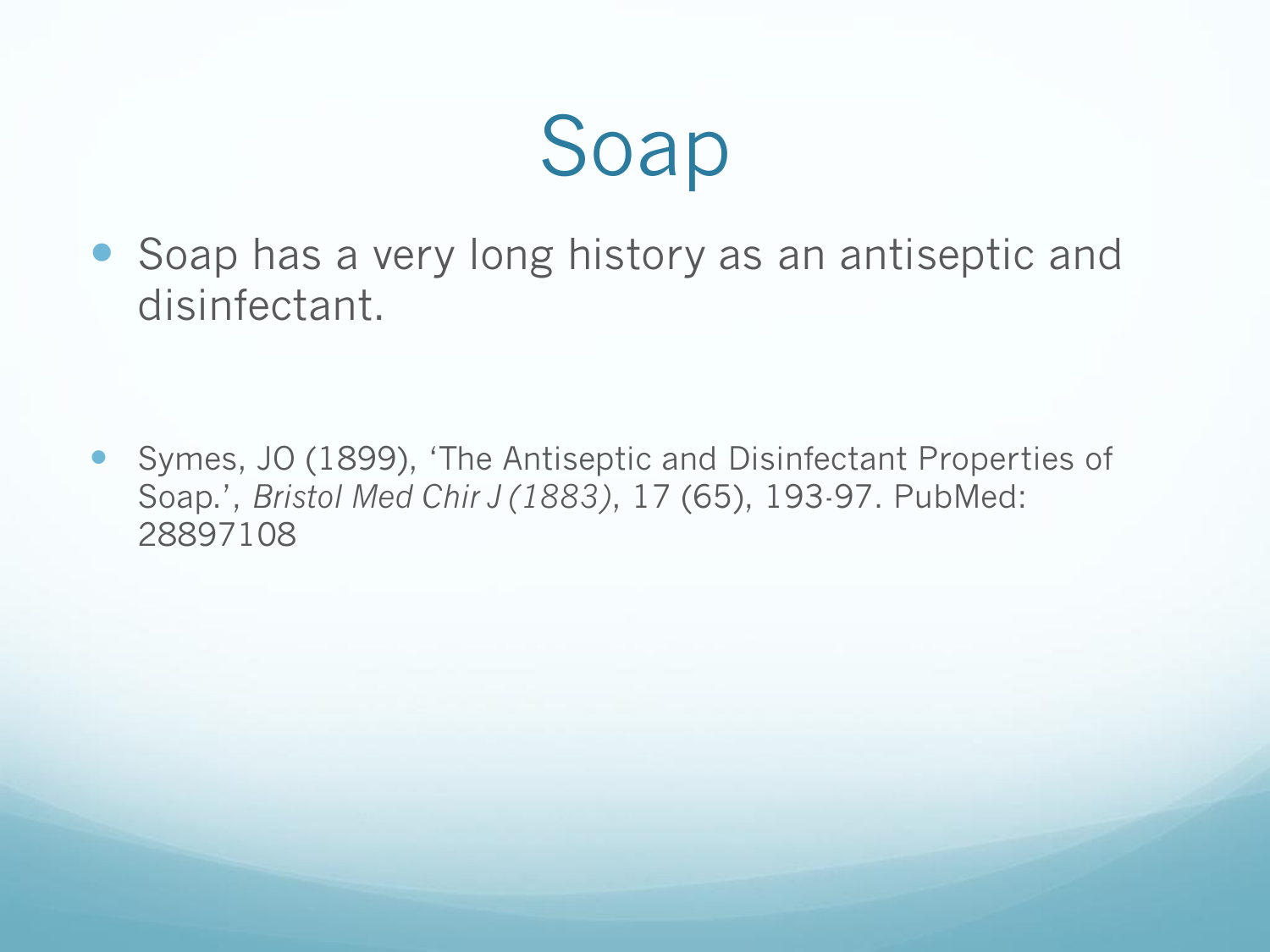# Soap versus Virus

- Unfortunately, soap has not been studied for its antiviral effects against coronavirus.
- There are a few studies on other viruses.
- Soap and water was found to be better than alcohol-based hand rub.

 Tuladhar, E, et al. (2015), 'Reducing viral contamination from finger pads: handwashing is more effective than alcohol-based hand disinfectants.', *J Hosp Infect*, 90 (3), 226-34. PubMed: 25936671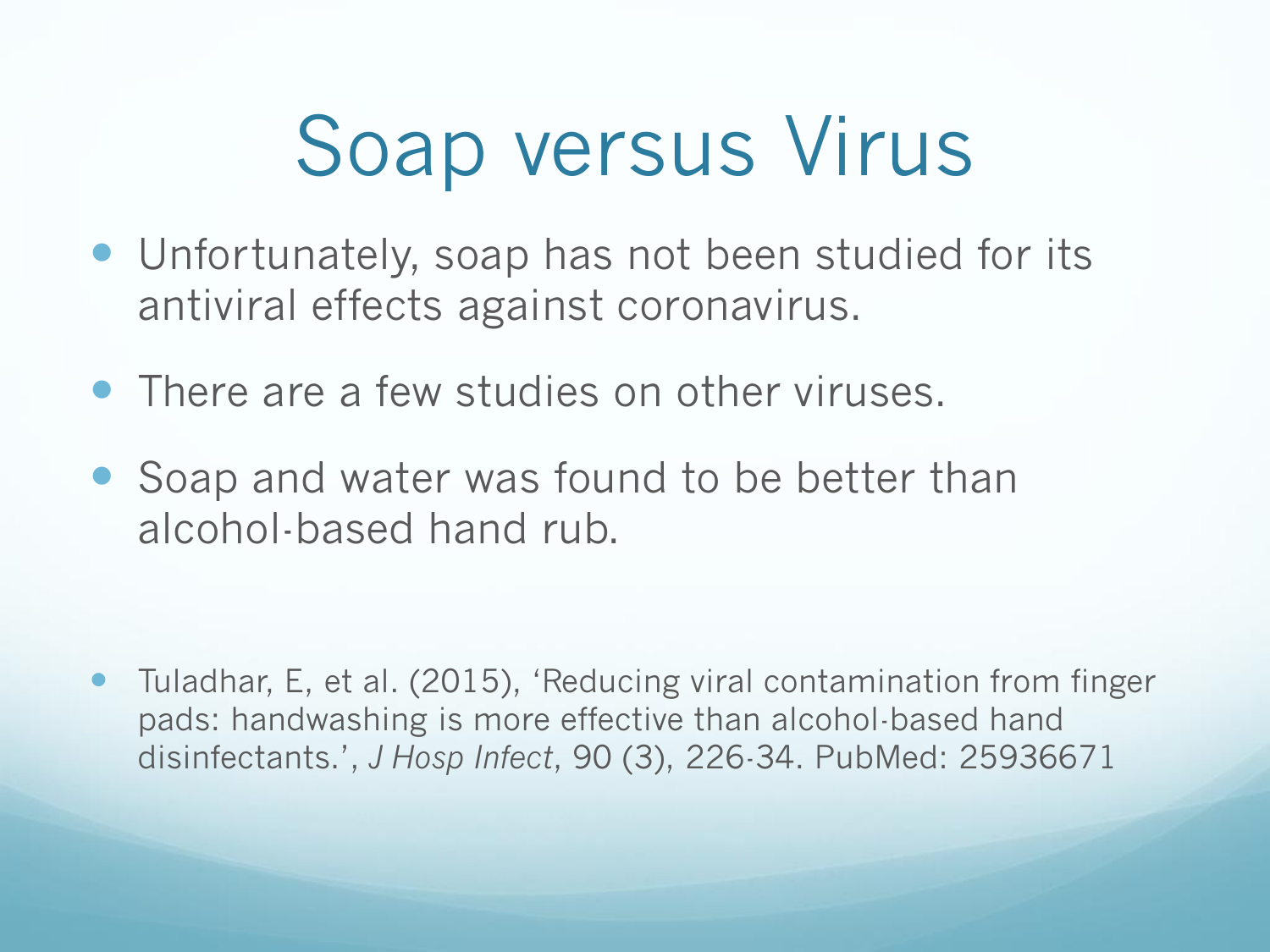# Norwalk Virus

- Antibacterial liquid soap treatment (0.67 to 1.20 log(10) reduction) and water rinse only (0.58 to 1.58 log(10) reduction) were effective.
- The alcohol-based hand sanitizer was relatively ineffective.

 Liu, P, et al. (2010), 'Effectiveness of liquid soap and hand sanitizer against Norwalk virus on contaminated hands.', *Appl Environ Microbiol*, 76 (2), 394-99. PubMed: 19933337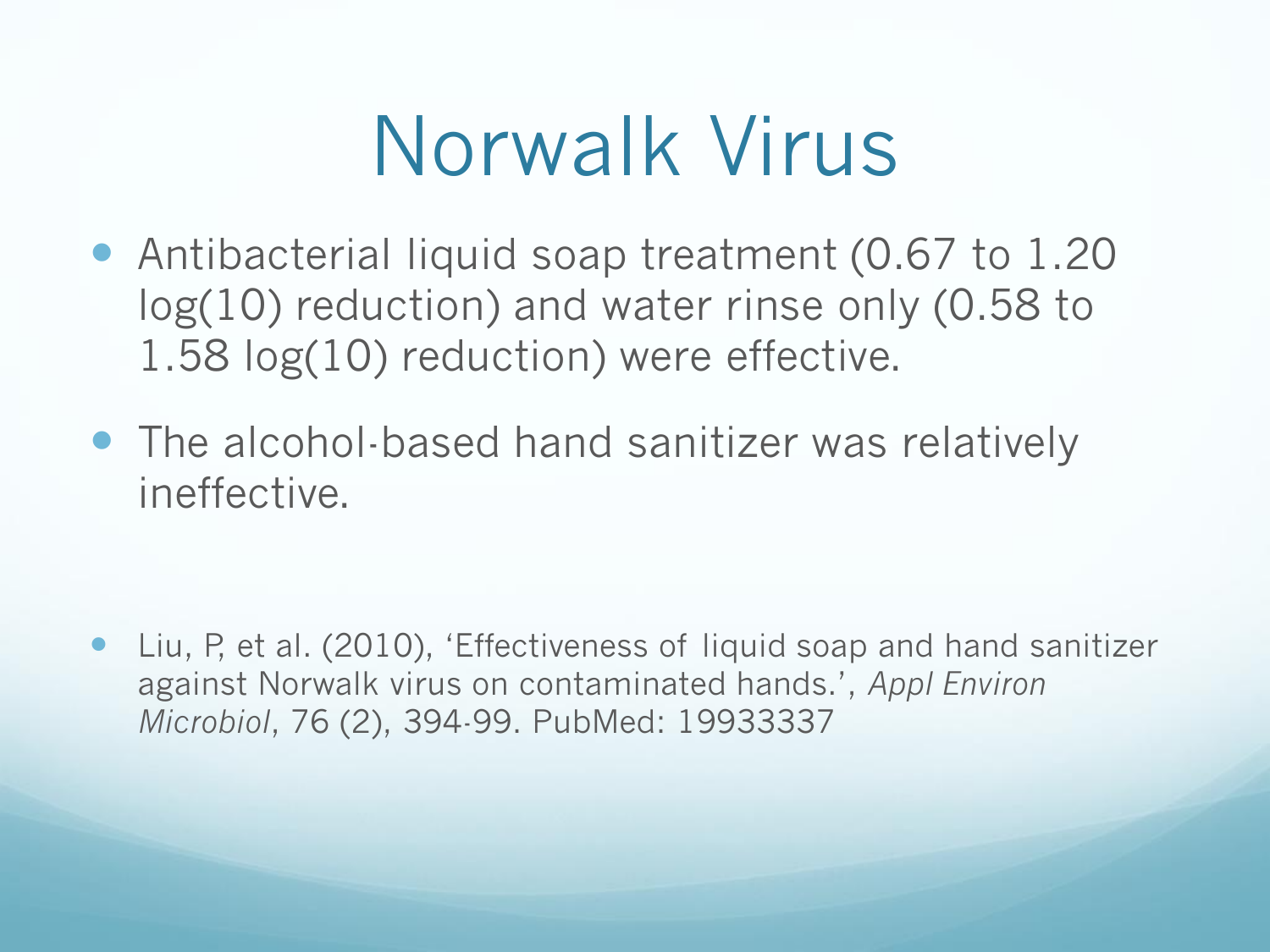## Rhinovirus

- Single treatment with ethanol hand rub is ineffective against human rhinovirus
- Hand washing with soap and water removes the virus efficiently.

 Savolainen-Kopra, C, et al. (2012), 'Single treatment with ethanol hand rub is ineffective against human rhinovirus--hand washing with soap and water removes the virus efficiently.', *J Med Virol*, 84 (3), 543-47. PubMed: 22246844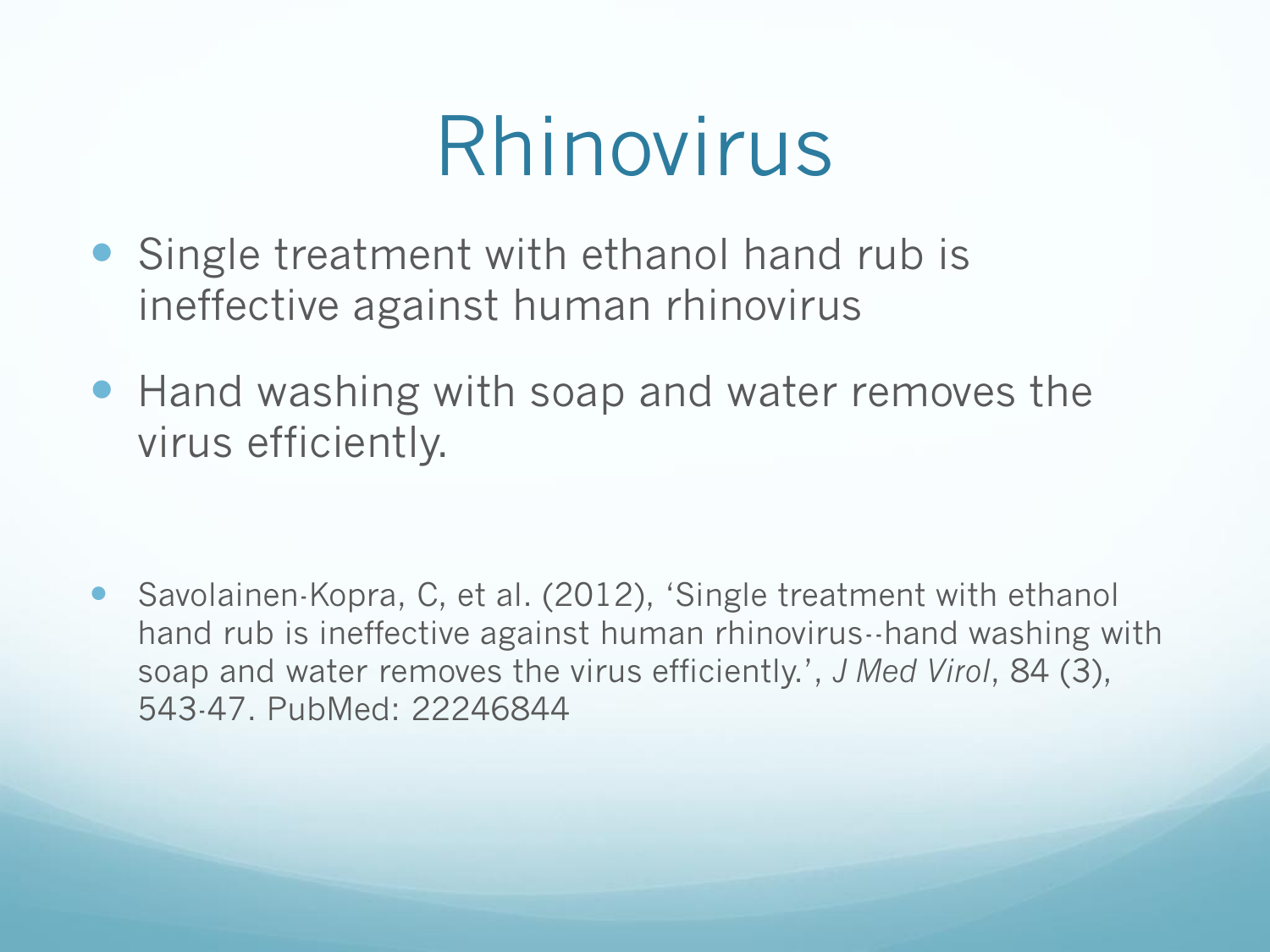## Influenza A

- Hand hygiene with soap and water or alcohol-based hand rub is highly effective in reducing influenza A virus on human hands.
- Soap and water is the most effective intervention.

 Grayson, ML, et al. (2009), 'Efficacy of soap and water and alcohol-based hand-rub preparations against live H1N1 influenza virus on the hands of human volunteers.', *Clin Infect Dis*, 48 (3), 285-91. PubMed: 19115974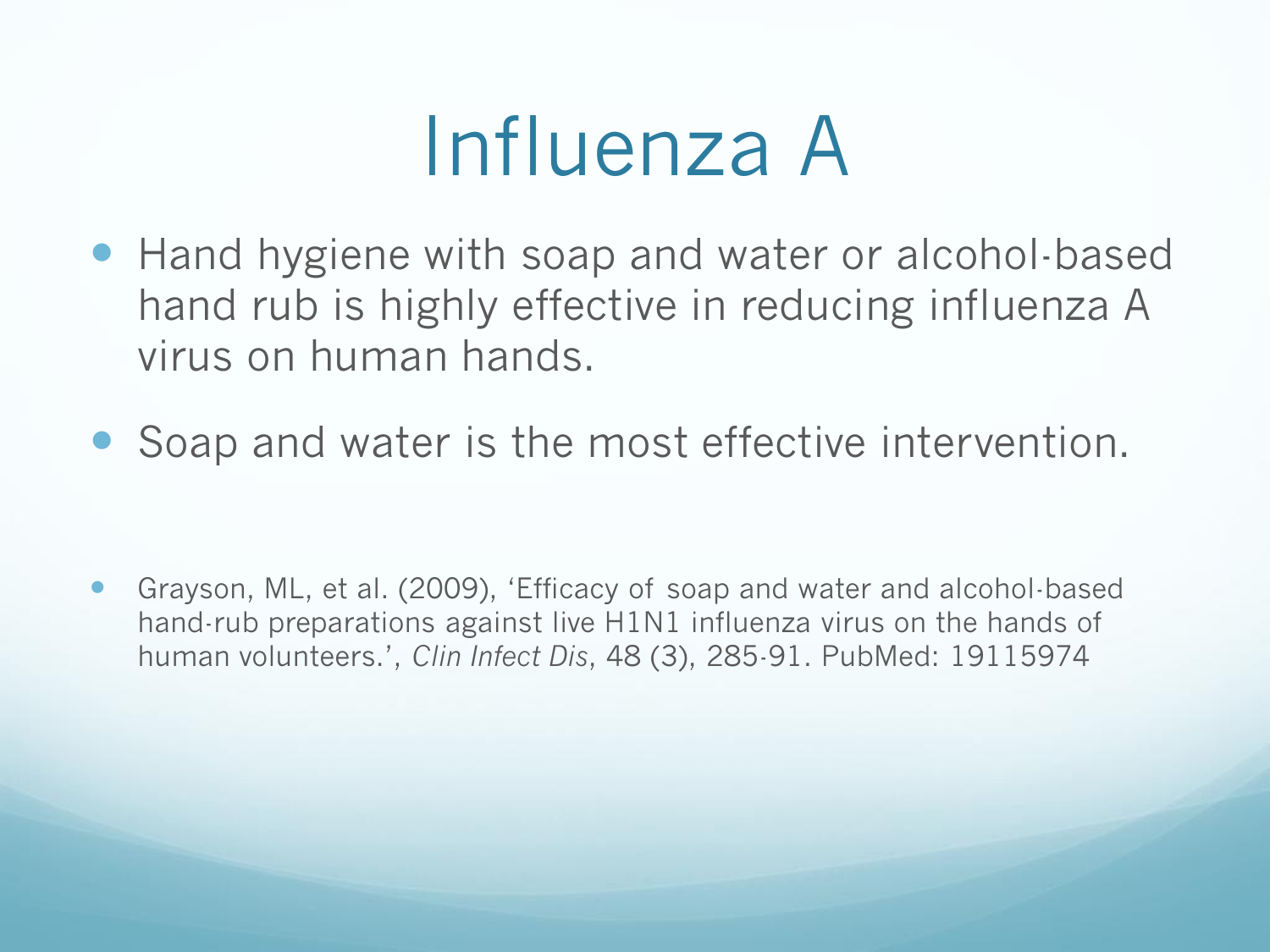# Hand Washing

- Although it may have been over-stated, washing your hands is an extremely effective preventive measure
- Regular soap, which is still available in stores, is very effective against viruses.